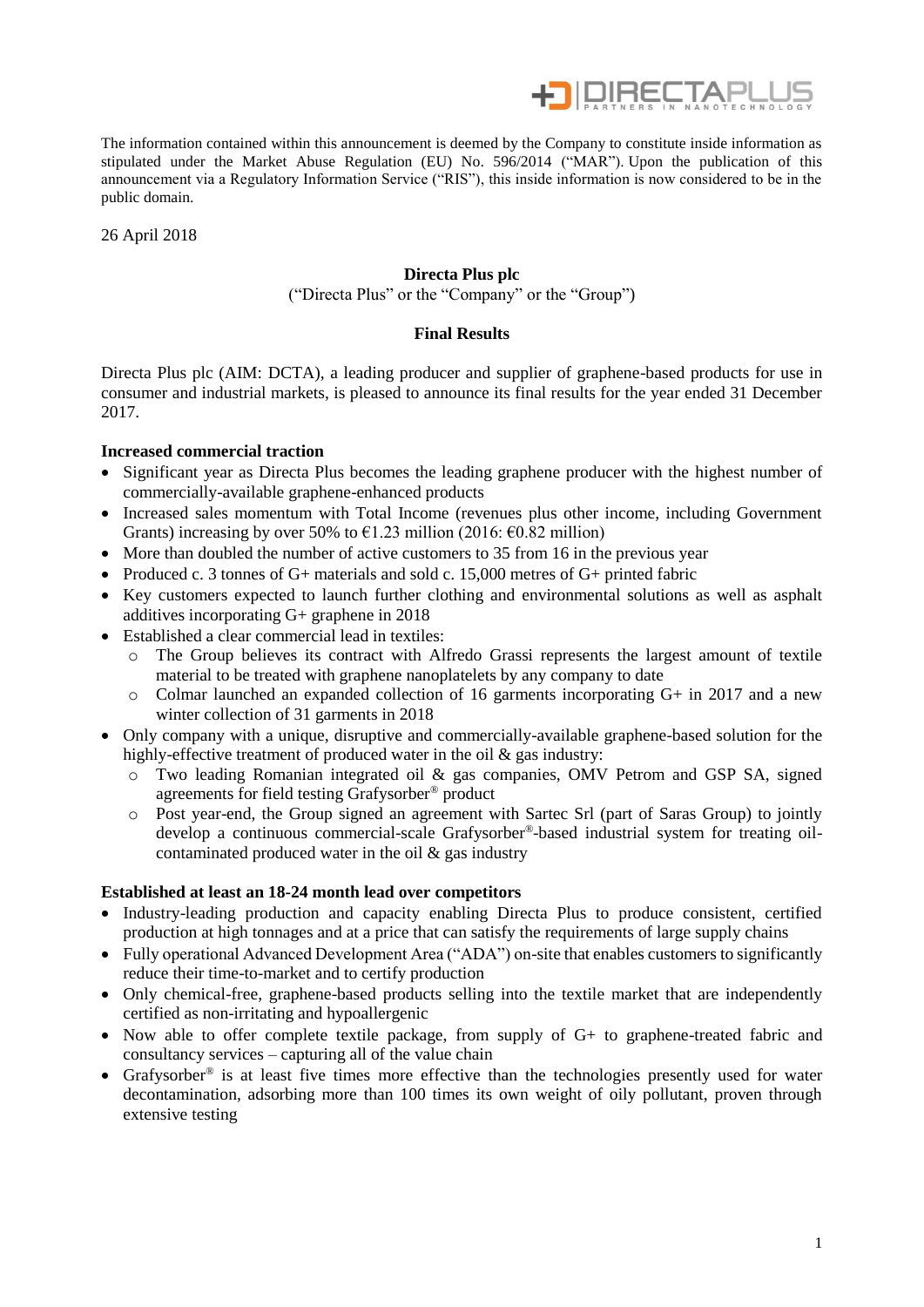# **Key Performance Indicators and financial summary**

|                                                               | 2017   | 2016   |
|---------------------------------------------------------------|--------|--------|
| Revenue from product and service sales $(\mathbf{f}^{\cdot})$ | 0.95   | 0.74   |
| Total Income* $(\epsilon'm)$                                  | 1.23   | 0.82   |
| EBITDA** $(\mathcal{E}$ 'm)                                   | (3.16) | (3.67) |
| Adjusted loss after tax*** $(\mathbf{f}^{\cdot})$             | (3.95) | (4.26) |
| Cash and cash equivalents $(\mathbf{f}^{\prime}\mathbf{m})$   | 6.93   | 10.57  |
| Number of active customers                                    | 35     | 16     |
| Total number of patents granted                               | 15     | 14     |

*\* Total Income comprises revenue from product and service sales (€0.95m), and other income including government grants (€ 0.28m)*

*\*\* EBITDA represent results from operating activities before depreciation and amortisation of €0.63m (2016: €0.57m) \*\*\*There are no adjustments related to 2017 losses. 2016 adjusted loss after tax stated before non-recurring IPO costs (€0.43m); the non-cash cost of the embedded derivative associated with a convertible loan (€1.04m); exceptional write down (€0.84m) of receivables from a customer and related increase of inventory value (€0.15m).* 

Giulio Cesareo, Chief Executive Officer of Directa Plus, said: "We are pleased to report a return to revenue growth, driven by increased sales of our graphene-based products, particularly in the textiles market where we sold 15,000 metres of Graphene Plus printed fabric. Our focus in 2017 was to concentrate on near-term opportunities in the textiles and environmental markets and we made significant progress in this. We ended the year with 35 active customers, and we believe that we have established at least an 18 - 24 month clear lead over our competitors based on our proprietary chemical-free manufacturing process and significant customer engagement.

"We are excited about Directa Plus' commercial prospects in the coming year. While the textile and environmental markets are expected to continue to be the main contributors to revenue, we expect to experience strong growth in activity within our other two target markets of composite materials and elastomers. As a result, we anticipate increased revenue generation from our active clients and with more customers preparing to launch products incorporating G+, the business is well-placed to deliver significant year-on-year growth in 2018 in line with market expectations."

# **Enquiries**

| Directa Plus plc                                               |                 |
|----------------------------------------------------------------|-----------------|
| Giulio Cesareo, CEO                                            | $+390236714458$ |
| Marco Ferrari, CFO                                             |                 |
|                                                                |                 |
| <b>Cantor Fitzgerald Europe (Nominated Adviser and Broker)</b> |                 |
| Marc Milmo, David Foreman (Corporate Finance)                  | $+442078947000$ |
| Alex Pollen (Sales)                                            |                 |
|                                                                |                 |
| <b>Luther Pendragon (Financial PR)</b>                         |                 |
| Harry Chathli, Claire Norbury, Alexis Gore                     | $+442076189100$ |

# **About Directa Plus**

Directa Plus is one of the largest producers and suppliers of graphene-based products for use in consumer and industrial markets worldwide. By incorporating Directa Plus' unique graphene blends, identified by the G+ brand, its customers can enhance the performance of their end products without significantly increasing their cost. Directa Plus graphene-based products are natural, chemical-free, sustainably produced and tailored to specific customer requirements for commercial applications such as smart textiles, tyres, composite materials and environmental solutions.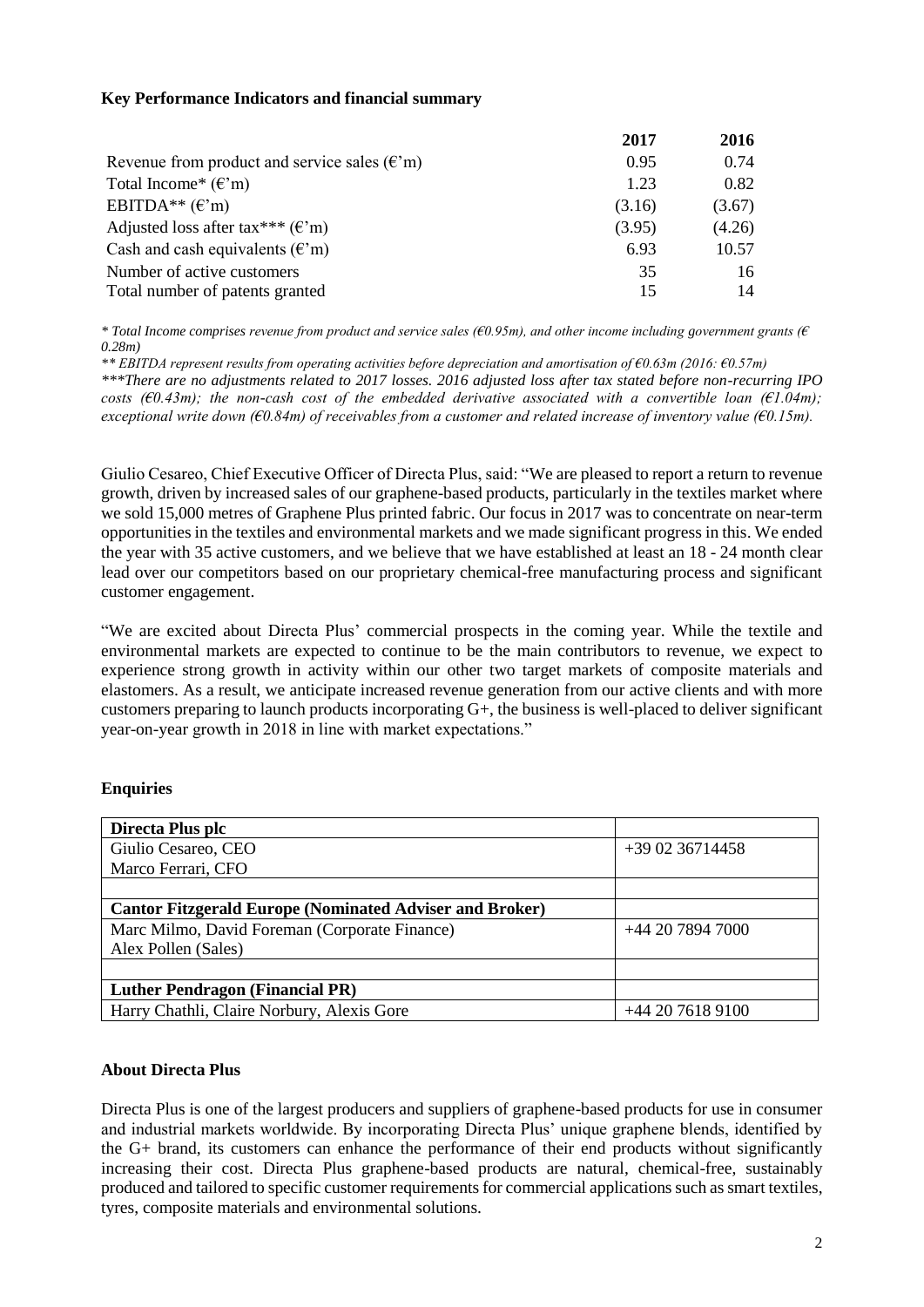Established in 2005, the Company has a patented technology process and a portfolio of product and application patents. It produces its graphene-based products at its own factory in Lomazzo, Italy, with a scalable and exportable manufacturing model enabling the set-up of additional production at customer locations to reduce transport costs, waste and time-to-utilisation. Directa Plus partners with customers to enable them to offer the high-performance benefits of graphene in their own products.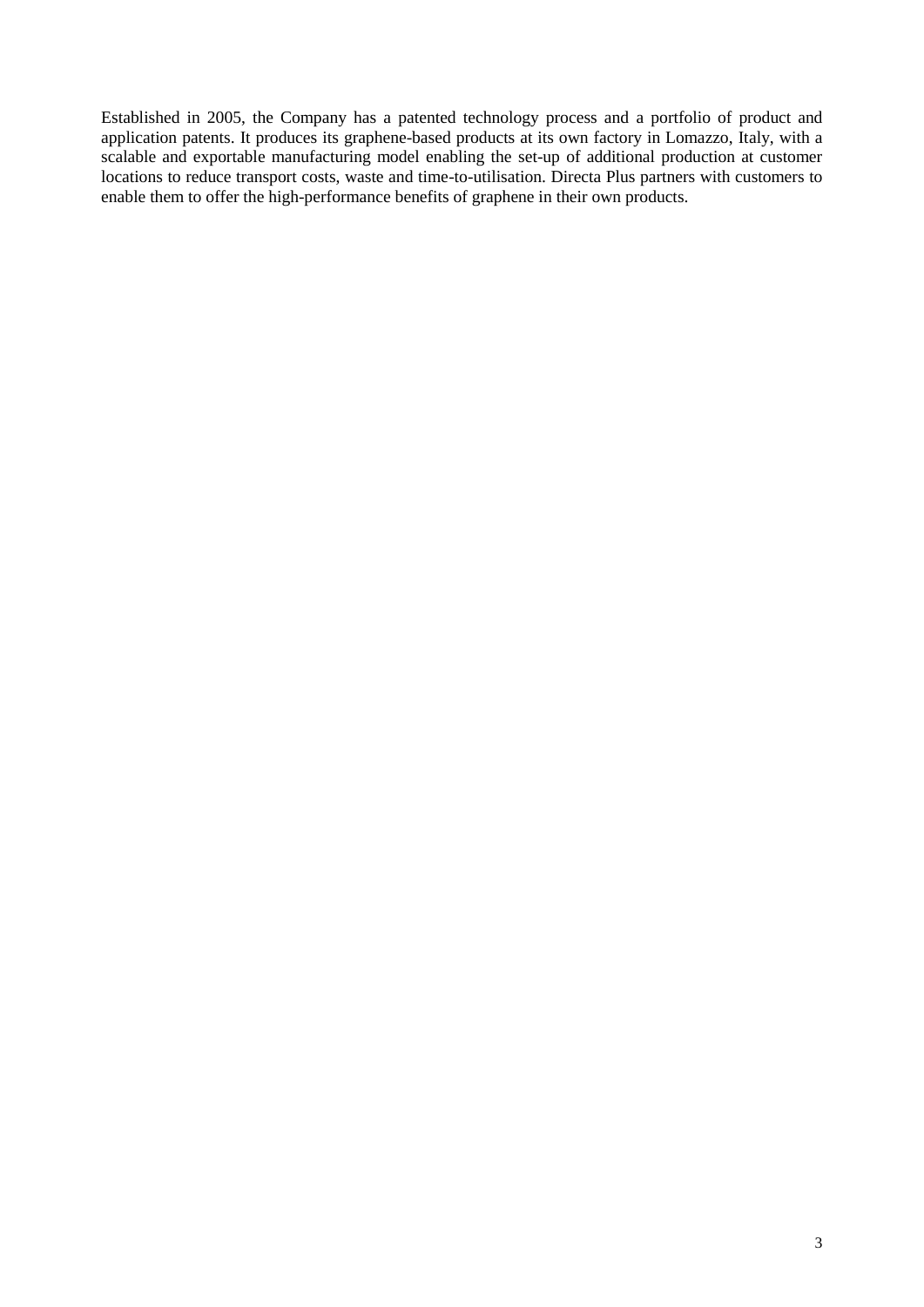# **Chairman's Statement**

I am proud to be presenting the results for our first full year on AIM, following our listing in May 2016. It has been a transformational year for Directa Plus, one during which we established ourselves as the leading company with the highest number of graphene-enhanced end products for purchase by our customers than any other graphene producer. The results reflect the benefit of the commercialisation strategy put into place by the Board and our excellent management team.

Overall, we are pleased with the significant commercial progress the business has made. The progress we have achieved in 2017 in implementing our strategy is discussed in the Chief Executive's Review.

Our G+ graphene is already incorporated into several commercial applications in the smart textiles, environmental, composite materials and elastomers markets. However, in 2017, the Group increased its focus on fulfilling near-term opportunities in the smart textiles and environmental markets, delivering solid growth in the business. We now have 35 active customers, more than double the number of the previous year. These active customers are defined as those who have moved beyond the "sampling" stage and into their product commercialisation phase.

Total Income increased by over 50% to  $\epsilon$ 1.23 million compared to  $\epsilon$ 0.82 million last year, with revenue from the sale of graphene-based products and services increasing by 29% to  $\epsilon$ 0.95 million. We believe that Directa Plus has a clear lead over its competitors and we plan to capture the growth opportunities from our existing commercial engagements as well as delivering against a significant pipeline of other prospects.

# *Established at least an 18-24 month clear lead over competitors*

The Board considers that the Group has now established a clear lead of at least 18 to 24 months over our competitors in the various industry markets in which we operate. Most importantly, Directa Plus is able to produce consistent, certified production at high tonnages and at a price that can satisfy the requirements of large supply chains. We are not aware of any other company that can match our industry-leading capacity of 30 tonnes per annum of pristine, chemical-free graphene-based material. In addition, our on-site Advanced Development Area ("ADA") has enabled our customers both to reduce their time-to-market and to certify production. It is for these vital reasons, our customers tell us, that they have elected to work with Directa Plus.

In our key vertical markets, Directa Plus is the only company that has graphene-based products selling into the textile industry that are independently certified as non-irritating and hypoallergenic. An additional advantage is that our process to produce our graphene-based products is chemical-free using only physics that results in our G+ materials being non-toxic and non-cytotoxic. This year we also successfully expanded to a full service textile offer: from the supply of G+ materials to the ready-to-use grapheneenhanced fabric and value-added consultancy services, we can cater to whatever our clients require. This is why global household brands have chosen to launch clothing and accessories that are enhanced by our products. In the environmental vertical, our proprietary product Grafysorber® is proving to be at least five times more effective than the technologies presently used for water decontamination. Grafysorber® can adsorb more than 100 times its own weight of oily pollutant and provides a step-change in performance. This is not only a significant advantage over incumbent technologies, but also over any potential competitor.

Directa Plus is able to produce differing grades of G+ material that can be specifically designed for different customer products and applications, which can then be utilised directly in the supply chains of large companies, without altering established production processes, thereby reducing the time-to-market. We have a proven, low cost, modular, highly scalable, high-yield process that is able to produce revenues at each phase of production. The Board believes its clear and focused strategy, together with a highly motivated and talented management team, patented technology and products, and strong financial discipline, results in Directa Plus being strongly positioned to realise sustainable, long-term growth.

Finally, I would like to thank our customers, partners and shareholders for their continued support. I would like to thank Luca Lodi-Rizzini, who resigned from the Board of Directors, with effect of 26 April 2018,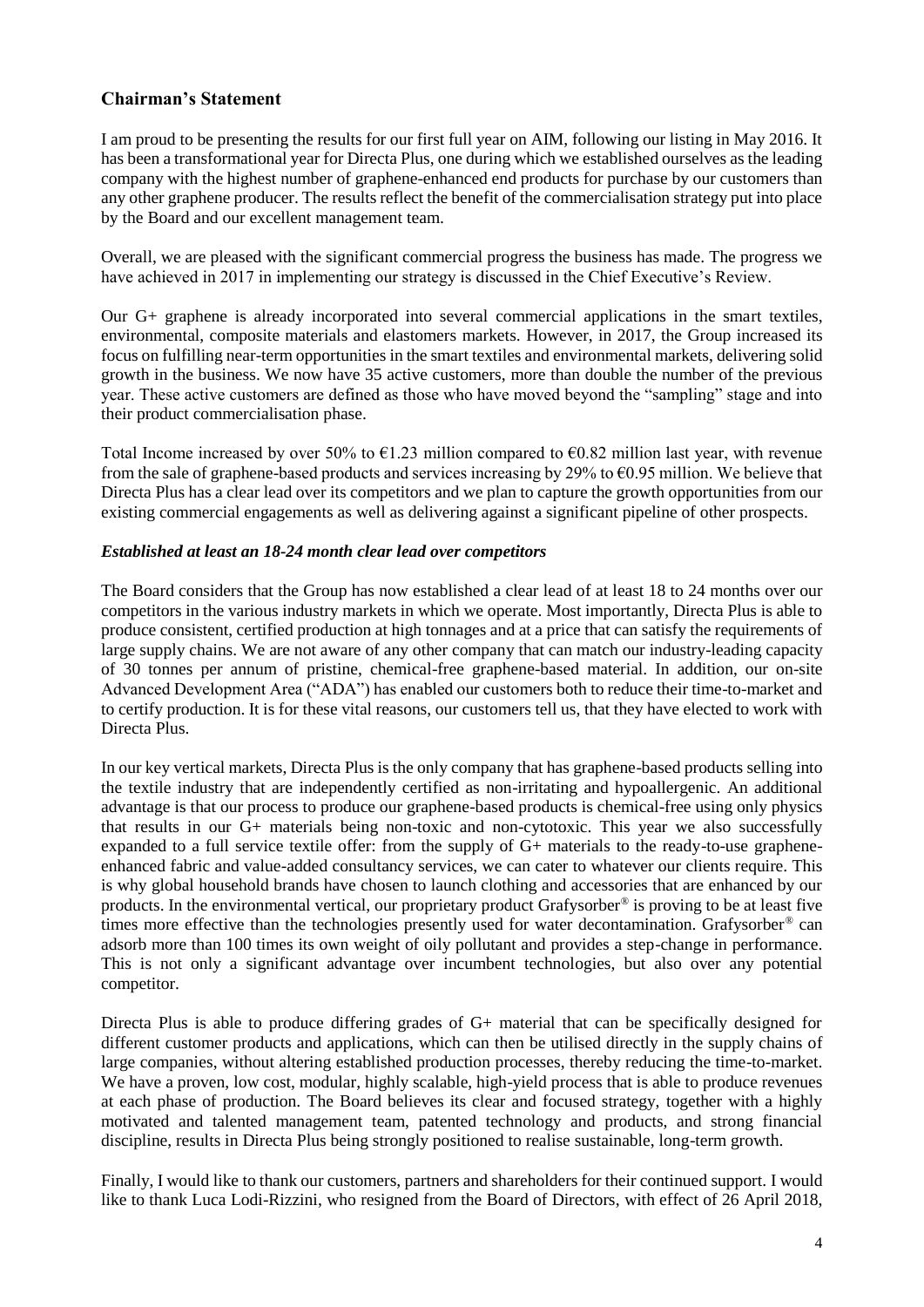for personal reasons. His expertise and experience have been a great support to Directa Plus during the IPO process and beyond, and we wish him all the best for the future. Above all, I would like to thank our employees for their hard work and enthusiasm, which has enabled the business to achieve significant progress during 2017. We are deepening our relationships with existing and potential customers and working with them to provide more comprehensive solutions to incorporate our G+ graphene into their products. There is momentum building within the Group that puts Directa Plus on a very solid footing for the future.

# **Sir Peter Middleton Chairman**

# **Chief Executive Officer's Review**

# **Positioned for strong growth**

We are pleased to report that Directa Plus made excellent commercial and operational progress during 2017 that has reinforced the Group's leading position in the market sectors in which it operates. We believe that we have laid the foundations for a strong increase in revenue in 2018 and beyond. During the year, Total Income grew by over 50% to  $\epsilon$ 1.23 million due to our increased focus on nearer-term revenue opportunities, in particular in two of our key markets: textiles and environmental.

As Sir Peter Middleton discussed in his Chairman's statement, the Board believes that the Group has now established a clear commercial lead over our competitors. Directa Plus has no hurdles to overcome in terms of our proprietary technology, production capability and capacity or our advantageous cost structure, and we are able to deliver product to meet the exacting requirements of all customers. We have a unique proposition – with a sustainable, chemical-free product offering – and a rich pipeline of projects. Our products and processes are protected by a portfolio of patents, which now stands at 18 granted and 19 pending. Consequently, we believe Directa Plus has at least an 18 to 24 month lead over any other company in the markets we serve.

During the year, the Group's strategy was to focus on markets that had the most opportunity to deliver higher sales in the short to medium term. We were successful in applying our cost structure, key resources, customer relations and commercial channels to achieve this goal.

Significant orders were placed by our customers and our G+ graphene has been delivered to a much larger number of clients, with many moving from the proof-of-concept stage through to the commercial phase and launched products into the market. I am delighted to report that we ended 2017 with 35 active clients compared with 16 clients in the previous year. Hence, the growth in revenue from products and services increased by 29% to €0.95 million. The Group expects to generate increased revenues from these active clients in 2018 as well as helping other clients commence their commercialisation programmes.

Most importantly, we have established a clear commercial positioning that is focused purely on graphene and, thanks to the strength of our G+ products, we do not need to pursue material blends or revenue from non-graphene-related activities.

It is testament to our position within the industry that the National Graphene Association, the main organisation and body in the US advocating and promoting the commercialisation of graphene and addressing critical issues such as standards and policy development, has added Directa Plus as a new Corporate Partner and I am pleased to have joined the organisation's Advisory Board.

# **Focused on key markets**

As part of our strategy, Directa Plus is focused on the key industry markets where it has an established competitive advantage and where it feels that it can achieve most success in the short to medium term. The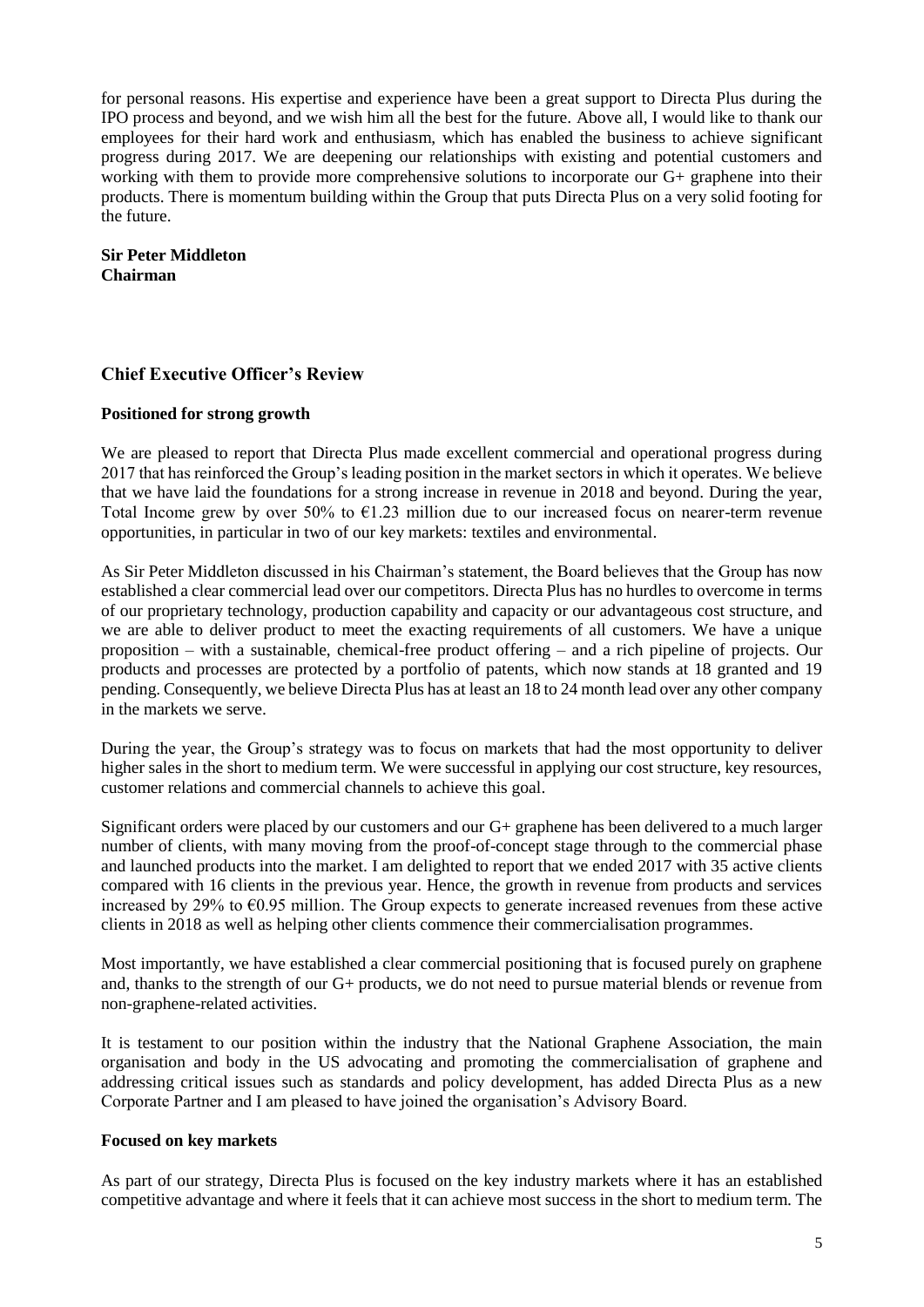two primary markets are textiles and environmental, followed by composite materials and elastomers. During 2017, the Group made significant commercial progress across these four markets.

# *Textile*

Directa Plus is uniquely positioned in the textiles market as it is the only graphene-based product commercially available that is independently certified as non-toxic and hypoallergenic as well as being sustainably produced. As a result, customers can leverage the performance enhancements provided by incorporating our G+, such as thermal regulation, heat dissipation, data transmission and no odour effect, while being assured that the product is safe for human skin and the environment.

In 2017, sales into the textiles market increased to  $\epsilon$ 0.77 million compared with  $\epsilon$ 0.08 million in 2016 as we sold approximately 15,000 metres of G+ printed fabric as more customers launched more end-products into the market enhanced with the Group's G+.

# *Alfredo Grassi*

The Group entered into a Joint Development Agreement ("JDA") with Alfredo Grassi S.p.A. ("Grassi"), a leading manufacturer of customised protective clothing, workwear and uniforms for private and public organisations globally. This followed detailed testing of Directa Plus' graphene by Grassi to assess the potential benefits that could be delivered by incorporating the Group's graphene planar thermal circuit into their workwear products. This successfully progressed into a  $\epsilon$ 0.6 million contract to supply G+ materials to create graphene-enhanced employee clothing for an Italian state-owned company. The Board believes this order represents the largest amount of textile material to be treated with graphene nanoplatelets by any company to date. It is also testament to the strength of our offer as we have met the more-specialised requirements of the workwear sector. Grassi has a leading market position in the provision of workwear and customised uniforms across a range of sector verticals. In Italy alone, there are approximately 300,000 law enforcement, fire and safety and military personnel being dressed top to toe with Grassi clothing that has to be renewed every three years. As a result, we are very excited about the opportunities that this relationship with Grassi could yield for the Group.

# *Colmar*

Colmar, the high-end sportswear company, launched a collection of 16 garments incorporating G+ materials during 2017 and, post period end, launched its third G+ winter collection consisting of 31 garments. This included, for the first time, graphene ski trousers for men and women.

# *Other projects*

In addition to Grassi, the Group signed a JDA with a leading global product design and sport performance brand and with a global leader in branded lifestyle apparel, footwear and accessories. These companies greatly value G+ materials for their non-toxicity and this is a proven and major competitive advantage for Directa Plus.

Directa Plus was awarded a grant by the European Regional Development Fund via the Lombardy regional government in respect of a €1 million research project into Graphene for Advanced Textiles and Fashion ("GRATA"), namely, the development of G+ membranes to enhance the thermal and electrical performance of membranes for fashion applications. The project is a collaboration between Directa Plus, the Politecnico of Milan University and two other companies, with Directa Plus as project leader. Directa Plus is investing  $\epsilon$ 310k and will receive a grant of  $\epsilon$ 126k following the completion of the project in December 2018. The grant is aligned with the Group's textile development strategy, and targeted to reduce costs and expand the range of high performance G+ textile products.

# *Certifications*

During the year, the Group achieved independent certifications that G+ textiles are non-irritating and safe for human skin, including a hypoallergenic and dermatologically tested certification confirming that G+ textiles do not cause allergic reaction and irritations in human skin. The Group's production process is chemical-free and these certifications are key for the widespread adoption of G+ materials in the textiles industry and represent an additional source of competitive advantage.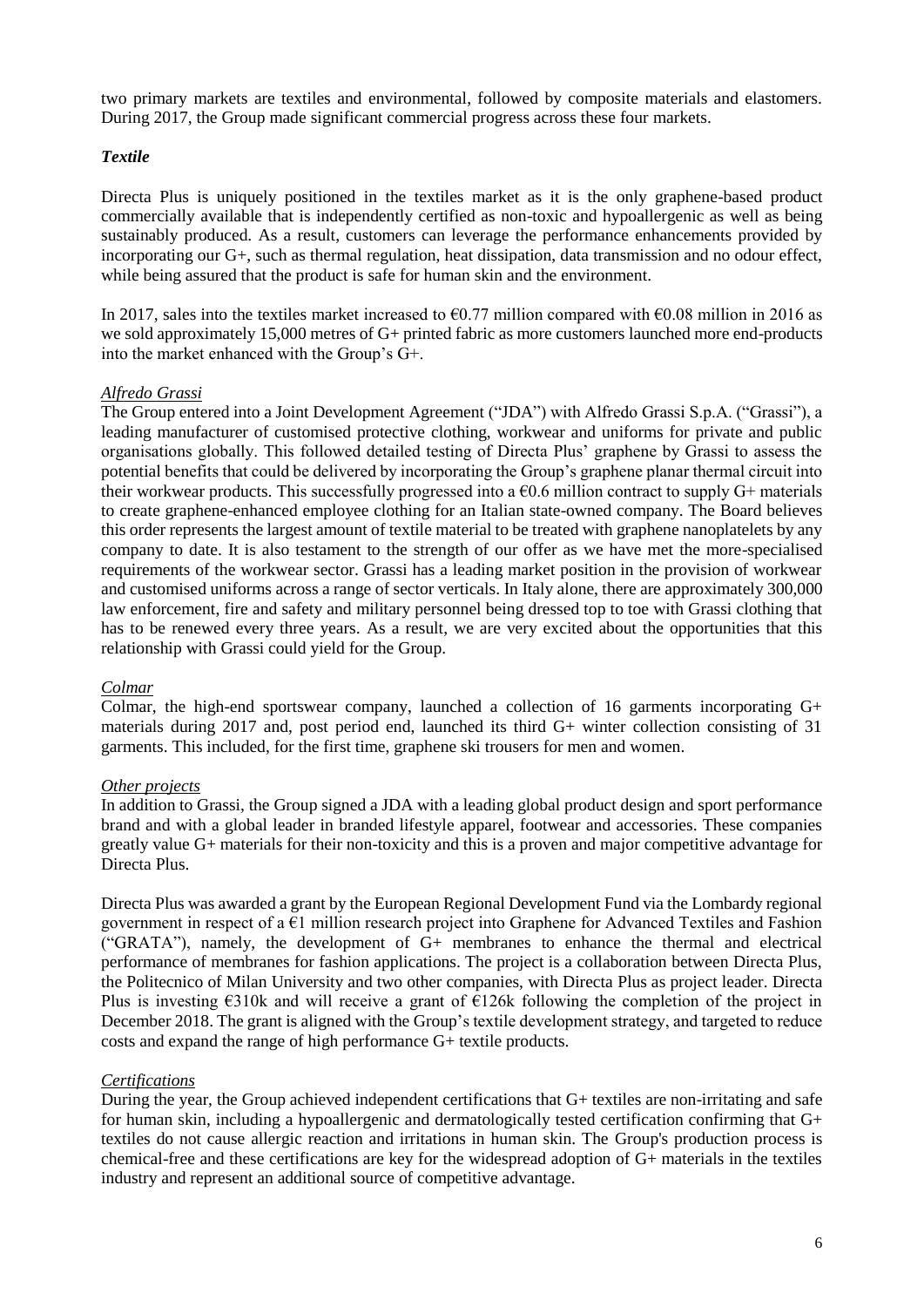In addition, post period end, the U.S. Patent and Trademark Office issued notification that it had granted the Group a patent covering the product and application of its 'flame retardant composition comprising graphene nanoplatelets', which was subsequently also granted by the Chinese Patent Office. The ability of G+ to confer flame retardancy on an object without the use of toxic chemicals is another key differentiator for Directa Plus, particularly in respect of the textiles market where manufacturers generally achieve flame retardancy through the addition of toxic chemicals to an object or the use of a chemical after-treatment. This is especially relevant for workwear, such as for emergency services and manufacturing, and sportswear, such as motorsports.

# *Environmental*

The Group's G+ product for the environmental industry, Grafysorber®, has a unique oil adsorption capacity that has been substantiated through extensive testing and commercial trials over the last three years in Italy, Romania and Nigeria – and is the only commercially-available graphene-based solution for treating produced water in the oil  $\&$  gas industry. Data collected demonstrates Grafysorber<sup>®</sup> to be at least five times more effective than the technologies presently used for water decontamination, adsorbing more than 100 times its own weight of oily pollutant. It has also received public endorsement from leading companies such as Eni, one of the world's largest oil  $\&$  gas companies, which presented test results at the 6<sup>th</sup> International Conference on Environmental Chemistry and Engineering in Rome.

# *Romania*

The Group signed agreements with two leading Romanian integrated oil  $\&$  gas companies for field testing Grafysorber® for treating oil-contaminated water. OMV Petrom completed the field test at an oil treatment plant, with better-than-expected results in the continuous decontamination of produced water. Separately, GSP SA is due to commence field tests during H1 2018. The Board is confident that these field tests will lead to Grafysorber® being established by OMV Petrom and GSP SA as the preferred solution for their upstream decontamination and oil recovery activities.

## *Italy*

In collaboration with Eni, Directa Plus delivered products incorporating Grafysorber® for decontamination activities in the oil and gas sector in Nigeria. This followed the successful testing last year of Grafysorber® by Eni.

Post period end, as announced on 21 March 2018, the Group achieved a significant milestone with the signing of a commercial agreement with Sartec Srl (part of Saras Group, one of the largest refineries in Europe), to jointly develop a continuous commercial-scale industrial system using the Group's Grafysorber® product, for treating oil-contaminated produced water in the oil & gas industry. Sartec will commence building the system in Q2 2018, which will be capable of treating up to 500 cubic metres per day of produced water and is expected to be completed by the end of the year. In conjunction with this, both parties will work together to generate industrial-scale demand by leveraging the global footprint of the Sartec sales force and commercial opportunities activated by Directa Plus.

This agreement with Sartec follows a successful joint research proof-of-concept phase conducted over the last eight months. The ongoing tests continue to demonstrate Grafysorber®'s ability to outperform existing technologies in treating oil-contaminated produced water. As such, this represents another significant endorsement by an established company within the oil, energy and environment sector.

# *Middle East*

Directa Plus continued to progress discussions in the Middle East in respect of using Grafysorber® for the decontamination of produced water from enhanced oil recovery. The Group is enlarging its upstream and downstream commercial network in the region as it potentially represents a substantial market opportunity with Grafysorber<sup>®</sup> being a unique solution to the problem.

# *Grafysorber® development*

During the first half of the year, the Group signed an agreement with the IIT (Istituto Italiano di Tecnologia), a major and well-respected Italian research centre with more than 1,200 researchers and scientists, to develop the second generation of Grafysorber<sup>®</sup> for water treatment applications. The three-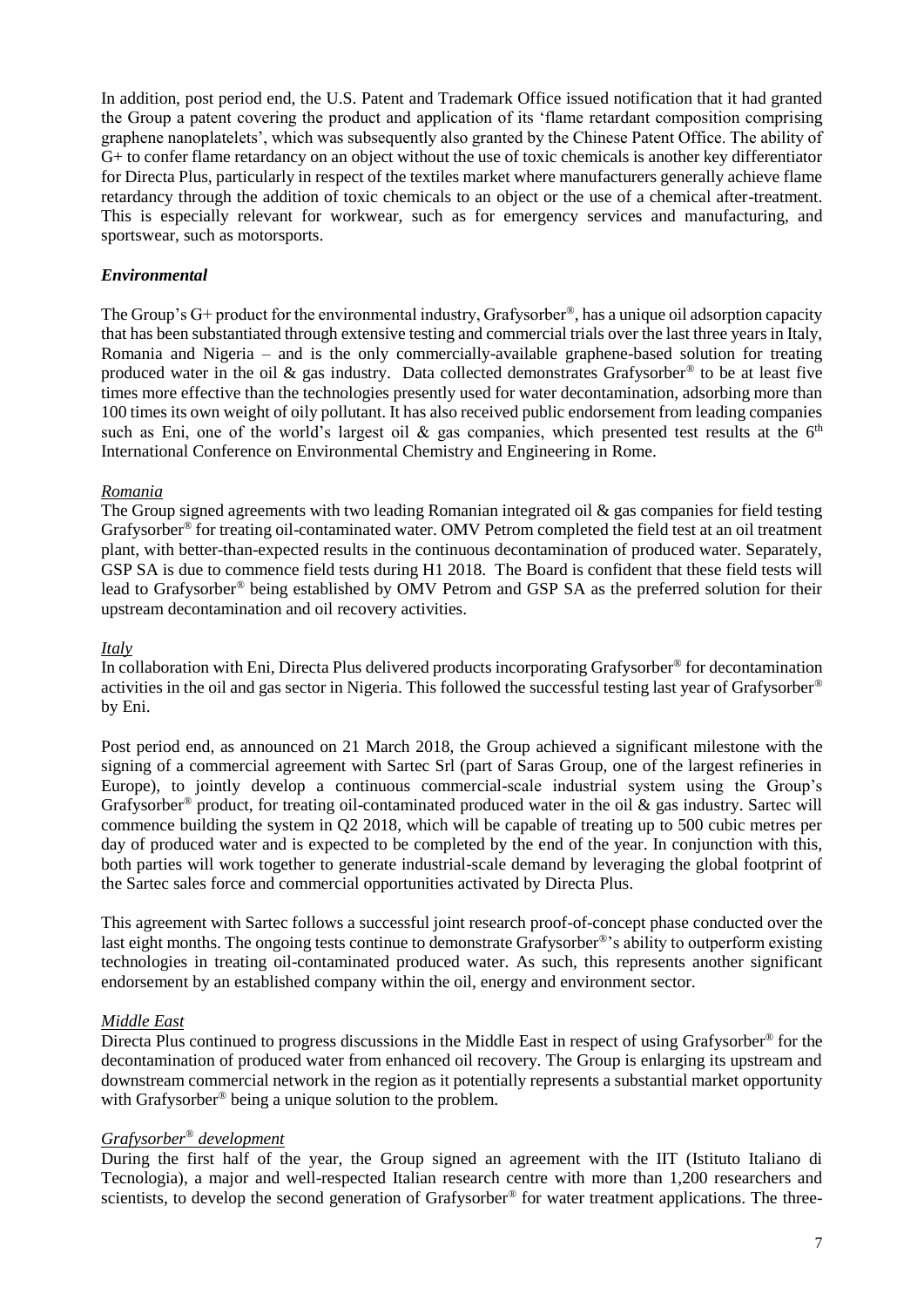year agreement has two primary work streams. First, to develop a treatment for the external fabric of Grafysorber® booms to increase the penetration of oil and prohibit the adsorption of water, thereby maximising the oil absorption capability of the Grafysorber®. The second objective is to enable the Grafysorber® to form a porous 3D structure based on a polymeric network that "glues" the individual grains together. Both of these improvements will increase the adsorption capability of Grafysorber® and the ease with which it can be used.

# *Composite Materials*

In the composite materials market, the Group's G+ products can be incorporated into a variety of materials to enhance their existing properties or to confer new ones. These properties range from mechanical reinforcement to electrical/thermal conductivity to barrier and tribological properties.

In particular, we are working to produce a graphene-enhanced asphalt additive, Eco Pave, which is aligned with our development strategy for Grafysorber<sup>®</sup>: after being used to treat an oil spill or for decontamination of produced water, the exhausted material could be utilised in asphalt to increase its mechanical and thermal properties. During the year, the Group was awarded a grant from the European Regional Development Fund in respect of a project focusing on the development of innovative asphalts and bitumen based on G+. Directa Plus will provide the graphene-based products, and will work in collaboration with partners to develop Eco Pave. As part of this project, we signed an agreement with Iterchimica S.r.l., an established producer and distributor of specialised additives for asphalt, and received an order during the year from Iterchimica for graphene to be used in a pilot test of Eco Pave in 2018.

In other composite activities, the Group is working with a leading manufacturer of brake pads, which placed an order during the year for two different grades of G+ for testing, which is now complete. This followed the completion in H2 2016 of a joint R&D project conducted under a JDA signed in 2015.

Also during the year, a global luxury accessories producer launched its first collection of spectacles enhanced by G+. The new spectacles range was developed under a two-year JDA signed in 2015 and the Group continues to conduct development work with this customer.

# *Elastomers*

In the elastomers market, the Group's G+ represents a disruptive technology that can be incorporated into end-products, in particular tyres and rubber hoses, to enhance their technical performance with properties such as puncture resistance and strength. Specifically for tyres, G+ simultaneously reduces rolling resistance and increases grip, resulting in a tyre that is faster in motion and safer as well as enabling a reduction in fuel consumption. In this sector, the route-to-market is potentially longer than adoption in other markets, but the Board believes that it represents a significant opportunity in the medium- to longterm.

During the year, the Group received orders for over 250 kilos of G+ from Vittoria for incorporation into its range of graphene-enhanced bicycle tyres and wheels. Vittoria is one of the Group's longest-established partners and the performance of cyclists using the G+ tyres continues to be strong with victories in various competitions.

Post period, and as announced on 23 April 2018, the Group entered into a strategic collaboration agreement with Marangoni S.p.A., a global leader in the tyre retreading industry and in the development of associated technologies and machinery, to develop a bespoke version of our G+ to improve the performance of Marangoni compounds in truck and bus tyre retreading. This is an important milestone for Directa Plus as the Group is leveraging the significant experience gained in the bike tyre industry to transition into the automotive markets, which we believe is a key target market for future growth. The Group's engagement in the automotive tyre industry was further supported, also post period, with the Ufficio Brevetti e Marchi (Italian Patent and Trademark Office) granting the Group a patent for the product and application of its new graphene-based solution for enhancing the performance of tyres.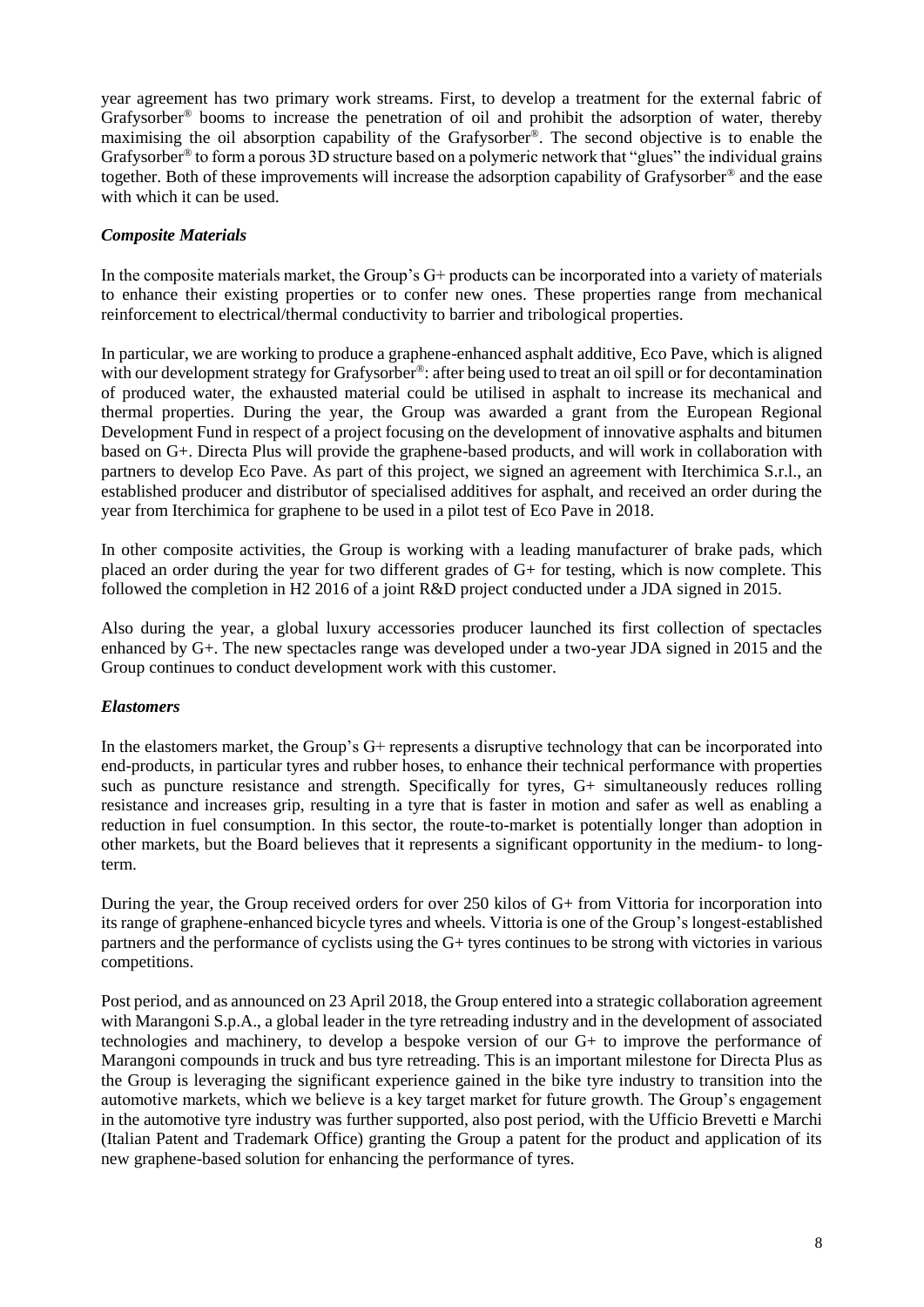# **Advancements in Production and R&D**

We maintained investment in our Continuous Improvement Project to enable a substantial increase in production capacity and efficiency. In particular, the continuous development of the production process was focused on the expansion and exfoliation phases to enable new potential sales from the products of these phases. We are now able to produce 30 tonnes per annum of pristine, chemical-free graphene-based material and have a proven process to easily scale our production capacity to match the higher tonnages that we expect will eventually be needed by our customers.

We also sustained our R&D efforts, which is crucial in the fast-evolving market in which we operate. We consistently seek to innovate across our markets, but a key development is the progress we have made in improving the physical functionalisation of graphene, which enhances its properties. We are excited about the potential of this development, particularly for our activity in the composite materials market.

# **Outlook**

The Board are excited about the Group's commercial prospects for the coming year. The Group has built strongly on the foundations that were established in 2016 and, as a result of the commercial progress made in 2017, we have entered 2018 with increased confidence of securing further significant orders.

In the textiles market, the Group continues to add new customers as well as having current customers launch larger numbers of graphene-enhanced products into the market. In the environmental market, the contract signed with Sartec to develop a continuous commercial-scale industrial system is receiving increased attention by key prospects and we expect the first commercial agreement to be signed during this year.

While the textile and environmental markets are expected to continue to be the main contributors to revenue, the Group expects to experience a strong increase in activity within its other two targeted markets of composite materials and elastomers. The Group anticipates that some customers will launch pilot programmes and others will move from proof-of-concept phase and launch products into the market.

As a result, the Group anticipates increased revenue generation from its active clients and with more customers preparing to launch products incorporating  $G<sup>+</sup>$ , the business is well-placed to deliver significant year-on-year growth in 2018 and beyond.

With the Group set to maintain its position and competitive lead, it anticipates entering into strategic commercial arrangements with some of the world's largest companies in its four key verticals, thereby laying the groundwork for future growth. The opportunities for G+ remain substantial and the Board continues to look to the future with optimism.

# **Giulio Cesareo Chief Executive Officer**

# **Chief Financial Officer's Review**

# **Key Performance Indicators**

The Board measures the performance of the Group through a number of important financial and nonfinancial KPIs. This was a strong year for Directa Plus as we improved on our KPIs, in line with the Board's expectation.

# **Financial Review**

Revenue from product and service sales grew by 29% to  $60.95$  million, with the increase primarily due to sales into the textiles market, while Total Income increased by  $51\%$  to  $\epsilon$ 1.23 million (2016:  $\epsilon$ 0.82 million).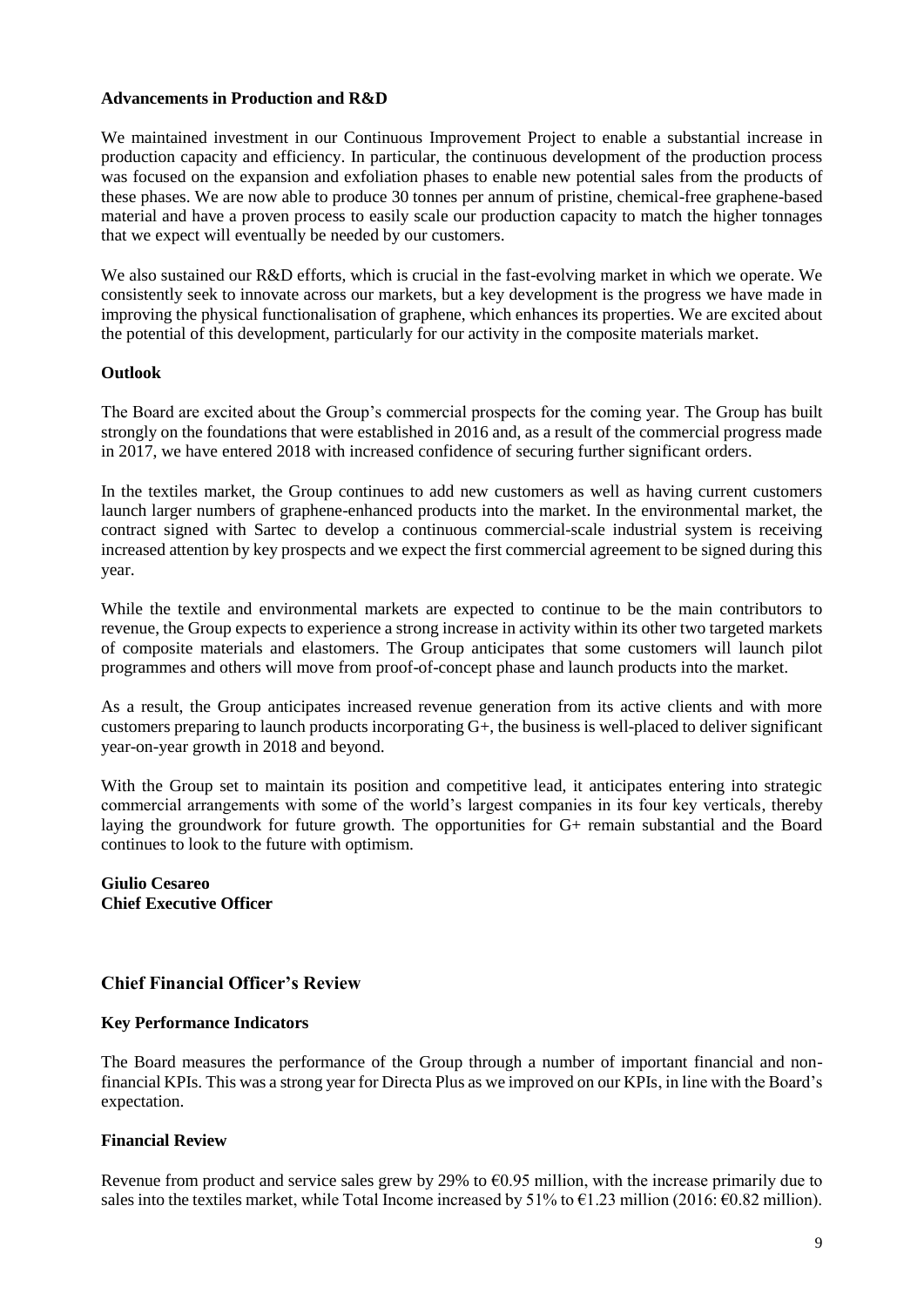Other income, which mainly includes grants and R&D Expenditure Credit (RDEC) received by the Group, was €0.28 million (2016: €0.08 million), resulting in Total Income for 2017 of €1.23 million (2016: €0.82 million). Government grants value increased to  $60.20$  million (2016:  $60.08$  million). The increase was driven by grants that are directly supporting key development activities of the Group, namely the GRATA textiles project and the Eco Pave asphalts project, as described in the CEO review, which accounted for €0.06 million and €0.07 million respectively (2016: nil). Research and Development Expenditure Credit accounted for €0.08 million (2016: nil). RDEC is an Italian government incentive scheme designed to encourage companies to invest in [R&D](https://en.wikipedia.org/wiki/R%26D) by providing a tax credit.

Additions in tangible assets of  $\epsilon$ 0.35 million (2016:  $\epsilon$ 0.38 million) mainly related to the purchase of industrial equipment to improve our manufacturing process and laboratory equipment to support the development of applications, particularly in our textile and environmental markets. Investment in intangible assets of €0.13 million (2016: €0.19 million) mainly related to development costs and IP activity.

The loss after tax for the year was significantly reduced to  $\epsilon$ 3.95 million compared with  $\epsilon$ 6.42 million for 2016. The reduction was primarily due to the increased income generated in 2017, a  $\epsilon$ 1.0 million decrease in finance expenses and the absence of expenses incurred in 2016 relating to the fair value adjustment of the embedded derivative associated with the convertible loan notes at IPO  $(61.0 \text{ million})$ . The EBITDA loss for the period was reduced to  $\epsilon$ 3.16 million compared with  $\epsilon$ 3.67 million loss for 2016, primarily due to increased income and lower bad debt expenses, which was partly offset by an increase in raw material and consumables expenses and employee benefits expenses. The increase in raw materials and consumables primarily related to the growth and development of our textile market.

On an adjusted basis, loss after tax for 2017 was  $\epsilon$ 3.95 million (2016:  $\epsilon$ 4.26 million loss) as per the table below:

| Adjusted loss after tax $(\epsilon m)$ | 2017                     | 2016   |
|----------------------------------------|--------------------------|--------|
| Losses of the period                   | (3.95)                   | (6.42) |
| Non recurring IPO costs                |                          | 0.43   |
| Fair value movement of embedded        |                          | 1.04   |
| derivative                             |                          |        |
| Exceptional write-down of receivables  | -                        | 0.84   |
| Inventory adjustment                   | $\overline{\phantom{0}}$ | (0.15) |
| Share based payment expenses costs     | -                        |        |
| <b>Adjusted losses after tax</b>       | (3.95)                   | 4.26   |

As at 31 December 2017, inventories totaled €1.0 million (2016: €0.6 million), mainly due to €0.3m higher finished product inventory to ensure Directa Plus can supply to key clients in a timely manner as it receives increasing orders.

Cash and cash equivalents at 31 December 2017 were  $6.9$  million (2016:  $610.6$  million) with the reduction principally due to:

- reduced cash outflow from operating activities totaling  $\epsilon$ 2.8 million (2016:  $\epsilon$ 3.2 million);
- modest investments in tangible and intangible assets of  $\epsilon$ 0.5 million (2016:  $\epsilon$ 0.7 million) for reasons set out above; and
- financing activities equal to  $\epsilon$ 0.3 million (2016: increase of  $\epsilon$ 13.4 million mainly due to proceeds from the IPO).
- Exchange losses on cash and cash equivalent equal to  $\epsilon$ 0.1 million (2016:  $\epsilon$ 1 million) does not represent a cash outflow and is mainly due to the effect of movement of Sterling against Euro on Sterling deposits.

**Marco Ferrari Chief Financial Officer**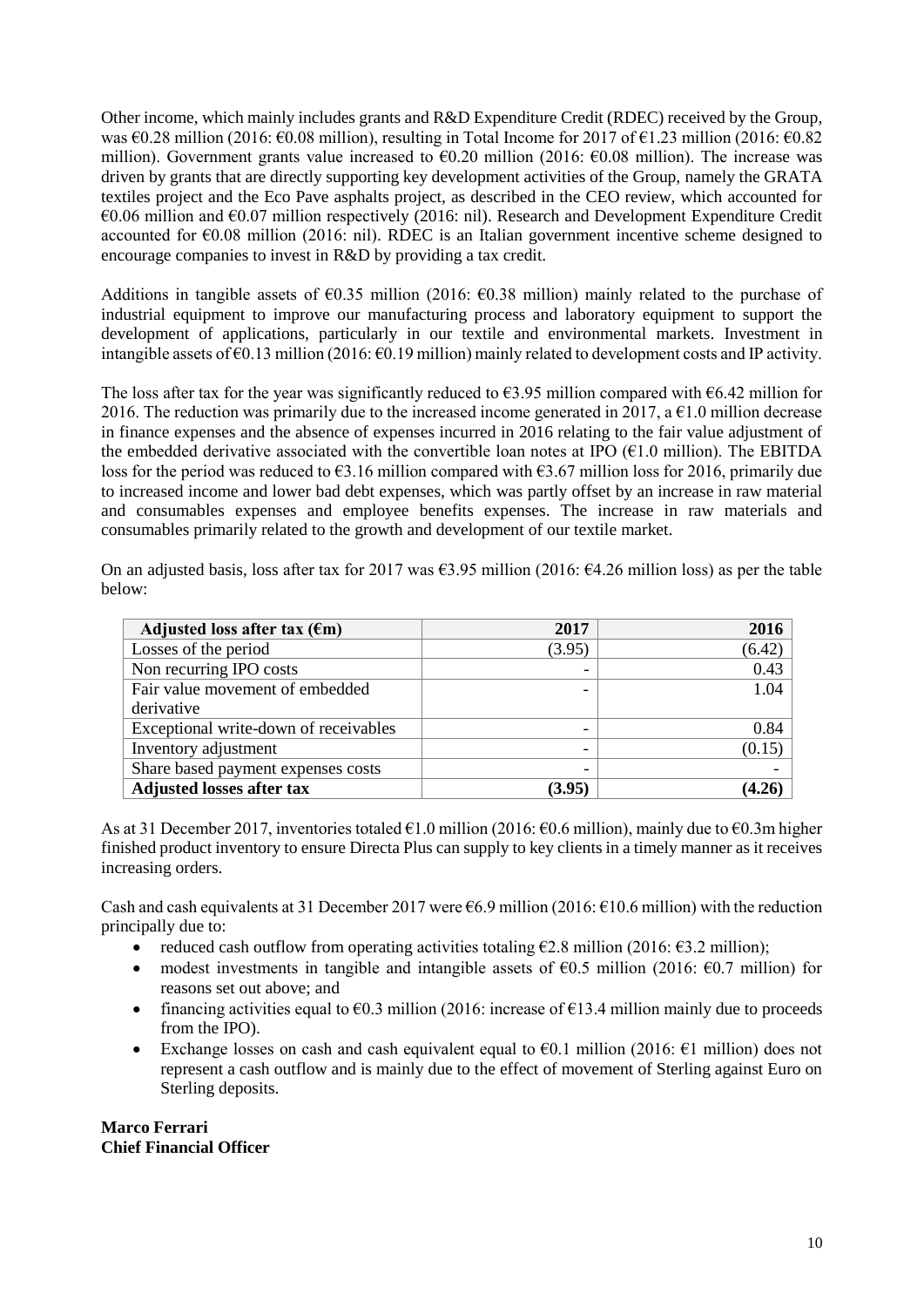| In euro                                                                             | <b>Note</b> | 31 Dec 2017 | 31 Dec 2016   |
|-------------------------------------------------------------------------------------|-------------|-------------|---------------|
| <b>Continuing operations</b>                                                        |             |             |               |
| Revenue                                                                             | 3           | 952,199     | 738,028       |
| Other income                                                                        | 3/4         | 281,493     | 79,733        |
| Changes in inventories of finished goods and work in<br>progress                    | 5           | 390,291     | 450,843       |
| Raw materials and consumables used                                                  | 6           | (607, 338)  | (169, 643)    |
| Employee benefits expenses                                                          | 7           | (2,203,558) | (1,784,094)   |
| Depreciation and amortisation                                                       | 12/13       | (633, 784)  | (572, 402)    |
| Other expenses                                                                      | 8           | (1,973,687) | (2,981,032)   |
| <b>Results from operating activities</b>                                            |             | (3,794,384) | (4, 238, 567) |
|                                                                                     |             |             |               |
| Fair value movement on embedded derivative                                          |             |             | (1,039,473)   |
| Net Finance expenses                                                                | 10          | (151,808)   | (1,146,905)   |
| Net finance costs                                                                   |             | (151, 808)  | (2, 186, 378) |
|                                                                                     |             |             |               |
| Loss before tax                                                                     |             | (3,946,192) | (6,424,945)   |
| Tax expense                                                                         | 11          | (1,239)     |               |
| Loss after tax from continuing operations                                           |             | (3,947,431) | (6,424,945)   |
| Loss of the year                                                                    |             | (3,947,431) | (6,424,945)   |
| Other Comprehensive income items that will not be<br>reclassified to profit or loss |             |             |               |
| Defined Benefit Plan re-measurement gains and losses                                | 20          | (4,704)     | 150           |
| Other comprehensive (expense)/income for the year<br>(net of tax)                   |             | (4,704)     | 150           |
| Total comprehensive (expense)/income for the year                                   |             | (3,952,135) | (6,424,795)   |
| Loss attributable to                                                                |             |             |               |
| Owner of the Parent                                                                 |             | (3,948,133) | (6,422,019)   |
| Non-controlling interests                                                           |             | 702         | (2,926)       |
|                                                                                     |             | (3,947,431) | (6,424,945)   |
|                                                                                     |             |             |               |
| Total comprehensive (expense)/income attributable<br>to:                            |             |             |               |
| Owners of the Company                                                               |             | (3,952,837) | (6,421,869)   |
| Non-controlling interests                                                           |             | 702         | (2,926)       |
|                                                                                     |             | (3,952,135) | (6,424,795)   |
| Loss per share                                                                      |             |             |               |
| Basic loss per share                                                                | 23          | (0,09)      | (0.19)        |
| Diluted loss per share                                                              | 23          | (0.09)      | (0.19)        |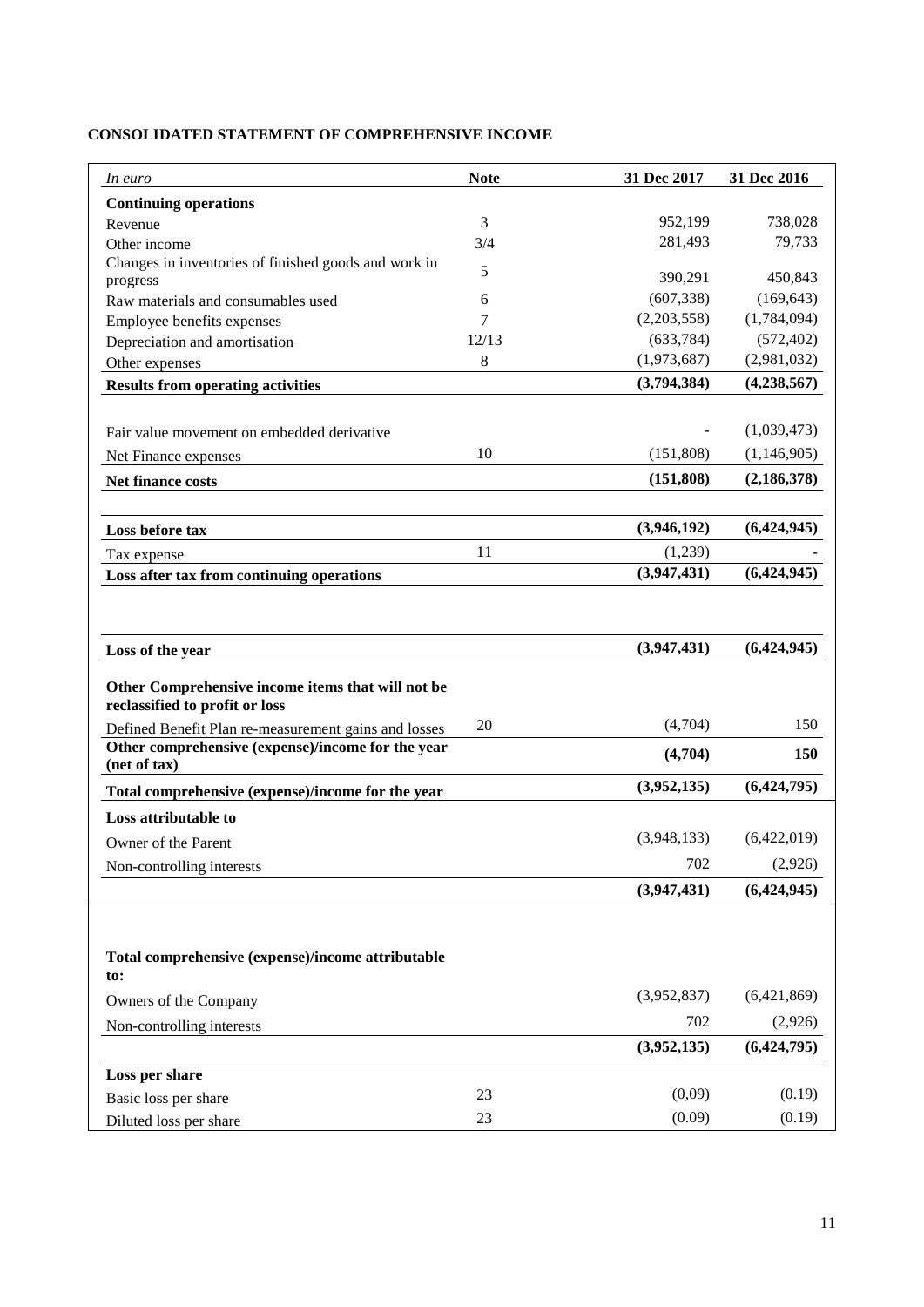|                                               |             | Group          |             | Company     |            |
|-----------------------------------------------|-------------|----------------|-------------|-------------|------------|
| In euro                                       | <b>Note</b> | 31-Dec-17      | 31-Dec-16   | 31-Dec-17   | 31-Dec-16  |
| <b>Assets</b>                                 |             |                |             |             |            |
| Intangible assets                             | 12          | 1,572,309      | 1,726,602   |             |            |
| Investments                                   | 14          |                |             | 14,180,336  | 11,057,438 |
| Property, plant and equipment                 | 13          | 1,284,412      | 1,283,184   |             |            |
| Non-current assets                            |             | 2,856,721      | 3,009,786   | 14,180,336  | 11,057,438 |
| Inventories                                   | 5           | 995,666        | 606,065     |             |            |
| Trade and other receivables                   | 15          | 1,161,711      | 1,170,338   | 109,240     | 313,094    |
| Cash and cash equivalent                      | 17          | 6,929,446      | 10,570,211  | 4,493,006   | 8,011,689  |
| <b>Current assets</b>                         |             | 9,086,823      | 12,346,614  | 4,602,246   | 8,324,783  |
| <b>Total assets</b>                           |             | 11,943,544     | 15,356,400  | 18,782,52   | 19,382,221 |
|                                               |             |                |             |             |            |
| <b>Equity</b>                                 |             |                |             |             |            |
| Share capital                                 | 18          | 142,628        | 142,628     | 142,628     | 142,628    |
| Share premium                                 | 18          | 19,973,996     | 19,973,996  | 19,973,996  | 19,973,996 |
| <b>Retained Earnings</b>                      | 18          | (10, 250, 225) | (6,552,965) | (1,380,478) | (766, 745) |
| <b>Equity attributable to owners of Group</b> |             | 9,866,399      | 13,563,659  | 18,736,146  | 19,349,879 |
| Non-controlling interests                     |             | 22,930         | 22,228      |             |            |
| <b>Total equity</b>                           |             | 9,889,329      | 13,585,887  | 18,736,146  | 19,349,879 |
| <b>Liabilities</b>                            |             |                |             |             |            |
| Loans and borrowings                          | 19          | 211,791        | 454,600     |             |            |
| Employee benefits provision                   | 20          | 282,031        | 227,358     |             |            |
| <b>Non-current liabilities</b>                |             | 493,822        | 681,958     | ÷.          |            |
| Loans and borrowing                           | 19          | 244,780        | 238,134     |             |            |
| Trade and other payables                      | 21          | 1,315,613      | 850,421     | 46,436      | 32,342     |
| <b>Current liabilities</b>                    |             | 1,560,393      | 1,088,555   | 46,436      | 32,342     |
| <b>Total liabilities</b>                      |             | 2,054,215      | 1,770,513   | 46,436      | 32,342     |
| <b>Total equity and liabilities</b>           |             | 11,943,544     | 15,356,400  | 18,782,582  | 19,382,221 |

## **CONSOLIDATED AND COMPANY STATEMENT OF FINANCIAL POSITION**

The Company has taken advantage of the exemption allowed under section 408 of the Companies Act 2006 and has not presented its own statement of comprehensive income in these financial statements. The Company loss after tax for the year was €900,374.

**The accompanying notes form part of these financial statement**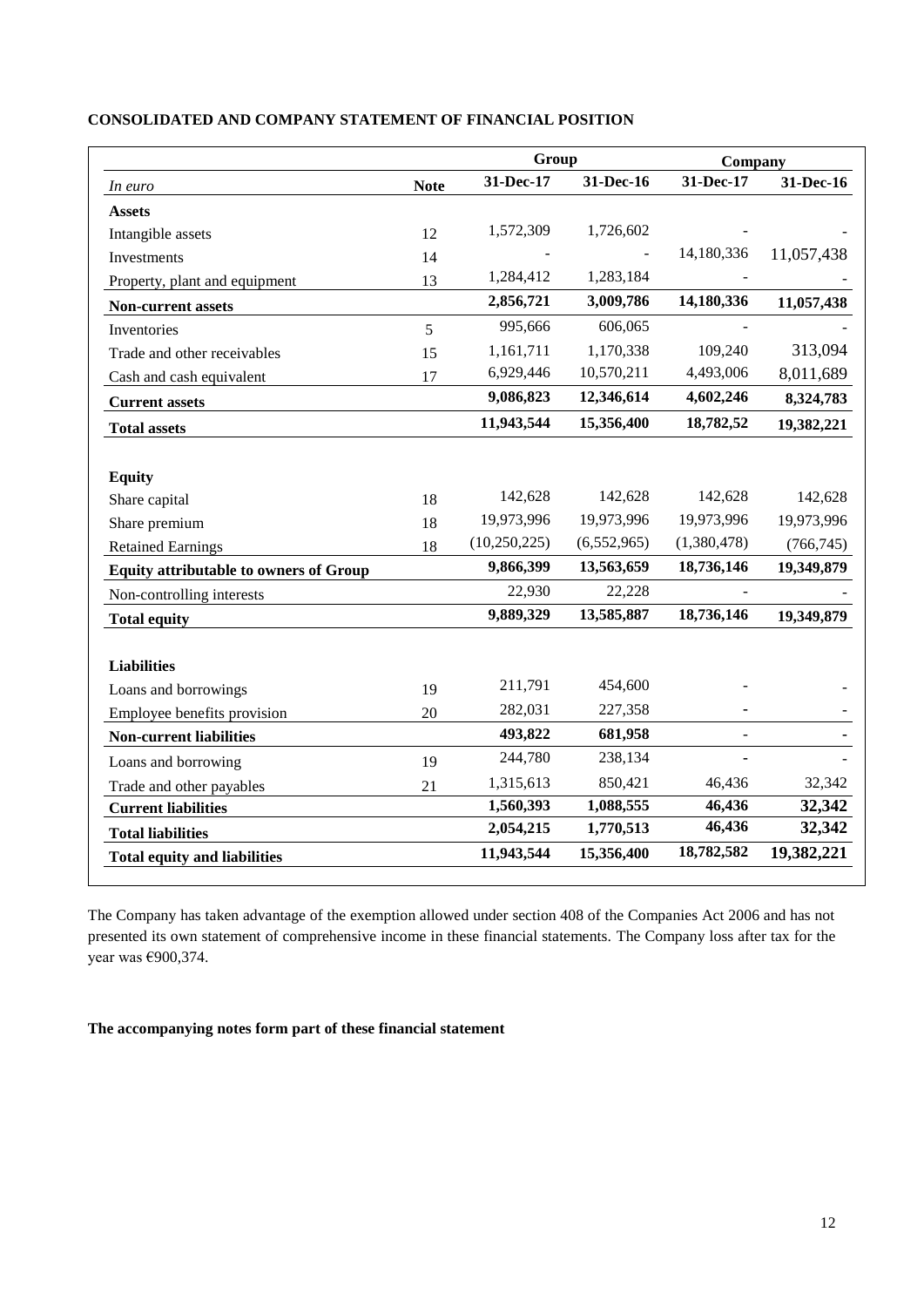# **CONSOLIDATED STATEMENT OF CHANGES IN EQUITY**

|                                                         | <b>Share</b> | <b>Share</b> | <b>Retained Earnings</b> | <b>Total</b> | Non-controlling | <b>Total</b> |
|---------------------------------------------------------|--------------|--------------|--------------------------|--------------|-----------------|--------------|
| In euro                                                 | capital      | premium      |                          |              | interests       | equity       |
| <b>Balance at 31 December 2015</b>                      | 503,100      | 3,885,816    | (6,281,317)              | (1,892,401)  | ٠.              | (1,892,401)  |
| Total comprehensive (expense)/income for the period     |              |              |                          |              |                 |              |
| Loss of the year                                        |              |              | (6,422,019)              | (6,422,019)  | (2,926)         | (6,424,945)  |
| Total other comprehensive (expense)/income              |              |              | 150                      | 150          |                 | 150          |
| Total comprehensive (expense)/income for the period     |              |              | (6,421,869)              | (6,421,869)  | (2,926)         | (6,424,795)  |
| <b>Transactions with owners</b>                         |              |              |                          |              |                 |              |
| Share reduction                                         | (439, 649)   |              | 439,649                  |              |                 |              |
| Cancellation of share premium account                   |              | (3,885,816)  | 3,885,816                |              |                 |              |
| <b>Initial Public Offering</b>                          | 55,986       | 16,739,965   |                          | 16,795,951   |                 | 16,795,951   |
| Expenditure relating to the issuance of shares          |              | (1,960,652)  |                          | (1,960,652)  |                 | (1,960,652)  |
| Share-based payment                                     |              |              | 154,068                  | 154,068      |                 | 154,068      |
| Non-Controlling Interests on Directa Textiles Solutions |              |              |                          |              | 25,154          | 25,154       |
| Convertible loan (embedded derivative)                  | 23,191       | 5,194,683    | 1,670,686                | 6,888,560    |                 | 6,888,560    |
| <b>Balance at 31 December 2016</b>                      | 142,628      | 19,973,996   | (6,552,965)              | 13,563,659   | 22,228          | 13,585,887   |
| Total comprehensive (expense)/income for the year       |              |              |                          |              |                 |              |
| Loss of the year                                        |              |              | (3,948,133)              | (3,948,133)  | 702             | (3,947,431)  |
| Total other comprehensive (expense)/income              |              |              | (4,704)                  | (4,704)      |                 | (4,704)      |
| Total comprehensive (expense)/income for the period     |              |              | (3,952,837)              | (3,952,837)  | 702             | (3,952,135)  |
| <b>Transaction with owners</b>                          |              |              |                          |              |                 |              |
| Share-based payment                                     |              |              | 255,578                  | 255,578      |                 | 255,578      |
| Non-controlling interests on Directa Textiles Solutions |              |              |                          |              |                 |              |
| <b>Balance at 31 December 2017</b>                      | 142,628      | 19,973,996   | (10,250,225)             | 9,866,399    | 22,930          | 9,889,329    |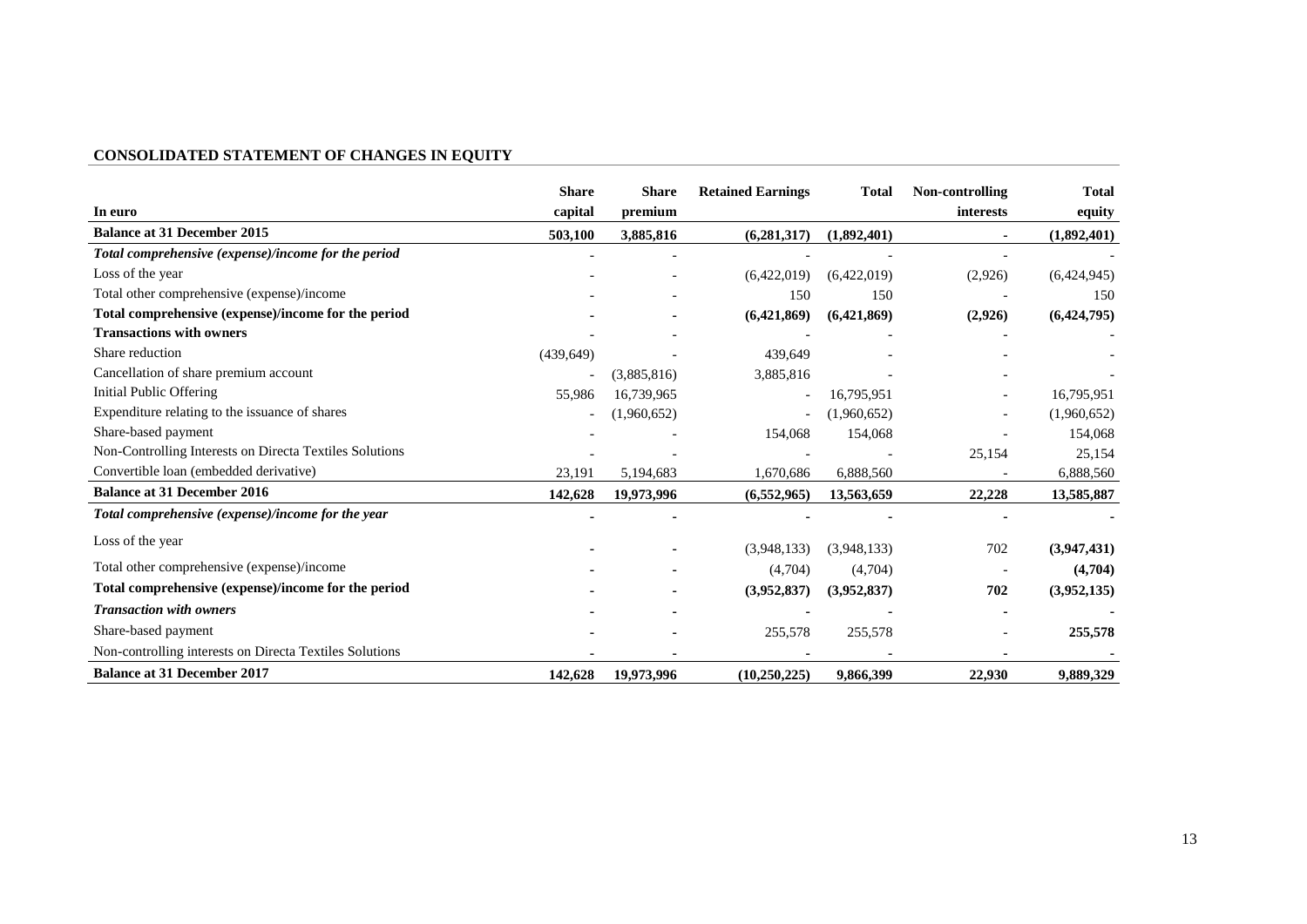# **COMPANY STATEMENT OF CHANGES IN EQUITY**

|                                                | <b>Share</b>    | <b>Share</b> | <b>Retained</b> | <b>Total</b> |
|------------------------------------------------|-----------------|--------------|-----------------|--------------|
| In euro                                        | Capital         | premium      | earnings        | equity       |
| <b>Balance at 31 December 2015</b>             | 503,100         | 3,885,816    | (3,636,996)     | 751,920      |
| Loss for the year                              |                 |              | (3,279,968)     | (3,279,968)  |
| Share reduction                                | (439, 649)      |              | 439,649         |              |
| Cancellation of share premium account          |                 | (3,885,816)  | 3,885,816       |              |
| <b>Initial Public Offering</b>                 | 55,986          | 16,739,965   |                 | 16,795,951   |
| Expenditure relating to the issuance of shares |                 | (1,960,652)  |                 | (1,960,652)  |
| Share-based payment reserve                    | $\qquad \qquad$ |              | 154,068         | 154,068      |
| Convertible loan (embedded derivative)         | 23,191          | 5,194,683    | 1,670,686       | 6,888,560    |
| <b>Balance at 31 December 2016</b>             | 142,628         | 19,973,996   | (766, 745)      | 19,349,879   |
| Loss for the year                              |                 |              | (900, 374)      | (900, 374)   |
| Share-based payment reserve                    |                 |              | 286,641         | 286,641      |
| <b>Balance at 31 December 2017</b>             | 142,628         | 19,973,996   | (1,380,478)     | 18,736,146   |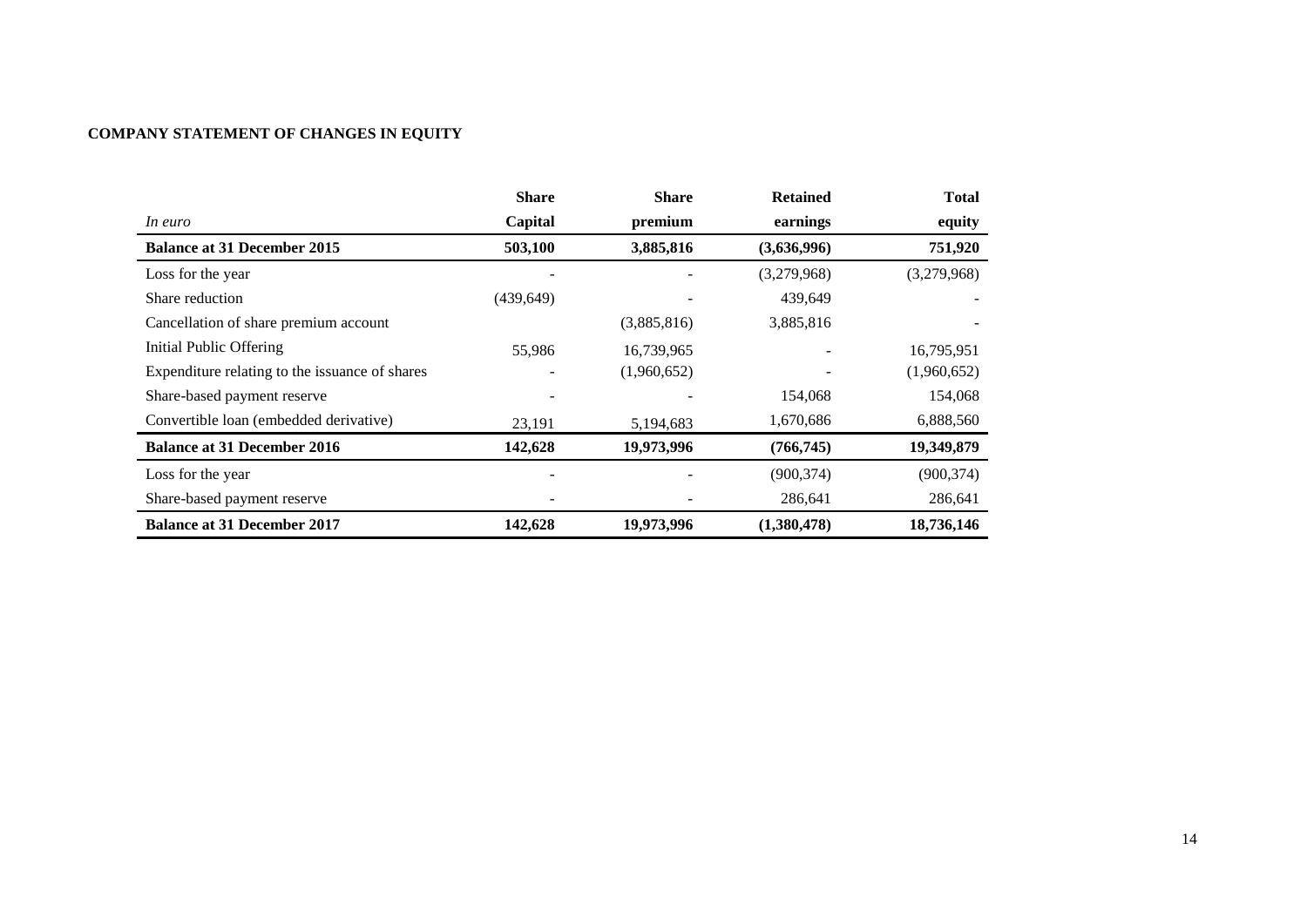|                                                                             |      |             | Group                    |             | Company     |             |
|-----------------------------------------------------------------------------|------|-------------|--------------------------|-------------|-------------|-------------|
| In euro                                                                     | Note | <b>Note</b> | 2017                     | 2016        | 2017        | 2016        |
|                                                                             |      |             |                          |             |             |             |
| <b>Cash flows from operating activities</b><br>Loss for the year before tax |      |             | (3,946,191)              | (6,424,945) | (900, 374)  | (3,279,970) |
|                                                                             |      |             |                          |             |             |             |
| Adjustments for:                                                            |      |             |                          |             |             |             |
| Depreciation                                                                |      | 13          | 347,042                  | 317,258     |             | 763         |
| Amortisation of intangible assets                                           |      | 12          | 286,742                  | 267,105     |             |             |
| Bad debt expense                                                            |      | 15          | 16,738                   | 909,763     |             | 70,903      |
| Fair value movement on derivative                                           |      |             |                          | 1,039,473   |             | 1,039,473   |
| Share-based payment expense                                                 |      |             | 255,578                  | 154,068     | 163,743     | 154,068     |
| <b>IPO</b> Costs                                                            |      |             |                          | 427,903     |             | 427,903     |
| Finance income                                                              |      | 10          | (5,501)                  | (4,230)     |             |             |
| Finance expense                                                             |      | 10          | 157,309                  | 1,151,136   | 131,647     | 1,117,709   |
| Tax expenses                                                                |      |             | (1,239)                  |             |             |             |
|                                                                             |      |             | (2,889,523)              | (2,162,469) | (604, 984)  | (469, 151)  |
| Increase/Decrease in:                                                       |      |             |                          |             |             |             |
| - inventories                                                               |      | 5           | (390, 291)               | (450, 843)  |             |             |
| - trade and other receivables                                               |      | 15          | (3, 394)                 | (654, 509)  | 203,854     | (349, 603)  |
| - trade and other payables                                                  |      | 21          | 442,867                  | (8,101)     | 14,094      | (108, 440)  |
| - provisions and employee benefits                                          |      | 20          | 44,051                   | 56,406      |             |             |
| Net cash from operating activities                                          |      |             | (2,796,291)              | (3,219,516) | 387,036     | (927, 194)  |
|                                                                             |      |             |                          |             |             |             |
| <b>Cash flows from investing activities</b>                                 |      |             |                          |             |             |             |
| Interest received                                                           |      | 10          | 5,501                    | 4,230       |             |             |
| Investment in intangible assets                                             |      | 12          | (122, 347)               | (168, 716)  |             |             |
| Investment in subsidiary                                                    |      |             |                          |             | (3,000,000) | (4,000,000) |
| Loan to associate                                                           |      |             |                          | (50, 939)   |             | (50, 939)   |
| Consideration paid for acquisition of subsidiary                            |      |             |                          |             |             |             |
| net of cash acquired                                                        |      |             |                          | (58, 718)   |             |             |
| Acquisition of property, plant and equipment                                |      | 13          | (340,071)                | (377, 246)  |             |             |
| Net cash used in investing activities                                       |      |             | (456, 917)               | (651, 389)  | (3,000,000) | (4,050,939) |
|                                                                             |      |             |                          |             |             |             |
| <b>Cash flows from financing activities</b>                                 |      |             |                          |             |             |             |
|                                                                             |      |             |                          | 14,408,156  |             | 14,408,156  |
| Proceeds from IPO                                                           |      | 10          | $\overline{\phantom{a}}$ |             |             |             |
| Interest paid on loans and borrowings                                       |      |             | (20, 481)                | (52, 195)   | (3,378)     | (37,519)    |
| Repayment of borrowings                                                     |      | 19          | (236, 164)               | (989, 696)  |             | (811, 817)  |
| Net cash from (used in) financing activities                                |      |             | (256, 645)               | 13,366,265  | (3,378)     | 13,558,820  |
| Net increase (decrease) in cash and cash<br>equivalent                      |      |             | (3,509,853)              | 9,495,360   | (3,390,414) | 8,580,687   |
| Cash and cash equivalent at beginning of the                                |      |             |                          |             |             |             |
| year                                                                        |      |             | 10,570,211               | 2,031,650   | 8,011,689   | 319,339     |
| Exchange (losses)/gains on cash and cash                                    |      |             |                          |             |             |             |
| equivalents                                                                 |      |             | (130,912)                | (956,799)   | (128, 269)  | (888, 337)  |
| Cash and cash equivalent at end of the year                                 |      |             | 6,929,446                | 10,570,211  | 4,493,006   | 8,011,689   |

# **CONSOLIDATED AND COMPANY STATEMENT OF CASH FLOWS**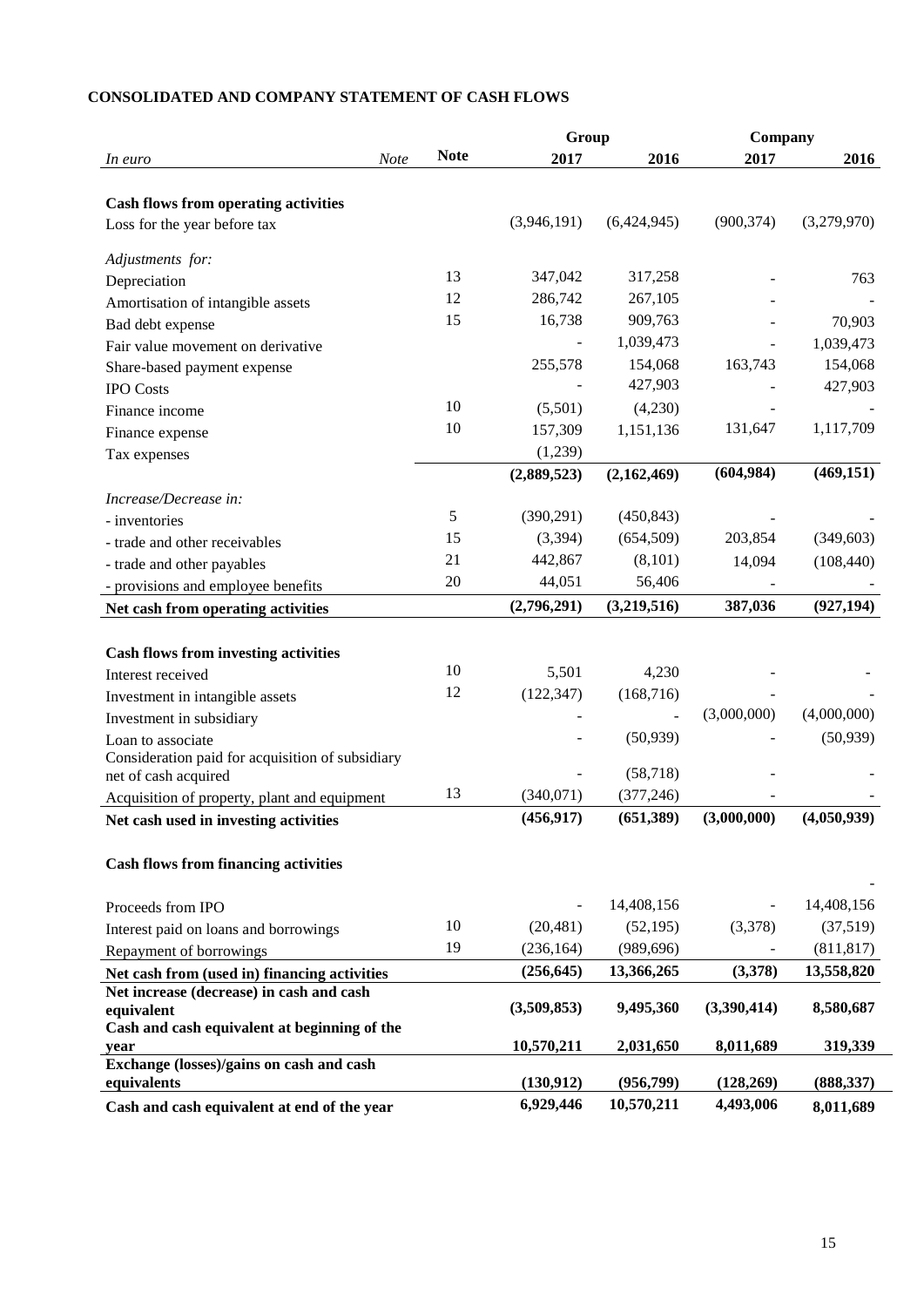## **NOTES TO THE CONSOLIDATED FINANCIAL STATEMENTS FOR THE YEAR ENDED 31 DECEMBER 2017**

## **1. Basis of preparation**

## **a) Statement of compliance**

The consolidated financial statements have been prepared in accordance with International Financial Reporting Standards, International Accounting Standards and Interpretations (collectively IFRSs) as adopted for use in the European Union and with those parts of Company Act 2006 to companies preparing their financial statements under the adopted IFRS.

The principal accounting policies are summarised below. They have all been applied consistently throughout the year and the preceding year, unless otherwise stated.

The financial statements have been prepared on a going concern basis as since the Directors believe that the Group has adequate resources to remain in operation for the foreseeable future.

All notes, except as otherwise indicated, are presented in Euros ("€") and all values are rounded to the nearest thousand  $(\text{\textsterling} 000)$  except where otherwise stated.

## **b) Basis of consolidation**

I. Subsidiaries

Where the Company has control over an investee, it is classified as a subsidiary. The Company controls an investee if all three of the following elements are present: power over the investee, exposure to variable returns from the investee, and the ability of the investor to use its power to affect those variable returns. Control is reassessed whenever facts and circumstances indicate that there may be a change in any of these elements of control.

The total comprehensive income of non-wholly owned subsidiaries is attributed to owners of the parent and to the noncontrolling interests in proportion to their relative ownership interests

II. Transaction eliminated on consolidation

The consolidated financial statements present the results of the Company and its subsidiaries ("the Group") as if they formed a single entity. Intercompany transactions and balances between Group companies are therefore eliminated in full.

## III. Non-controlling interest

Non-controlling interest in the net assets of the consolidated subsidiaries are identified separately from the Group's equity. Non-controlling interests consist of the amount of those interests at the date of the original business combination and the non-controlling shareholder's share changes in equity since the date of the combination. The non-controlling interest's share of losses, where applicable, are attributed to the non-controlling interests irrespective of whether the non-controlling shareholders have a binding obligation and are able to make an additional investment to cover the losses.

## **c) Functional and presentation currency**

These financial statements are presented in Euro  $(\mathscr{C})$  and is considered by the Directors to be the most appropriate presentation currency to assist the users of the financial statements. The functional currency of the Company and operating subsidiary is Euro (" $\varepsilon$ ").

## **d) Use of estimates and judgements**

The preparation of the financial statements in conformity with IFRS, as adopted by the EU, requires management to make judgements, estimates and assumptions that affect the application of accounting policies and the reported amounts of assets, liabilities, income and expenses. The estimates and associated assumptions are based on historical experience and various other factors that are believed to be reasonable under the circumstances, the results of which form the basis of making judgements about carrying values of assets and liabilities that are not readily apparent from other sources. Actual results may differ from these estimates.

Estimates and underlying assumptions are reviewed on an ongoing basis. Revisions to accounting estimates are recognised in the period in which the estimates are revised if the revision affects only that period.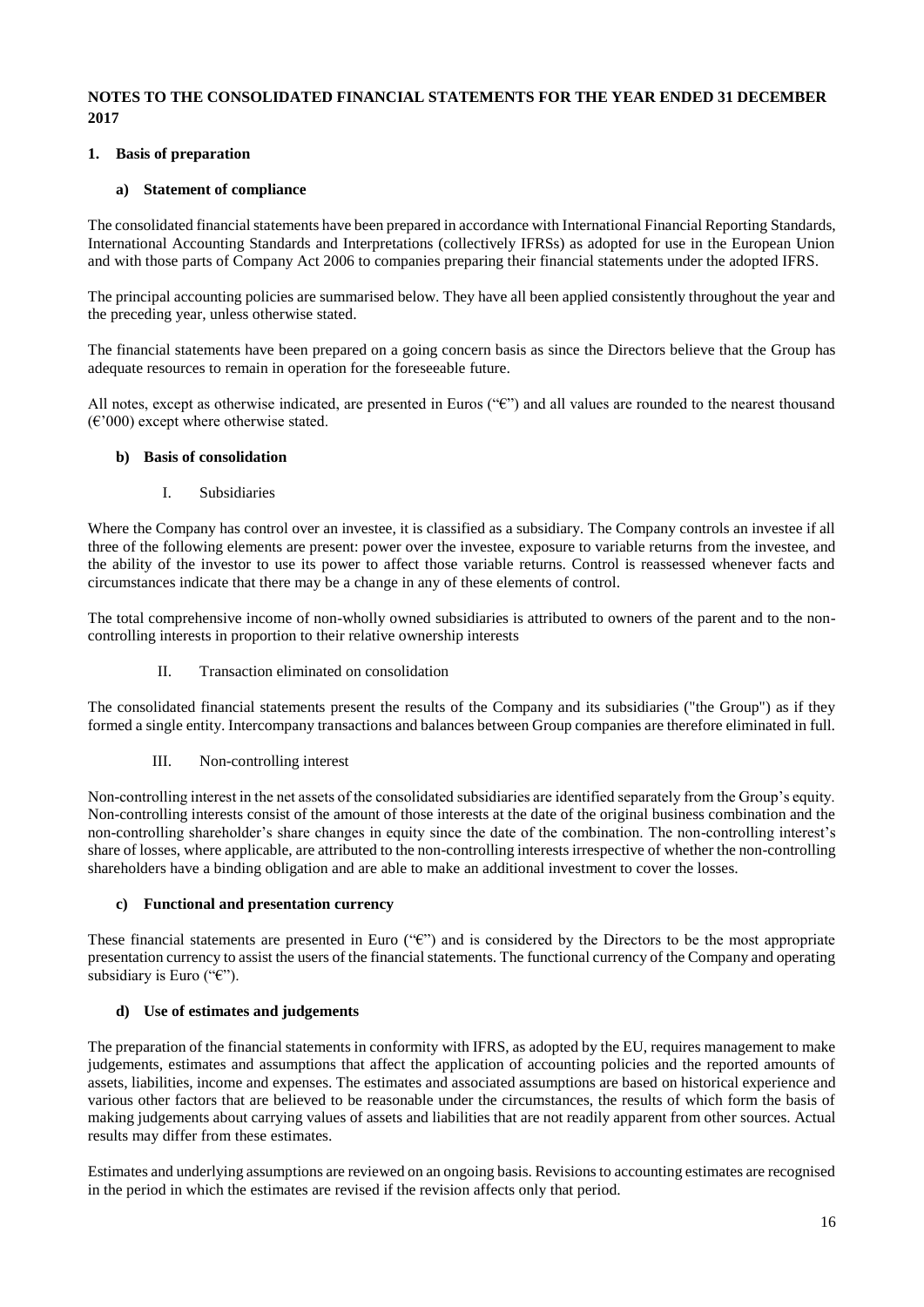Critical estimates and assumptions that have the most significant effect on the amounts recognised in the financial statements and/or have a significant risk of resulting in a material adjustment within the next financial year are as follows

## I. *Carrying value of capitalised development costs*

The Group capitalises development costs provided the recognition conditions meet the criteria set out in IAS 38. During the year costs have been capitalised in relation to projects to enhance and develop the production process for G+ Graphene. The majority of the capitalised costs relate to internal employee costs and Management are able to separately identify time spent on these projects through the Group's internal time card management program. Management and the directors continually assess the commercial potential of the technology and products in development. The costs capitalised in period have resulted in the development of new IP and Management has assessed that there is sufficient evidence to support that economic benefit will flow.

Intangible assets are amortised over their expected or known useful lives on a straight-line basis beginning from the point they are available for use. The estimated useful life is the lower of the legal duration (term of patents - usually 20 years) and the useful economic life. The estimated useful lives of intangible assets are regularly reviewed. Management currently estimates based on the development program the estimated useful life for intangible assets is currently 10 years. The useful economic life is based on management's estimate of the time period over which the assets will generate future cash flows.

## *II. Valuation and recoverability of Inventory*

Inventories are stated at the lower of cost or net realisable value. The cost of inventories comprises of net prices paid for materials purchased, production labour cost and factory overhead. Net realisable value represents the estimated selling price less all estimated costs of completion and costs to be incurred in marketing, selling and distribution. Inventory provisions are recognised for slow-moving, obsolete or unsalable inventory and are reviewed on a six monthly basis. The valuation of Inventory includes key estimates and judgments made by Management including normal production capacity, market demand and selling opportunities. If actual demand or usage were to be lower than estimated, inventory provisions for excess or obsolete inventory may be required.

## *III. Defined benefit scheme*

Provision for benefits upon termination of employment related to amounts accrued by Italian companies for employment retirement. In determining this provision Management employs actuarial techniques, including the involvement of an external experts. All key estimates applied have been included in note 20.

## *IV. Share based payments*

The cost of employee services received (compensation expenses) in exchange for awards of equity instruments are recognised based upon the fair value of stock options at the grant date. Management uses a Black-Scholes option valuation model to value the stock options at grant date. This Black-Scholes option valuation model requires the use of assumptions, including expected stock price volatility and the estimated life of each award. The risk-free interest rate used in the model is determined, based on a government bond with a term equal to the expected life of the equity-settled share-based payments. Stock options with market based vesting conditions also includes key judgements regarding the probability of performance conditions being met.

## e) **New standards and interpretations not yet adopted**

## *I. IFRS 15 – Revenues form contract with customers*

IFRS 15 is effective for the year beginning 1 January 2018 and provides a single principles based five-step model to be applied to all sales contracts, where the key focus is on the transfer of control of goods and services to customers. It replaces models included in IAS 11 (Construction Contracts) and IAS 18 (Revenue).

Management has undertaken proper analysis of how IFRS 15 should be implemented and which the impact could be. Management decided to implement new commercial Terms and Conditions during the FY17 in order to better meet IFRS 15 requirements. The Group plans to adopt IFRS 15 in FY18 and based on the current and historic sales contracts in place do not expect any material impact from implementing this new standard. As Management consider there will be no impact, the company will adopt a modified retrospective approach whereby the comparatives are not restated and are presented using existing IAS 18.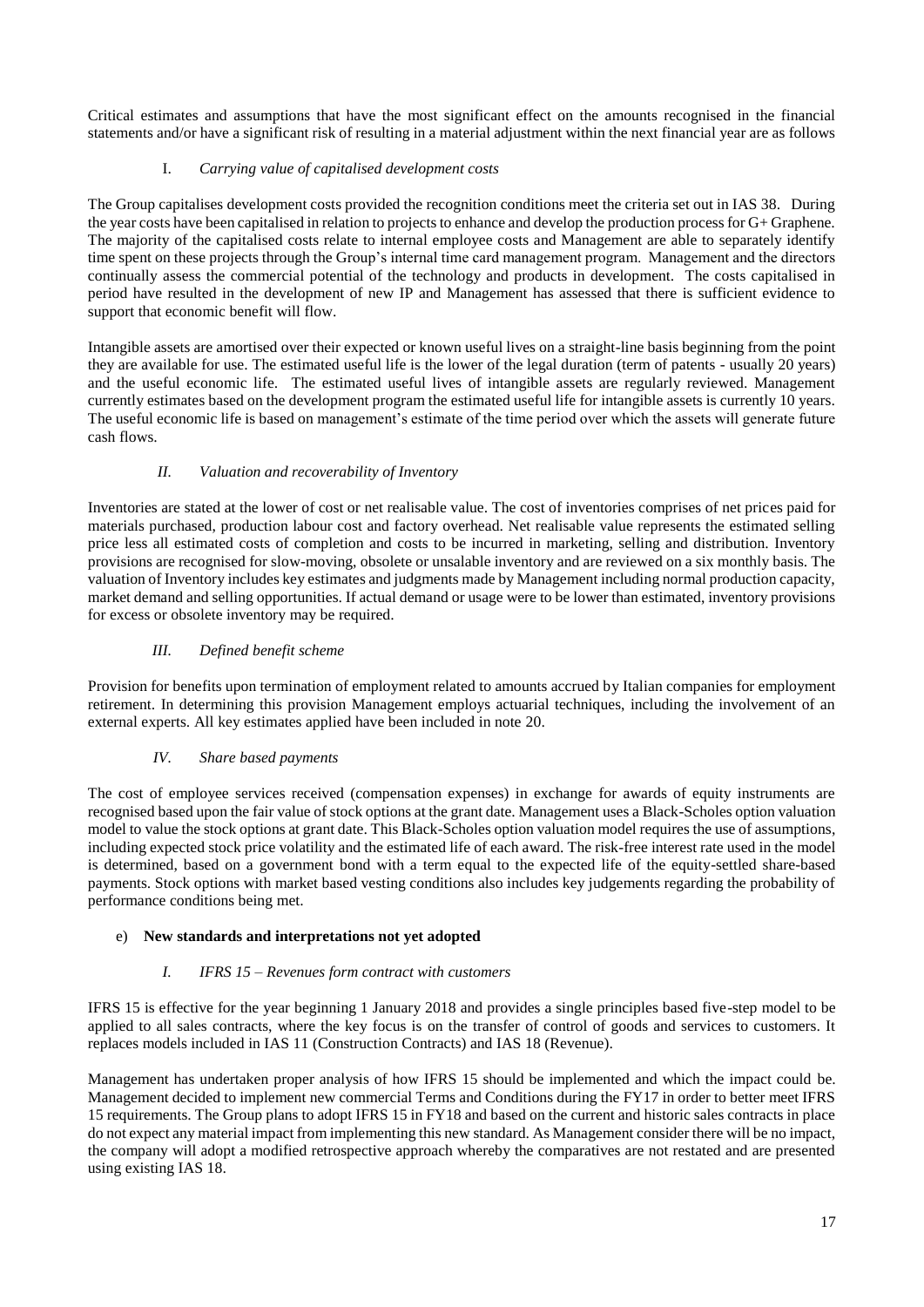## *II. IFRS 16 – Leases*

IFRS 16 is effective for the year beginning 1 January 2019. IFRS 16 provides a single lessee accounting model, requiring lesses to recognise right of use assets and lease liabilities for all applicable leases. Therefore existing operating leases will be accounted for similarly to finance leases under the current IAS 17, resulting in the recognition of additional assets within property, plant and equipment in respect of the right of use of the lease assets, and additional lease liabilities. The operating leases charges currently reflected within operating expenses (and EBITDA) will be eliminated and instead depreciation and finance charges will be recognised in respect of the lease assets and liabilities. The full impact of IFRS 16 is currently under review, including understanding the practical application of the principles of the standard. Is it therefore not practical to provide a reasonable estimate of the effect until this review is complete, nevertheless, as preliminary comment, due to the low level of existing leases, Management don't expect any material impact.

## *III. IFRS 9 – Financial Instruments*

IFRS 9 "Financial Instruments" will supersede IAS 39 "Financial Instruments – Recognition and Measurement" and is effective for annual periods beginning on or after 1 January 2018. IFRS 9 includes requirements for recognition and measurement, impairment, derecognition and general hedge accounting.

Management assessed the impact of the new standard and IFRS 9 is expected not to have material effect on the Group's accounting.

## **2. Significant accounting policy**

## **a) Functional and foreign currency**

The financial statements of each Group company are measured using the currency of the primary economic environment in which that company operates (the functional currency). The consolidated financial statements record the results and financial position of each Group company in Euro, which is the functional currency of the Company and the presentational currency for the consolidated financial statements.

## *I. Transaction and balances*

Transactions in foreign currencies are converted in to the respective functional currencies at initial recognition, using the exchange rates at the transaction date. Monetary assets and liabilities at the end of the reporting period are translated at the rates ruling at the reporting date. Non-monetary assets and liabilities are not retranslated. All exchange differences are recognised in profit or loss. On consolidation, the results of overseas operations not in Euro are translated at the rates approximating to those ruling when the transactions took place. All assets and liabilities of overseas operations are translated at the rate ruling at the reporting date. Exchange differences arising on translating the opening net assets at closing rate and the results of overseas operations at actual rate are recognised in other comprehensive income.

## **b) Financial instruments**

## *I. Non-derivative financial assets*

The Group initially recognises loans and receivables on the date that they are originated. All other financial assets are recognised initially on the trade date, which is the date that the Group becomes a party to the contractual provisions of the instrument. Subsequent to initial recognition financial liabilities are measured at amortised cost.

The Group derecognises a financial asset when the contractual rights to the cash flows from the asset expire, or it transfers the rights to receive the contractual cash flows in a transaction in which substantially all the risks and rewards of ownership of the financial asset are transferred. Any interest in such transferred financial assets that is created or retained by the Company is recognised as a separate asset or liability.

Financial assets and liabilities are offset, and the net amount presented in the statement of financial position when the Group has a legal right to offset the amounts and intends either to settle on a net basis or to realise the asset and settle the liability simultaneously.

The Group's non-derivative financial assets comprise loans and receivables.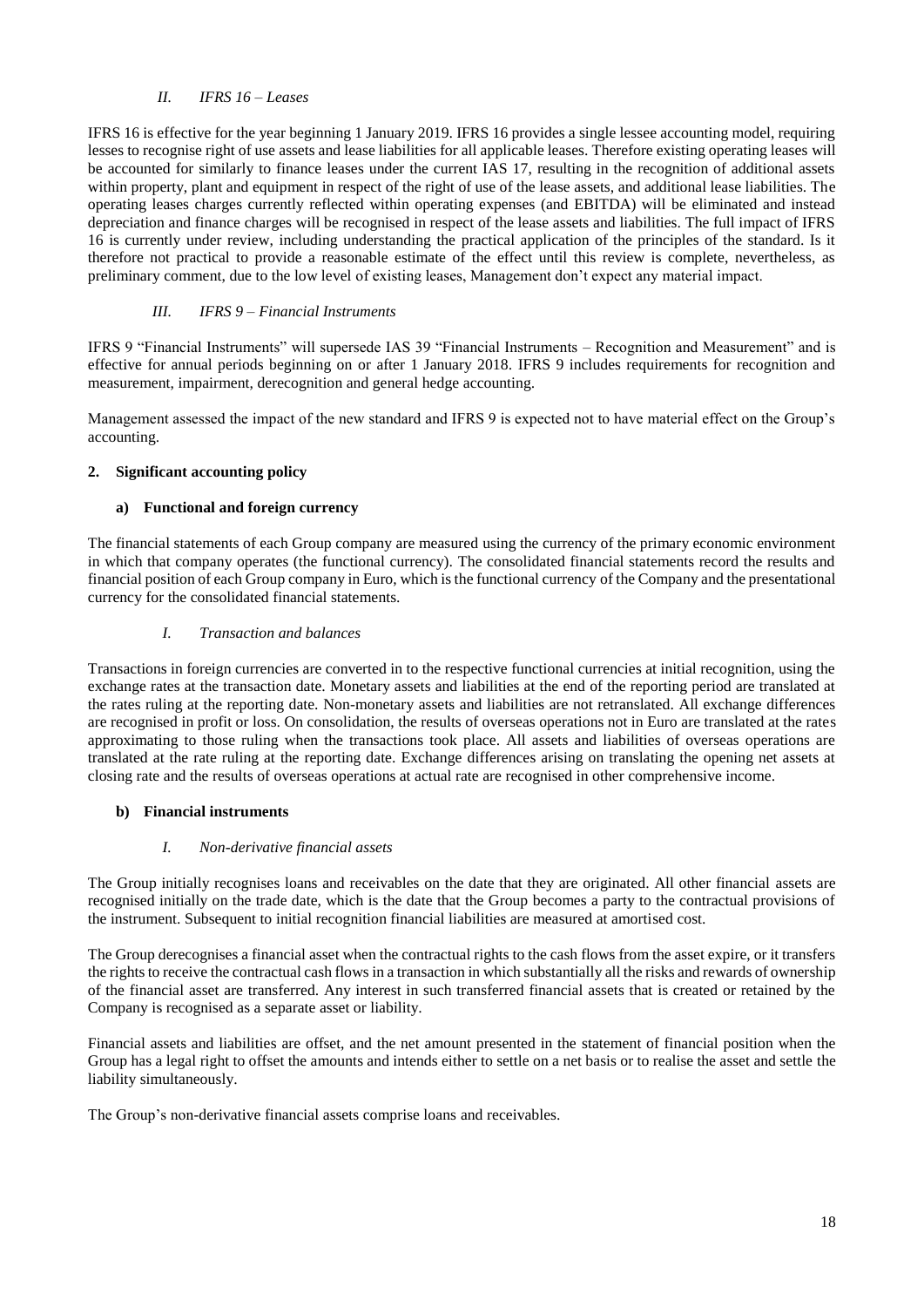## **c) Loans and receivables**

Loans and receivables are financial assets with fixed or determinable payment terms that are not quoted in an active market. The Group's loans and receivables comprise trade and other receivables and loan receivables, which are recognised initially at fair value plus any directly attributable transaction costs and subsequently measured at amortised cost using the effective interest rate method less provisions for impairment.

## **d) Cash and cash equivalents**

Cash and cash equivalents comprise cash balances and call deposits with original maturities of three months or less, that are subject to an insignificant risk of changes in their fair value, and are used by the Group in the management of its shortterm commitments.

## I. Non-derivative financial liabilities

The Group initially recognises all financial liabilities on the trade date, which is the date that the Group becomes a party to the contractual provisions of the instrument.

The Group derecognises a financial liability when its contractual obligations are discharged, cancelled or expire.

Such financial liabilities are recognised initially at fair value less any directly attributable transaction costs. Other financial liabilities comprise trade and other payables.

## **e) Leases**

I. Finance leases

At inception of an arrangement, the Group determines whether the arrangement is or contains a lease.

Minimum lease payments made under finance leases are apportioned between the finance expense and the reduction of the outstanding liability. The finance expense is allocated to each period during the lease term so as to produce a constant periodic rate of interest on the remaining balance of the liability.

## II. Operating leases

Payments made under operating leases are recognised in profit or loss on a straight-line basis over the term of the lease. Lease incentives received are recognised as an integral part of the total lease expense, over the term of the lease.

# **f) Share capital**

Ordinary shares are classified as equity. Incremental costs directly attributable to the issue of new shares or options are shown in equity as a deduction, net of tax, from the proceeds.

# **g) Property, plant and equipment**

## I. Recognition and measurement

Property, plant and equipment are measured at cost less accumulated depreciation, Government grants received (where applicable) and accumulated impairment losses.

Costs capitalised include expenditure that are directly attributable to the acquisition of the asset.

When parts of an item of property, plant and equipment have different useful lives, they are accounted for as separate items (major components) of property, plant and equipment.

Any gain or loss on disposal of an item of property, plant and equipment (calculated as the difference between the net proceeds from disposal and the carrying amount of the item) are recognised in profit or loss.

II. Subsequent costs

Subsequent expenditure is capitalised only when it is probable that the future economic benefits associated with the expenditure will flow to the Group. Ongoing repairs and maintenance are expensed as incurred.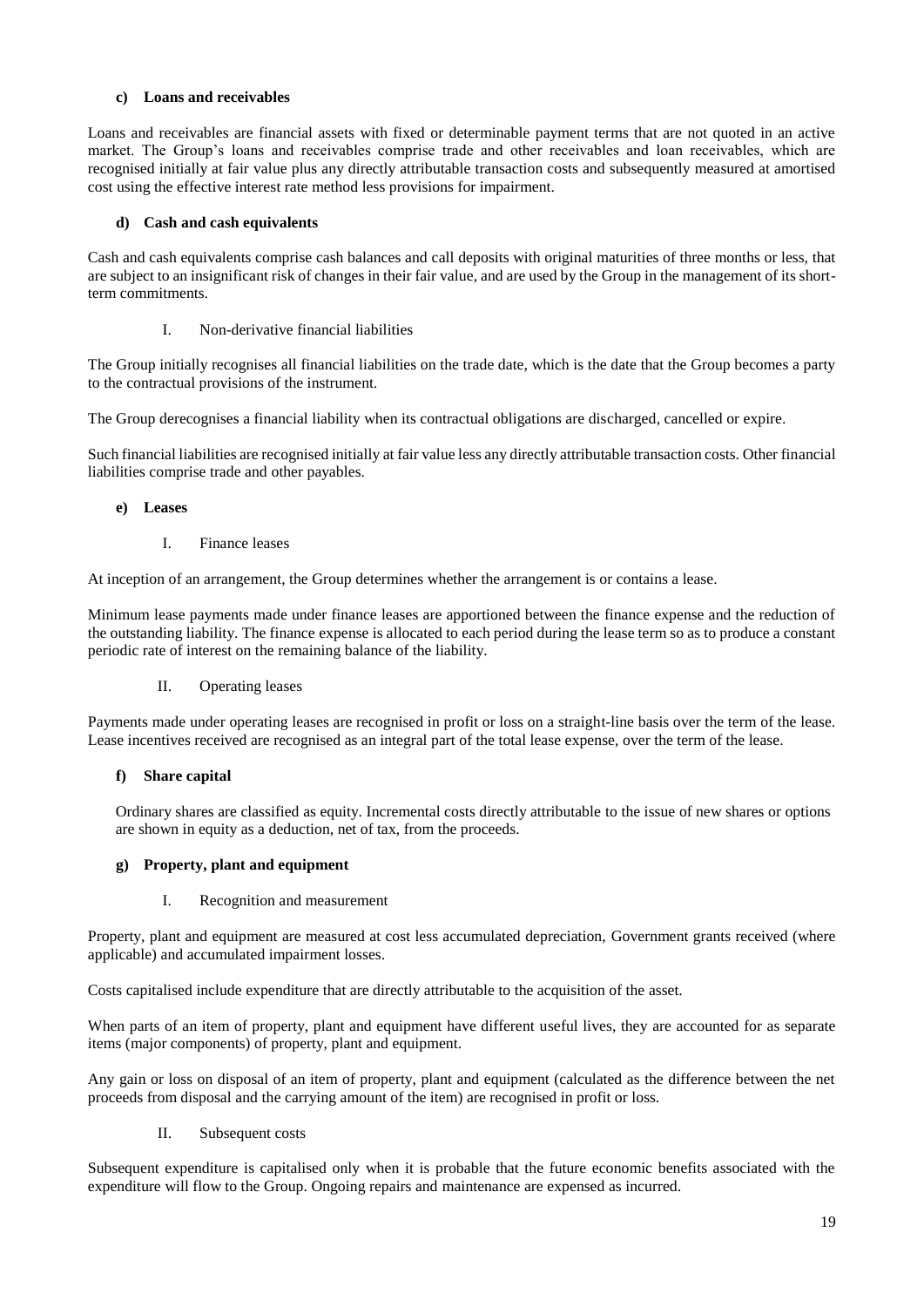## III. Depreciation

Items of property, plant and equipment are depreciated on a straight-line basis in the statement of comprehensive income over the estimated useful lives of each component.

Items of property, plant and equipment are depreciated from the date that they are installed and are ready for use, or in respect of internally constructed assets, from the date that the asset is completed and ready for use.

The estimated useful lives of significant items of property, plant and equipment are as follows:

- Computer equipment over 5 years
- Industrial equipment, office equipment and plant and machinery 15% yearly

Depreciation methods, useful lives and residual values are reviewed at each reporting date and adjusted where appropriate.

## **h) Intangible assets**

Intangible assets are measured at cost less accumulated amortisation and Government grants received (where applicable).

Patent rights acquired and development expenditure are recognised at cost.

Expenditure on internally developed products is capitalised if it can be demonstrated that:

- it is technically feasible to develop the product
- adequate resources are available to complete the development
- there is an intention to complete and sell the product
- the Group is able to sell the product
- sale of the product will generate future economic benefits, and
- expenditure on the project can be measured reliably.

Capitalised development costs are amortised over the period the Group expects to benefit from selling the products developed (Useful Economic Life). The amortisation expense is included within the cost of sales in the consolidated statement of comprehensive income.

Development expenditure not satisfying the above criteria and expenditure on the research phase of internal projects are recognised in the consolidated statement of comprehensive income as incurred.

Capitalised development expenditure is measured at cost less accumulated amortisation and impairment losses.

Other intangible assets that are acquired by the Group and have finite useful lives are measured at cost less accumulated amortisation and accumulated impairment losses.

## I. Amortisation

Intangible assets are amortised on a straight-line basis in profit or loss over their estimated useful lives, from the date that they are available for use.

- Patents and research and development costs concerning G+ technology, are amortised over the lower of the legal duration of the patent (typically 20 years) and the economic useful life. These are currently amortised over 10 years.
- Other intangible assets 5 years

## **i) Inventories**

Inventories are stated at the lower of cost or net realisable value. The cost of inventories comprises of net prices paid for materials purchased, production labour cost and factory overhead. Net realisable value represents the estimated selling price less all estimated costs of completion and costs to be incurred in marketing, selling and distribution. Inventory provisions are recognised for slow-moving, obsolete or unsalable inventory and are reviewed on a six months basis.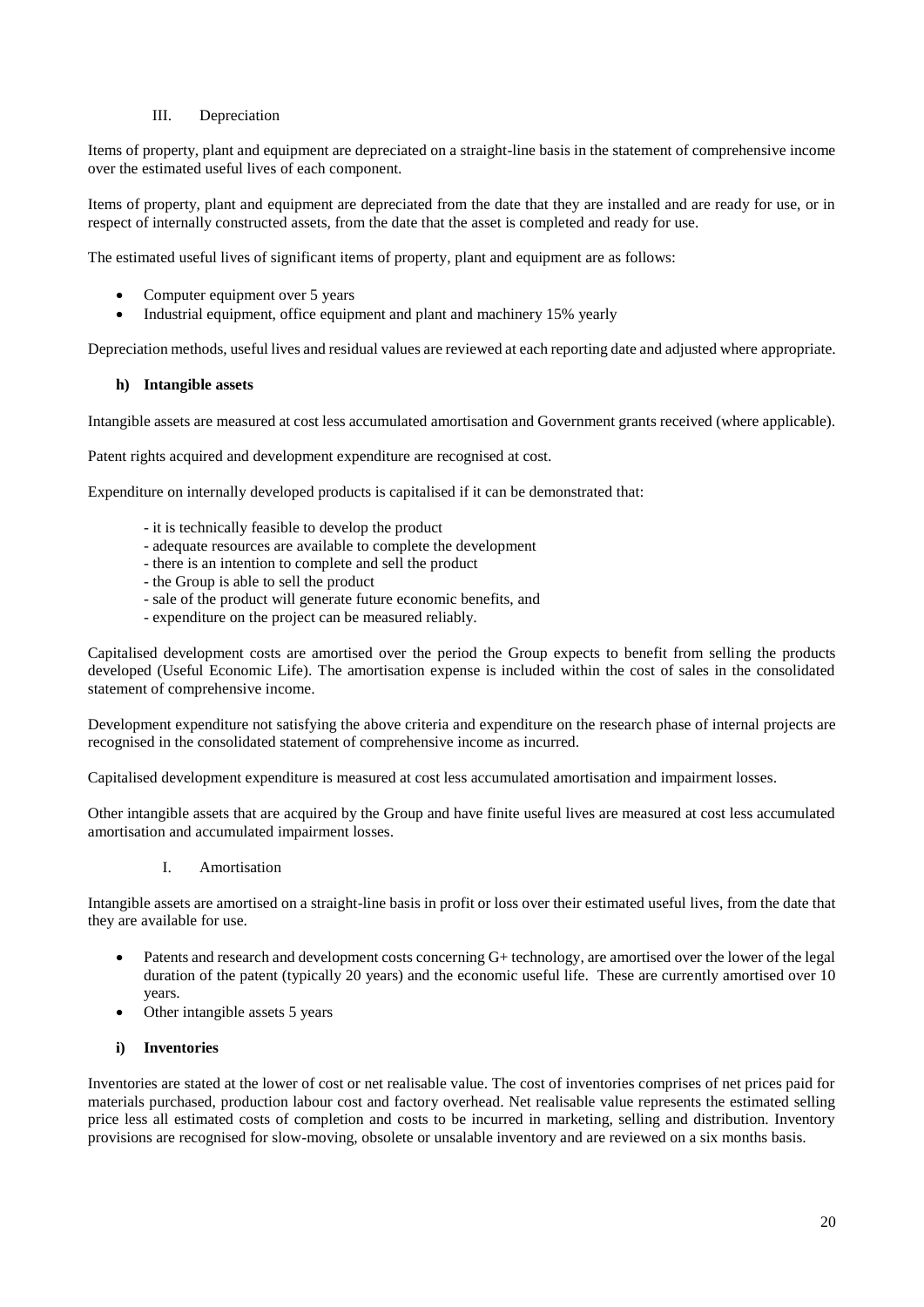## **j) Impairment**

I. Non-derivative financial assets

A financial asset not classified at fair value through profit or loss is assessed at each reporting date to determine whether there is objective evidence that it is impaired. A financial asset is impaired if there is objective evidence of impairment as a result of one or more events that occurred after the initial recognition of the asset, and that event(s) had an impact on the estimated future cash flows of that asset that can be estimated reliably.

Objective evidence that financial assets are impaired includes default or delinquency by a debtor, restructuring of an amount due to the Group on terms that the Group would not consider otherwise, indications that a debtor or issuer will enter bankruptcy, adverse changes in the payment status of borrowers or issuers, economic conditions that correlate with defaults or the disappearance of an active market for a security. In addition, for an investment in an equity security, a significant or prolonged decline in its fair value below its cost is objective evidence of impairment.

## II. Non-financial assets

The carrying amounts of the Group's non-financial assets, are reviewed at each reporting date to determine whether there is any indication of impairment. If any such indication exists, the asset's recoverable amount is estimated. An impairment loss is recognised if the carrying amount of an asset or Cash Generating Unit ('CGU') exceeds its recoverable amount. The recoverable amount of an asset or CGU is the greater of its value in use and its fair value less costs to sell.

## **k) Employee benefits**

Defined benefit scheme surpluses and deficits are measured at:

- The fair value of plan assets at the reporting date; less

- Plan liabilities calculated using the projected unit credit method discounted to its present value using yields available on high quality corporate bonds that have maturity dates approximating to the terms of the liabilities; plus

- Unrecognised past service costs; less
- The effect of minimum funding requirements agreed with scheme trustees.

Remeasurements of the net defined obligation are recognised directly within equity. The remeasurements include:

- Actuarial gains and losses
- Return on plan assets (interest exclusive)
- Any asset ceiling effects (interest exclusive).

Service costs are recognised in profit or loss, and include current and past service costs as well as gains and losses on curtailments.

Net interest expense (income) is recognised in profit or loss, and is calculated by applying the discount rate used to measure the defined benefit obligation (asset) at the beginning of the annual period to the balance of the net defined benefit obligation (asset), considering the effects of contributions and benefit payments during the period.

Gains or losses arising from changes to scheme benefits or scheme curtailment are recognised immediately in profit or loss.

Settlements of defined benefit schemes are recognised in the period in which the settlement occurs.

For more information please see note 20.

## **l) Revenues**

Revenue represents sales to external customers invoiced at amounts less value added tax or local taxes on sales. Revenue from products sale is recognised on delivery, or customer acceptance where customer acknowledges the transfer of risk and control. Revenue from services contracts is recognised based on the contractual agreement, once the service is provided and confirmation of service completion provided is being formally received.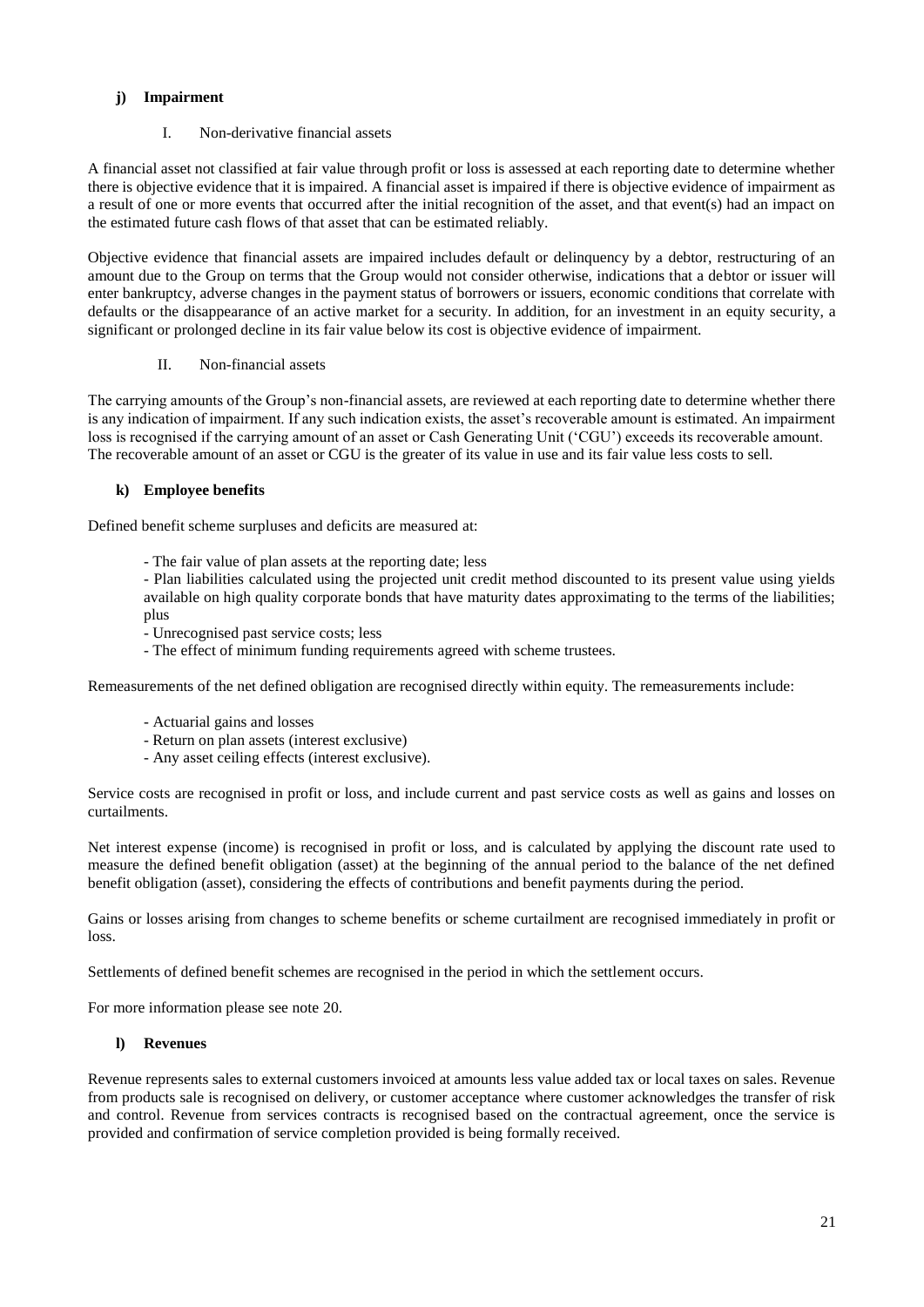#### **m) Government grants**

Government grants are recognised when there is reasonable assurance that the entity will comply with the relevant conditions and the grant will be received. Grants are recognised in profit or loss on a systematic basis where the Group has recognised the initial expenses that the grants are intended to compensate. Where a grant has been received as a contribution for property, plant and equipment, or capitalised development costs, the income received has been credited against the asset in the statement of financial position.

#### **n) Finance income and finance costs**

Finance income comprises interest income on funds invested. Interest income is recognised in the profit or loss, using the effective interest method. Finance costs comprise interest expense on borrowings.

Borrowing costs that are not directly attributable to the acquisition, construction or production of a qualifying asset are recognised in profit or loss using the effective interest method.

#### **o) Investments in subsidiaries (Company only)**

Investments are stated at their cost less any provision for impairment (then refer to j) Impairment).

#### **p) Taxation**

Tax expense comprises current and deferred tax. Current and deferred tax is recognised in the profit or loss except to the extent that it relates to a business combination, or items recognised directly in equity or in other comprehensive income.

Current tax is the expected tax payable or receivable on the taxable income or loss for the year, using tax rates enacted or substantively enacted at the reporting date, and any adjustment to tax payable in respect of previous years.

Deferred tax is recognised in respect of temporary differences between the carrying amounts of assets and liabilities for financial reporting purposes and the amounts used for taxation purposes.

Deferred tax is not recognised for:

- temporary differences on the initial recognition of assets or liabilities in a transaction that is not a business combination and that affects neither accounting nor taxable profit or loss;
- temporary differences related to investments in subsidiaries and jointly controlled entities to the extent that it is probable that they will not reverse in the foreseeable future; and
- taxable temporary differences arising on the initial recognition of goodwill.

Deferred tax is measured at the tax rates that are expected to be applied to temporary differences when they reverse, using tax rates enacted or substantively enacted at the reporting date.

A deferred tax asset is recognised for deductible temporary differences to the extent that it is probable that future taxable profits will be available against which they can be utilised. Deferred tax assets are reviewed at each reporting date and are reduced to the extent that it is no longer probable that the related tax benefit will be realised.

## **3. Operating segments**

Operating segments are currently disclosed in a manner consistent with the internal management reporting system and financial reporting provided to the chief operating decision makers (CEO, CFO, COO and CTO). A change in the internal reporting system is under discussion and would drive the disaggregation of the operating segments in line with the strategic business units that offer the different products and services.

Information regarding the results of each reportable segment is included below.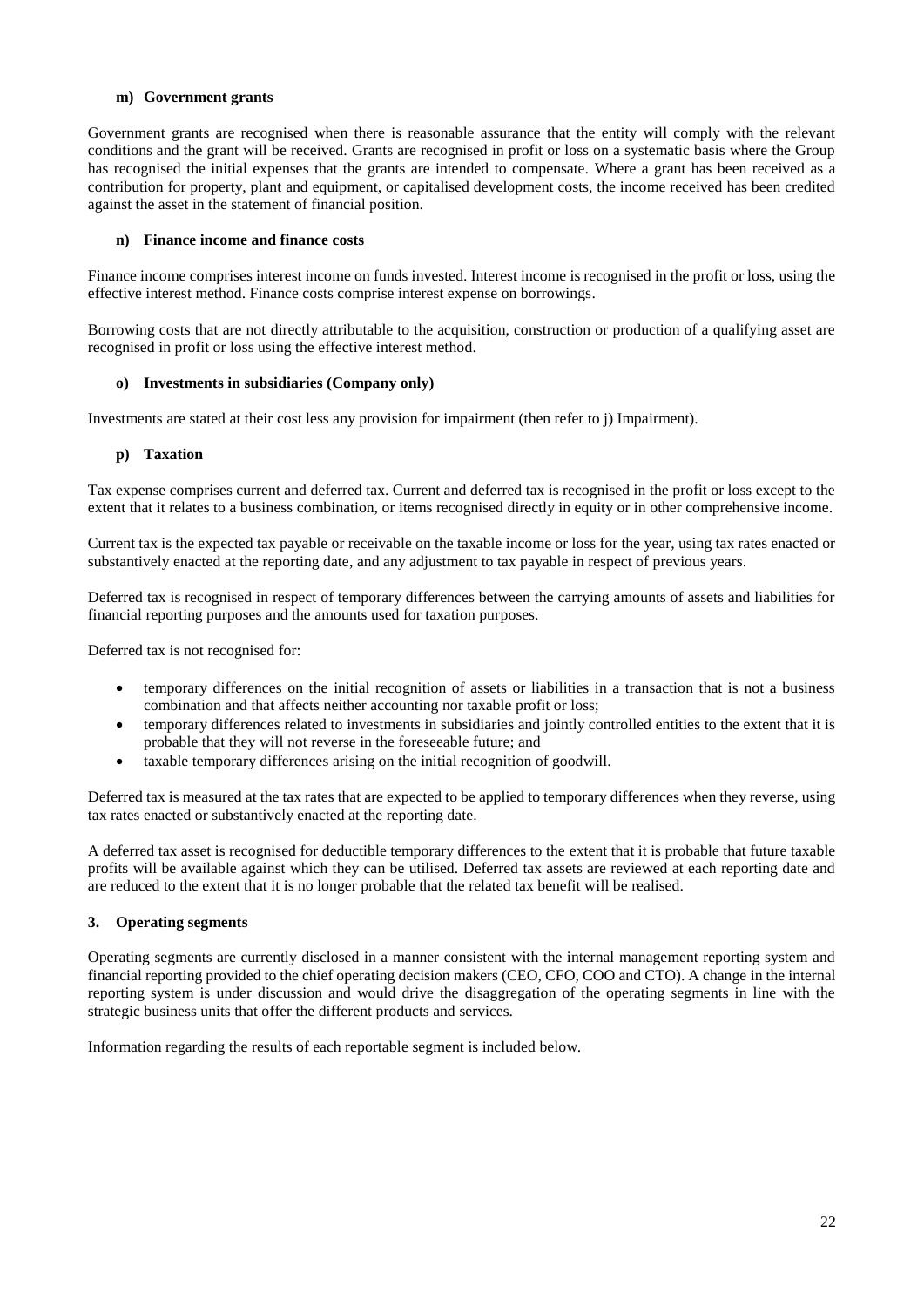# **Operating Segments**

**2017**

|                                            | <b>UK Operations</b><br>€ | <b>ITA</b><br><b>Operations</b><br>€ | <b>Total</b><br>€ |
|--------------------------------------------|---------------------------|--------------------------------------|-------------------|
| Revenue                                    | 49,620                    | 902,579                              | 952,199           |
| Other revenue                              | 2,052                     | 279,441                              | 281,493           |
| Depreciation                               |                           | (633, 784)                           | (633, 784)        |
| Other expenses                             | (1,000,127)               | (3,394,165)                          | (4,394,292)       |
| <b>Results from operating activities</b>   | (948, 454)                | (2,845,929)                          | (3,794,384)       |
| Fair value movement on embedded derivative |                           |                                      |                   |
| Net Financial expenses                     | (131, 647)                | (20, 162)                            | (151,808)         |
| Loss before tax                            | (1,080,101)               | (2,866,091)                          | (3,946,192)       |

# **Operating Segments**

**2016**

|                                            | UK                | <b>ITA</b>        |               |
|--------------------------------------------|-------------------|-------------------|---------------|
|                                            | <b>Operations</b> | <b>Operations</b> | <b>Total</b>  |
|                                            | €                 | €                 | €             |
| Revenue                                    | $\qquad \qquad$   | 738,028           | 738,028       |
| Other revenue                              | ۰                 | 79,733            | 79,733        |
| Depreciation                               | -                 | (572, 402)        | (572, 402)    |
| Other expenses                             | (1,122,788)       | (3,361,138)       | (4,483,926)   |
| <b>Results from operating activities</b>   | (1,122,788)       | (3, 115, 779)     | (4, 238, 567) |
| Fair value movement on embedded derivative | (1,039,473)       |                   | (1,039,473)   |
| Net Financial expenses                     | (1,117,709)       | (29, 197)         | (1, 146, 905) |
| Loss of the year                           | (3,279,970)       | (3,144,976)       | (6,424,945)   |

|                     | 2017<br>€ | 2016<br>€ |
|---------------------|-----------|-----------|
| Sale of products    | 858,218   | 692,384   |
| Sale of services    | 93,981    | 45,644    |
| Government grants   | 196,842   | 77,012    |
| Other revenue       | 84,651    | 2,721     |
| <b>Total Income</b> | 1,233,692 | 817,761   |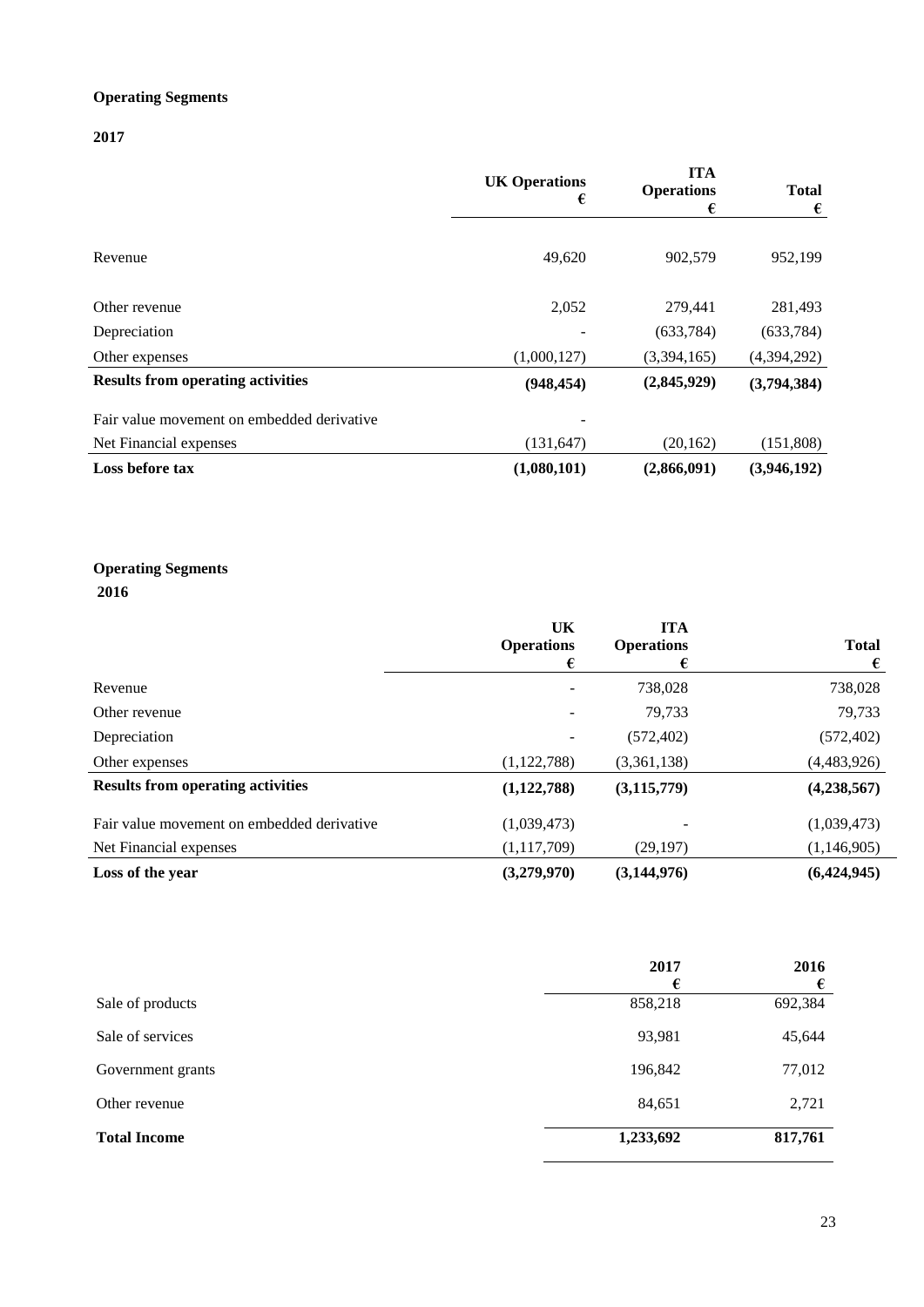## Geographical breakdown of revenues are:

|                   | 2017    | 2016    |
|-------------------|---------|---------|
|                   | €       | €       |
| Italy             | 786,400 | 215,924 |
| <b>USA</b>        | 60,100  | 16,953  |
| Rest of the world | 105,699 | 505,151 |
| <b>Total</b>      | 952,199 | 738,028 |

The Group has transacted with one main customer in 2017, which accounts for more than 10% of Group revenues for sales of products and services: this customer's revenues amount to  $\epsilon$ 303,664 (32%), whilst the next highest revenue earning customer provided  $€81,669$  (9%).

Revenues from UK operations amount to approximately  $646,620$  (2016:  $60$ ) and this arose from one major customer in USA.

Other revenues of €82,306 substantially relate to R&D Expenditure Credit (RDEC). The RDEC is an Italian incentive scheme (art.3 DL 145/2013) designed to encourage companies to invest in. The credit can be used to reduce corporation tax or to offset outstanding payables related to social security.

#### **4. Government Grants**

Information regarding government grants:

|              | 2017    | 2016   |
|--------------|---------|--------|
|              |         | €      |
| MAT4BAT      | 62,351  | 77,012 |
| Grata        | 63,158  | -      |
| Ecopave      | 71,333  | -      |
| <b>Total</b> | 196,842 | 77,012 |

In relation to government grants (Grata and Ecopave), the completion of the operational activities related to these projects and the submission of final documents have been completed. Therefore the conditions of the grants have been fulfilled.

#### **The key terms of Government grants are:**

|                                     | <b>MAT4BAT</b> | Grata                      | <b>Ecopave</b>             |
|-------------------------------------|----------------|----------------------------|----------------------------|
| Starting date                       | 2013           | 2017                       | 2016                       |
| Ending date                         | 2017           | 2018                       | 2019                       |
| Duration (months)                   | 42             | 24                         | 36                         |
| Total amount                        | 304,700        | 126,324                    | 214,100                    |
| Final report submitted and accepted | Yes            | Project still on-<br>going | Project still on-<br>going |

There are no capital commitments built into the ongoing grants. Government grants have been recognised in Other Income.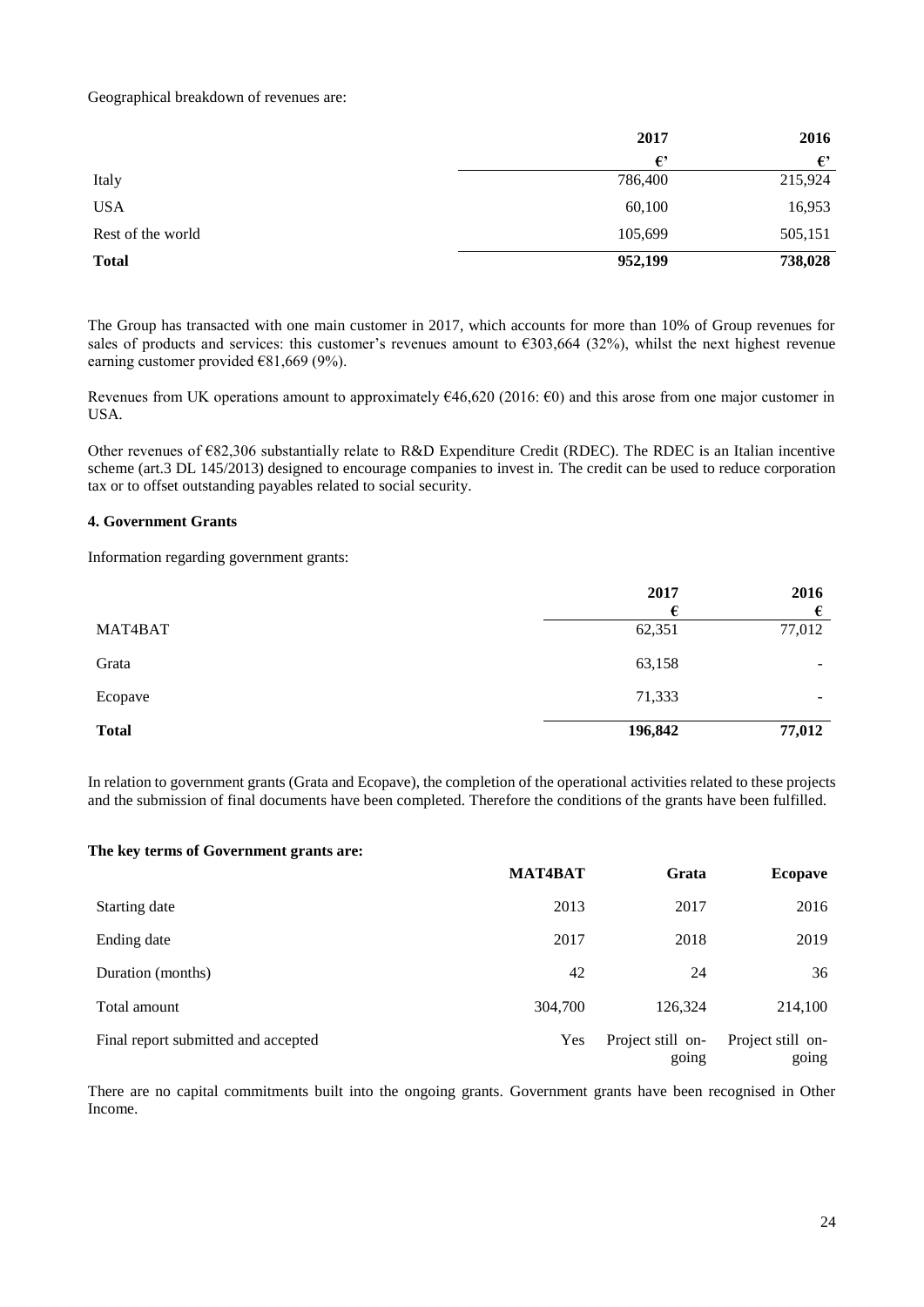## **5. Change in Inventory & Inventory**

|                    | 2017<br>€ | 2016<br>€ |
|--------------------|-----------|-----------|
| Finished products  | 877,082   | 566,196   |
| <b>Spare Parts</b> | 102,400   | 29,600    |
| Raw material       | 16,184    | 10,269    |
| <b>Total</b>       | 995,666   | 606,065   |

As at 31 December 2017 inventories are higher than 2016 due to the introduction of spare parts inventory and an increase in Finished products. Spare parts inventory was required to enhance maintenance efficiency and is composed of a small number of critical items with a material cost per unit. Finished products inventory increased to ensure timely supply to key clients in the growing target market. Two Mobile Production Unit are included in Finished products with a total value of  $€150,000$ .

## **6. Raw materials and consumables**

|                            | 2017    | 2016    |
|----------------------------|---------|---------|
|                            | €       | €       |
| Raw material & consumables | 127,052 | 149,048 |
| Textile products           | 480,286 | 20,595  |
| <b>Total</b>               | 607,338 | 169,643 |

 $6607,338$  (2016:  $6169,643$ ) refers to materials for production and consumables. The cost increase is due to the expansion of Directa Textile Solutions following the acquisition in 2016.

#### **7. Employee benefits expenses**

|                                              | 2017      | 2016      |
|----------------------------------------------|-----------|-----------|
|                                              | €         | €         |
|                                              |           |           |
| Wages and salaries                           | 1,585,058 | 1,304,362 |
| Social security costs                        | 346,515   | 305,287   |
| Employee benefits                            | 75.519    | 85,461    |
| Share option expense                         | 255,578   | 154,068   |
| Other costs                                  | 22,952    | 34,660    |
| <b>Total</b>                                 | 2,285,622 | 1,883,839 |
| Capitalised cost in "Intangible assets"      | (82,064)  | (99, 745) |
| <b>Total charged to the Income Statement</b> | 2,203,558 | 1,784,094 |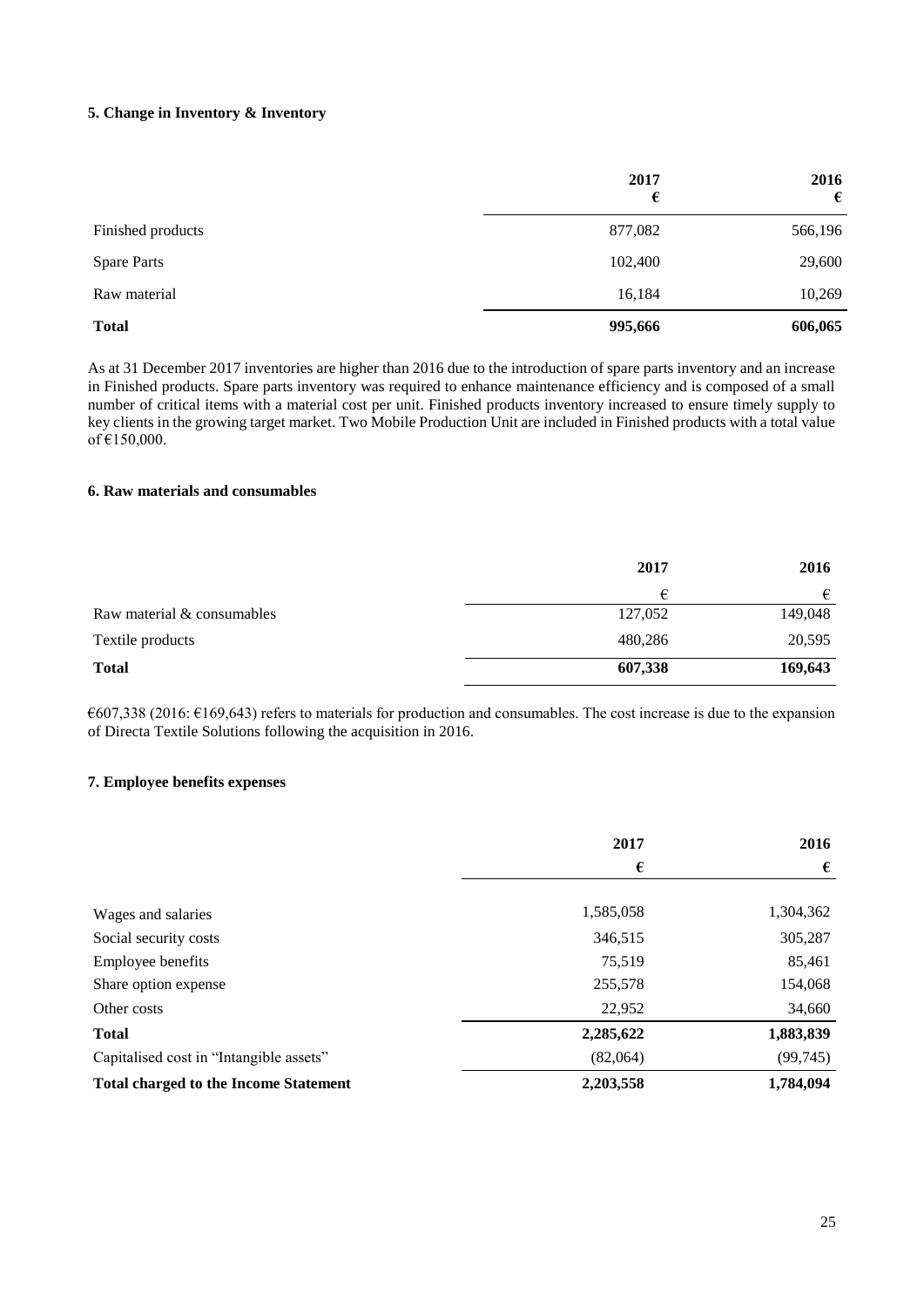The average number of employees (excluding non-executive directors) during the period were:

|                                                                               | 2017      | 2016      |
|-------------------------------------------------------------------------------|-----------|-----------|
| Sales and Administration                                                      | 8         | 7         |
| Engineering, R&D and production                                               | 17        | 15        |
| <b>Total</b>                                                                  | 25        | 22        |
| The Directors' emoluments (including non-executive directors) are as follows: | 2017<br>€ | 2016<br>€ |
| Wages and salaries                                                            | 845,847   | 718,710   |
| <b>Total</b>                                                                  | 845,847   | 718,710   |

A detailed analysis of the remuneration of the directors will be detailed within the Directors' Remuneration Report on of the Annual Report.

#### **8. Results from operating activities:**

Results from operating activities includes:

|                                                      | 2017    | 2016    |
|------------------------------------------------------|---------|---------|
|                                                      | €       | €       |
|                                                      |         |         |
| Audit of the Group and Company financial statements  | 34,927  | 32,112  |
| Audit of the subsidiaries' financial statements      | 18,000  | 18,000  |
| Other non-audit services provided by Group's auditor | 30,188  | 264,184 |
| <b>Operating leases</b>                              | 210,083 | 143,951 |
| Travel and marketing                                 | 211,712 | 217,647 |
| Bad debt expense                                     | 16,738  | 909,763 |

Other non-audit services refers to services for advising the Company on the entitlement to recover input tax in the UK. Other non-audit services are lower than 2016 due to services received in 2016 in relation to the company's IPO.

Operating leases includes rent of the facility ( $\epsilon$ 140,382), machinery and equipment ( $\epsilon$ 69,702). The bad debt expense in 2016 is significantly higher than 2017 as it includes the exceptional costs relating to the two MPUs sold in 2015 and subsequently returned to the Group in 2016.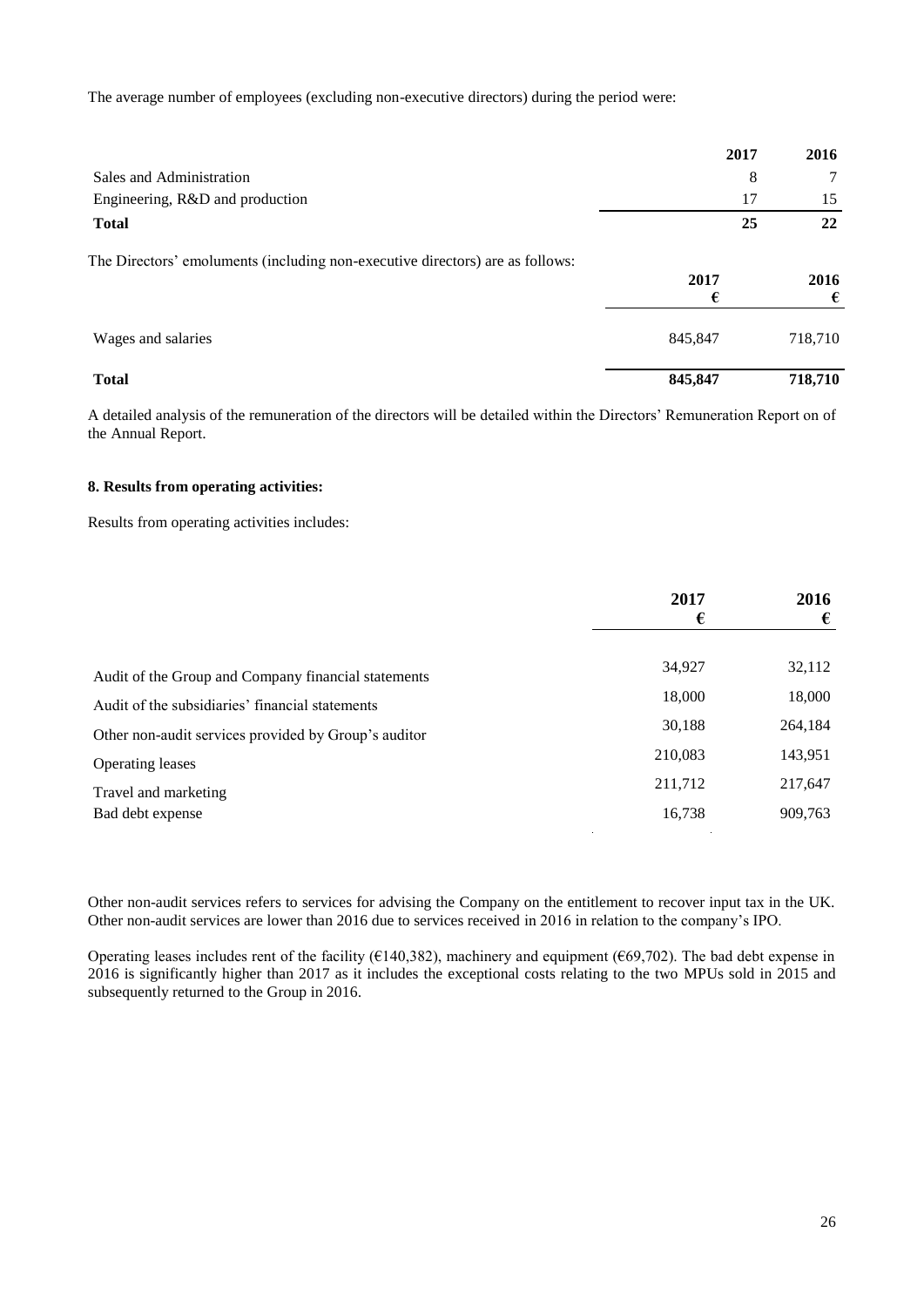## **9. Leases**

Operating leases relate to the Group's plant and machinery held on leases.

| <b>Future minimum lease payments</b> | 2017   | 2016   |
|--------------------------------------|--------|--------|
|                                      |        |        |
| Less than one year                   | 59.092 | 63,000 |
| Between one and five years           |        |        |
| More than five years                 | -      |        |
| <b>Total</b>                         | 59,092 | 63,000 |

Finance lease liabilities are payable as follows:

| <b>Future minimum lease payments</b> | 2017    | 2016    |
|--------------------------------------|---------|---------|
|                                      |         |         |
| Less than one year                   | 61.735  | 61,735  |
| Between one and five years           | 121.305 | 183,039 |
| More than five years                 | -       |         |
| <b>Total</b>                         | 183,040 | 244,774 |

## **Present value of minimum lease payments**

|                            | 2017    | 2016    |
|----------------------------|---------|---------|
|                            |         |         |
| Less than one year         | 59.898  | 59,898  |
| Between one and five years | 108.369 | 168,117 |
| More than five years       | -       |         |
| <b>Total</b>               | 168,267 | 228,015 |

#### **10. Net Finance expenses**

Finance expenses include:

|                                             | 2017    | 2016      |
|---------------------------------------------|---------|-----------|
|                                             |         |           |
| Interest Income                             | (5,501) | (4,230)   |
| Interest on loans and other financial costs | 9.715   | 197,168   |
| Interest on financial leasing               | 10.766  | 14,576    |
| Interest cost for benefit plan              | 5.918   | 4.614     |
| Foreign exchanges losses                    | 130.910 | 934,777   |
| <b>Total</b>                                | 151,808 | 1,146,905 |

At 31 December 2017 interest on loans and other financial costs amount to €9,715 (2016: €197,168). The sharp reduction is consequence of the convertible debt repayment that occurred in 2016. Foreign exchange losses of €130,910 (2016: 934,777k) are mainly related to Sterling movement in the Group's Sterling bank account.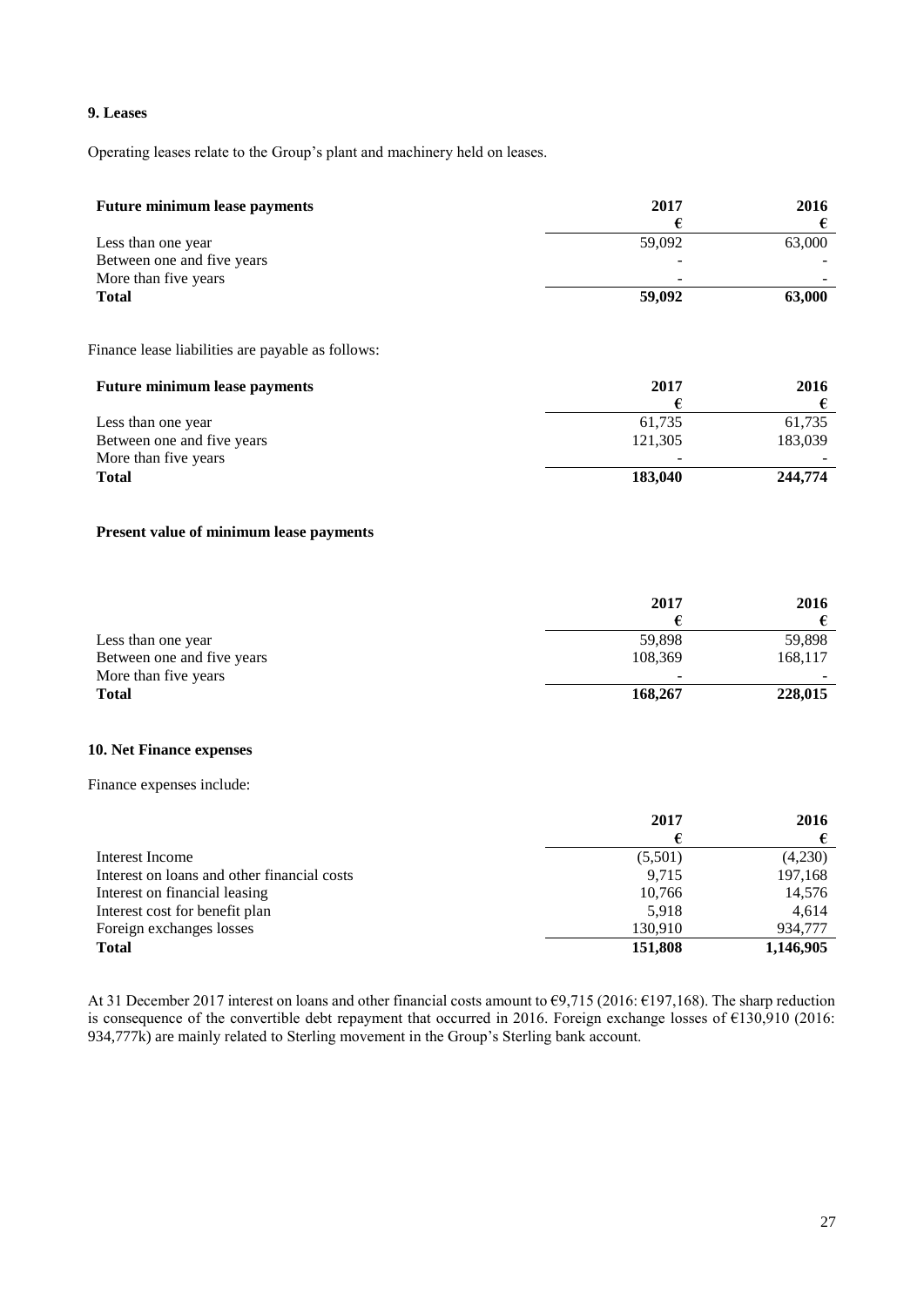# **11. Taxation**

|                           | 2017  | 2016                     |
|---------------------------|-------|--------------------------|
|                           |       |                          |
| Current tax expenses      | 1,239 | $\overline{\phantom{a}}$ |
| Deferred tax expenses     | -     |                          |
| <b>Total tax expenses</b> | 1,239 | ۰                        |

### **Reconciliation of tax rate**

|                                 | 2017        | 2016        |
|---------------------------------|-------------|-------------|
|                                 | €           | €           |
| Loss before tax                 | (3,946,191) | (6,424,945) |
| Italian statutory tax rate      | 24%         | 24%         |
|                                 | (947,086)   | (1,541,987) |
| Impact of temporary differences | 38,880      | 74,534      |
| Losses recognised               | (37, 641)   | (74, 534)   |
| Losses not utilised             | 947,086     | 1,541,987   |
| <b>Total tax expenses</b>       | 1,239       |             |

Tax losses carried forward have been recognised as a deferred tax asset up to the point that they are recoverable against taxable temporary differences. All other tax losses are carried forward and not recognised as a deferred tax asset due to the uncertainty regarding generating future taxable profits. Tax losses carried forward are €16,790,913 (€ 13,483,787 in 2016)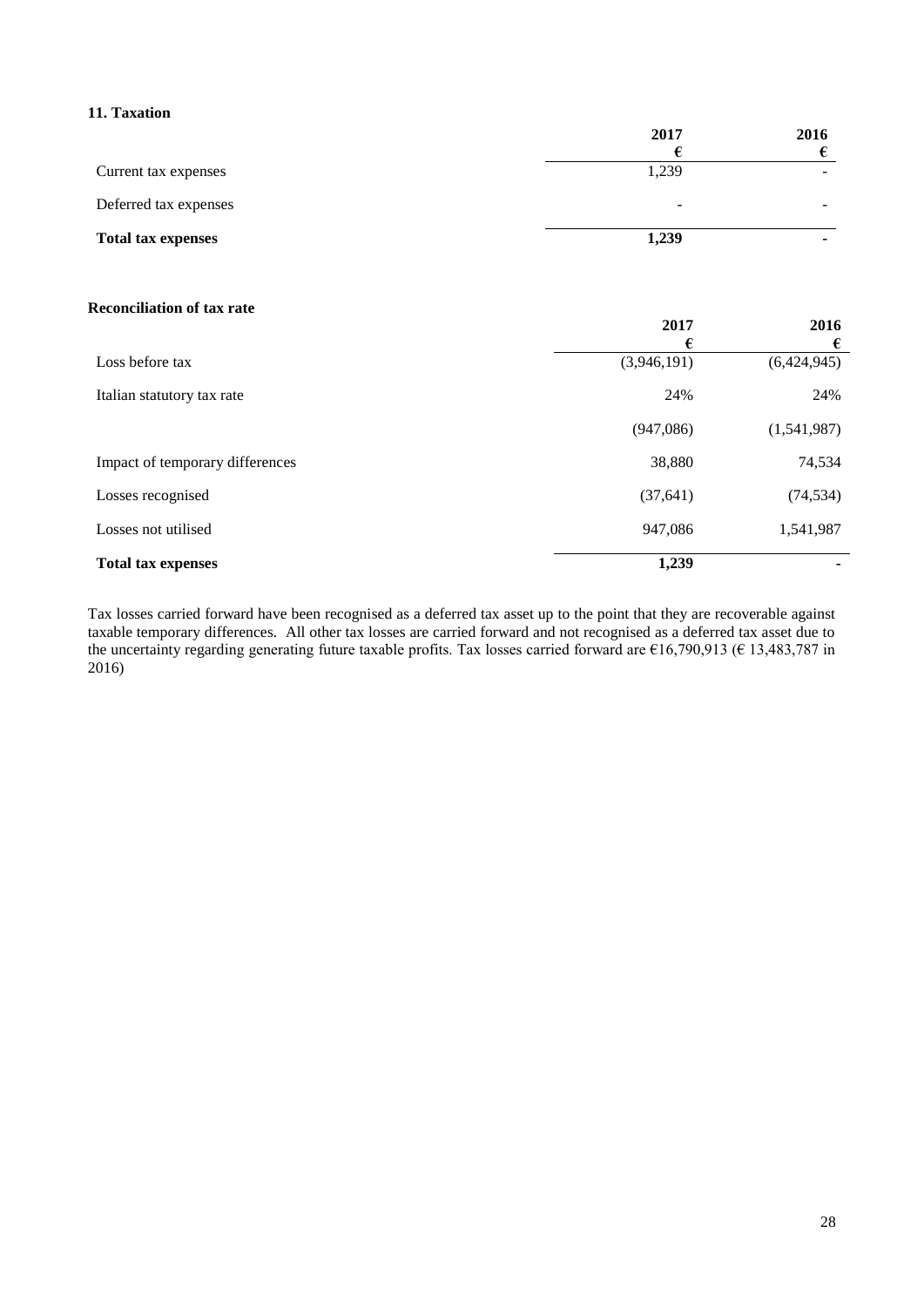## **12. Intangible assets**

| Cost                                                              | <b>Development</b><br><b>Cost</b> | <b>Patents</b>   | Goodwill | <b>Others</b>   | <b>Total</b>       |
|-------------------------------------------------------------------|-----------------------------------|------------------|----------|-----------------|--------------------|
|                                                                   | €                                 | €                | €        | €               | $\pmb{\epsilon}$   |
| <b>Balance at 31/12/2015</b>                                      | 2,326,297                         | 128,279          |          | 57,761          | 2,512,337          |
| Additions                                                         | 99,745                            | 68,970           | 22,268   |                 | 190,983            |
| Reduction                                                         |                                   |                  |          | (28, 353)       | (28, 353)          |
| <b>Balance at 31/12/2016</b>                                      | 2,426,042                         | 197,250          | 22,268   | 29,408          | 2,674,968          |
| <b>Additions</b>                                                  | 82,064                            | 47,394           |          | 2,393           | 132,450            |
| <b>Balance at 31/12/2017</b>                                      | 2,508,106                         | 244,643          | 22,268   | 32,401          | 2,807,418          |
| Amortisation<br><b>Balance at 31/12/2015</b><br>Amortisation 2016 | 640,297<br>242,604                | 25,485<br>19,725 |          | 25,995<br>4,776 | 693,222<br>267,105 |
| Reclassification                                                  |                                   |                  |          | (11,960)        | (11,960)           |
| <b>Balance at 31/12/2016</b>                                      | 882,901                           | 45,210           | ٠        | 18,811          | 948,367            |
| Amortisation 2017                                                 | 257,101                           | 24,464           |          | 5,177           | 286,742            |
| <b>Balance at 31/12/2017</b>                                      | 1,140,002                         | 69,674           |          | 23,988          | 1,235,109          |
| <b>Carrying amounts</b>                                           |                                   |                  |          |                 |                    |
| Balance 31/12/2015                                                | 1,686,000                         | 102,794          |          | 30,321          | 1,819,115          |
| Balance 31/12/2016                                                | 1,543,141                         | 152,040          | 22,268   | 9,153           | 1,726,602          |
| Balance 31/12/2017                                                | 1,368,104                         | 174,969          | 22,268   | 6,969           | 1,572,309          |

As disclosed in note 1(d) development costs capitalised in the year are based on time spent by employees who are directly engaged in the development of the G+ technology.

During 2017 an average of 23% of the cost of 5 employees has been capitalised.

During 2016 an average of 33% of the cost of 4 employees has been capitalised.

The Goodwill relates to the acquisition of Directa Textile Solutions (formerly Osmotek Srl) on 11 November 2016.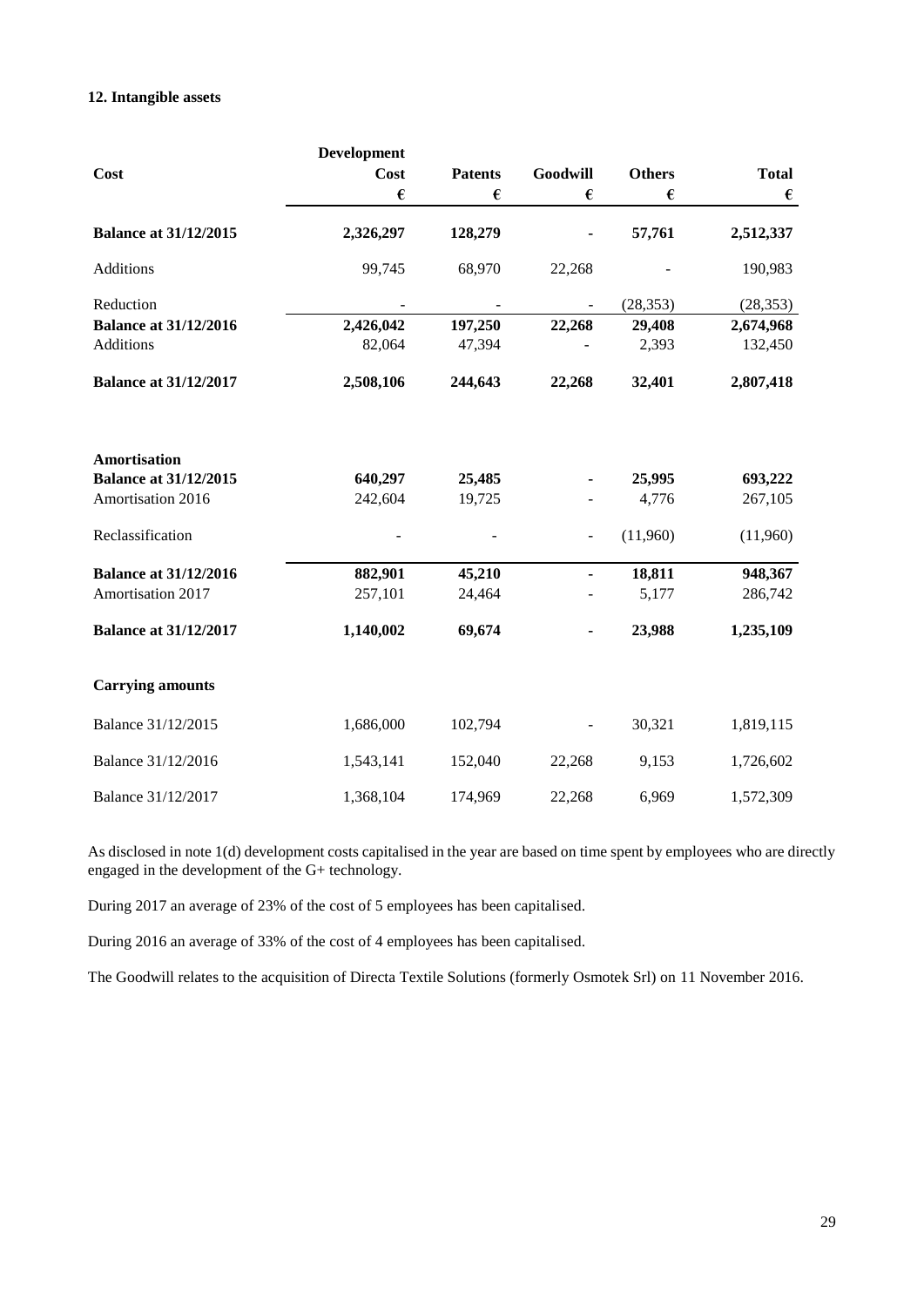# **13. Property, plant and equipment**

|                              | <b>Industrial</b> | Computer  | <b>Office</b> | Plant &          |                  |
|------------------------------|-------------------|-----------|---------------|------------------|------------------|
| Cost                         | Equipment         | Equipment | Equipment     | <b>Machinery</b> | <b>Total</b>     |
|                              | €                 | €         | €             | €                | $\pmb{\epsilon}$ |
| <b>Balance at 31/12/2015</b> | 47,479            | 29,105    | 55,959        | 1,637,380        | 1,769,923        |
| <b>Additions</b>             | 91,181            | 4,841     | 35,839        | 245,383          | 377,246          |
| Disposals                    |                   | (300)     | (7,627)       | (1,773)          | (9,700)          |
| <b>Balance at 31/12/2016</b> | 138,660           | 33,646    | 84,171        | 1,880,994        | 2,137,471        |
| <b>Additions</b>             | 21,909            | 2,218     | 19,549        | 304,591          | 348,267          |
| <b>Balance at 31/12/2017</b> | 160,570           | 35,864    | 103,720       | 2,185,585        | 2,485,739        |
| <b>Depreciation</b>          |                   |           |               |                  |                  |
| <b>Balance at 31/12/2015</b> | 24,365            | 16,691    | 14,804        | 489,728          | 545,588          |
| Depreciation 2016            | 28,988            | 4,747     | 10,700        | 272,823          | 317,258          |
| Disposals                    |                   | (300)     | (6, 486)      | (1,773)          | (8, 559)         |
| <b>Balance at 31/12/2016</b> | 53,353            | 21,138    | 19,018        | 760,778          | 854,287          |
| Depreciation 2017            | 25,615            | 4,324     | 14,092        | 303,008          | 347,042          |
| <b>Balance at 31/12/2017</b> | 78,968            | 25,462    | 33,110        | 1,063,786        | 1,201,327        |
| <b>Carrying amounts</b>      |                   |           |               |                  |                  |
| Balance 31/12/2015           | 23,114            | 12,414    | 41,155        | 1,147,652        | 1,224,335        |
| Balance 31/12/2016           | 85,307            | 12,508    | 65,153        | 1,120,216        | 1,283,184        |
| Balance 31/12/2017           | 81,601            | 10,402    | 70,610        | 1,121,799        | 1,284,412        |

Asset held under financial leases with a net book value of  $\epsilon$  223,550 are included in the above table within Plant & Machinery.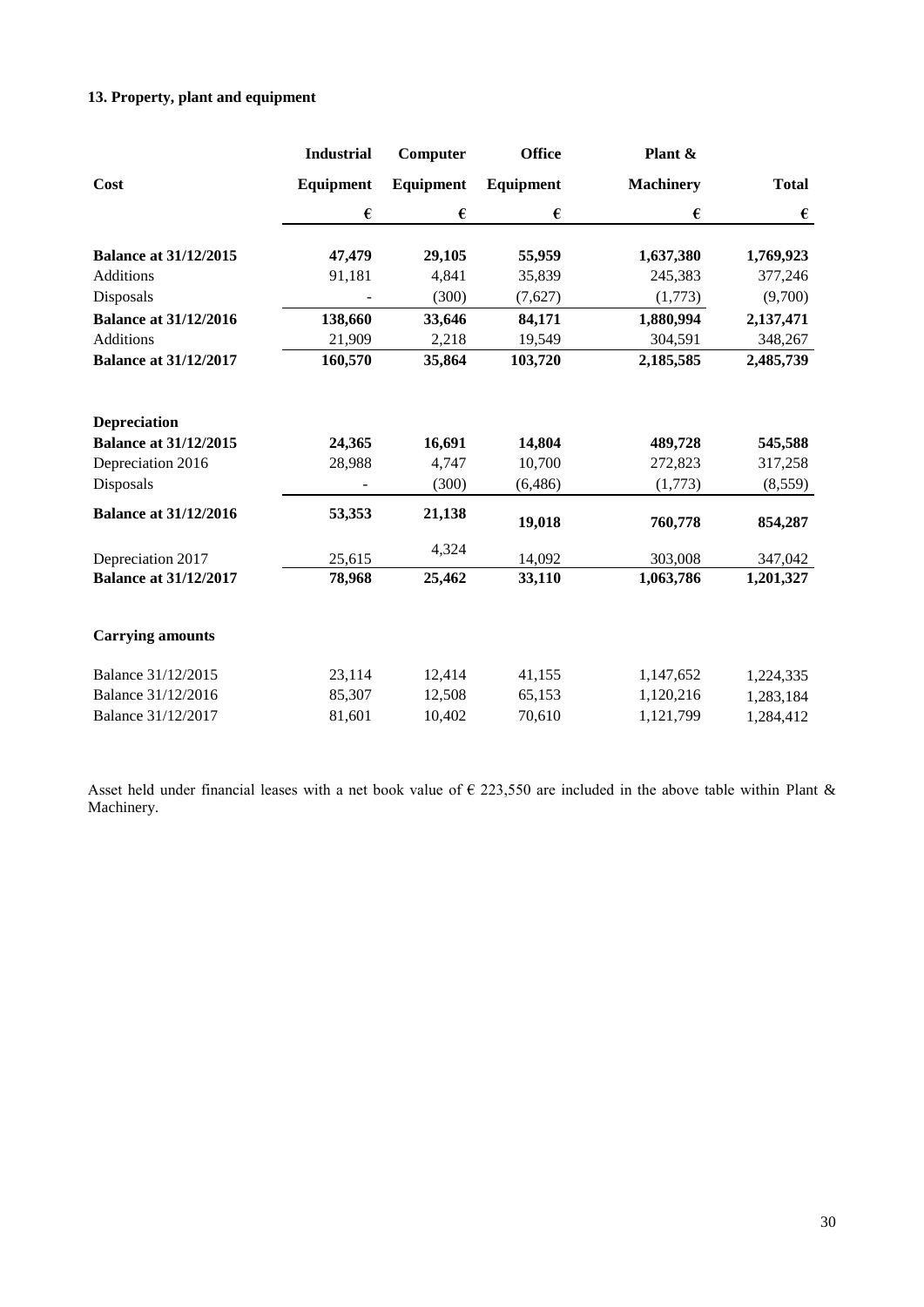## **14. Investments in subsidiaries**

Details of the Company's subsidiaries as at 31 December 2017 are as follows:

|                        |         |                                                           | <b>Shareholding</b> |      |
|------------------------|---------|-----------------------------------------------------------|---------------------|------|
| <b>Subsidiaries</b>    | Country | <b>Principal activity</b>                                 | 2017                | 2016 |
| Directa Plus Spa       | Italy   | Producer and supplier of graphene materials               | 100%                | 100% |
| Directa Textile        |         | Commercialise textile membranes, including graphene-based | 60%                 | 60%  |
| Italy<br>Solutions Srl |         | technical and high-performance membranes                  |                     |      |

| <b>Subsidiaries</b>           | <b>Place of Business</b> | <b>Registered Office</b>         | <b>Place of Business</b> |
|-------------------------------|--------------------------|----------------------------------|--------------------------|
| Directa Plus Spa              | Italy                    | Via Cavour 2, Lomazzo (CO) Italy | See registered office    |
| Directa Textile Solutions Srl | Italy                    | Via Cavour 2, Lomazzo (CO) Italy | See registered office    |

The Company's investment as capital contributions in Directa Plus Spa are as follows:

|                     | Directa Spa |
|---------------------|-------------|
| At 31 December 2015 | 7,057,438   |
| <b>Additions</b>    | 4,000,000   |
| At 31 December 2016 | 11,057,438  |
| <b>Additions</b>    | 3,122,898   |
| At 31 December 2017 | 14,180,336  |

## **15. Trade and other receivables**

# **Current**

|                        | Group        |           | Company |         |
|------------------------|--------------|-----------|---------|---------|
|                        | 2016<br>2017 |           | 2017    | 2016    |
|                        | €            | €         | €       | €       |
| Account receivables    | 552,612      | 356,075   | 34,345  |         |
| <b>Tax Receivables</b> | 397,305      | 696,075   | 24,219  | 262,693 |
| Other receivables      | 211,794      | 118,188   | 50,676  | 50,401  |
| <b>Total</b>           | 1,161,711    | 1,170,338 | 109,240 | 313,094 |

Tax Receivables are composed of Italian VAT €290,790, UK VAT €24,219 and a RDEC Tax Credit receivable (€82,306).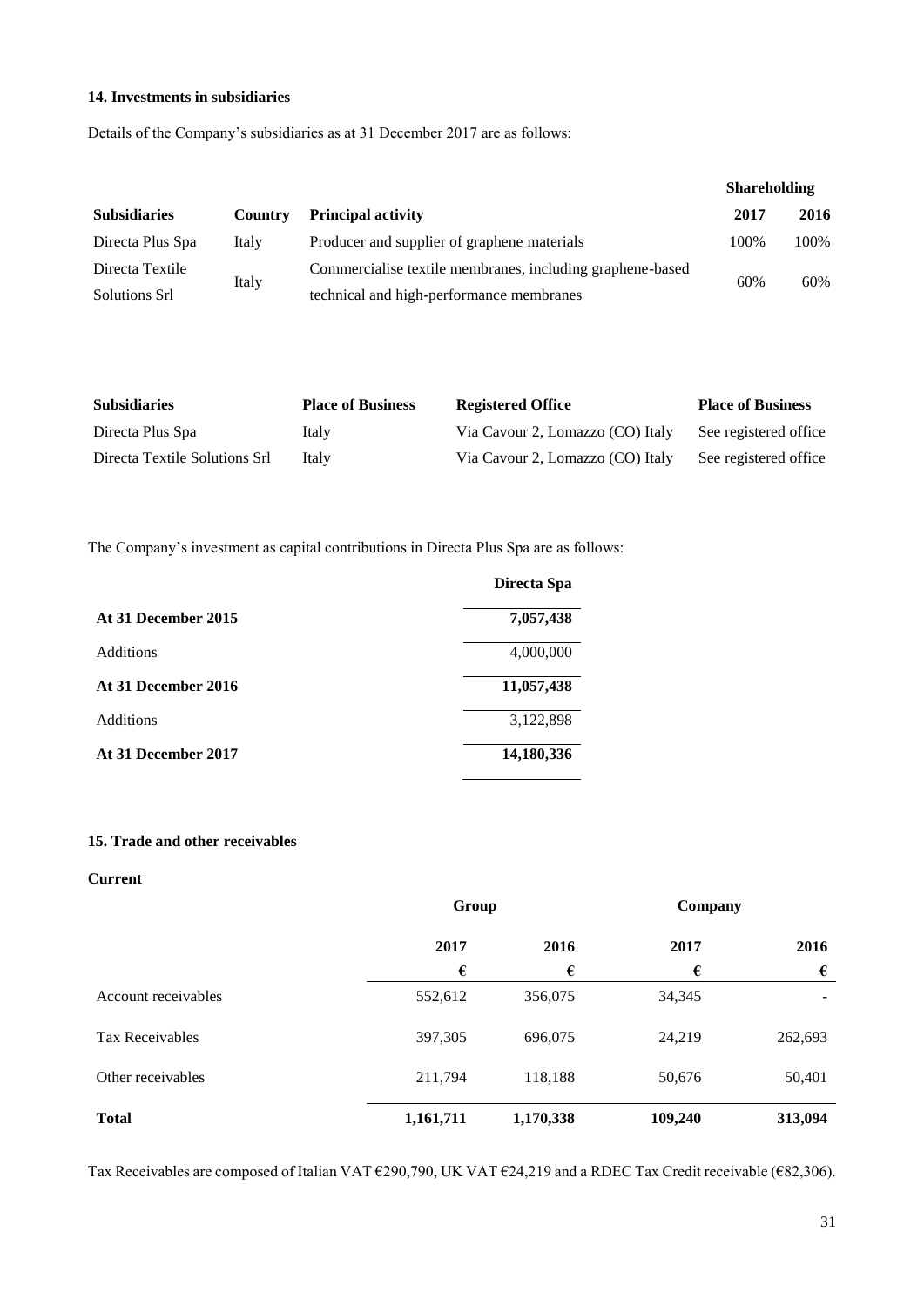At 31 December 2017 VAT receivables are lower than last year due to the reimbursement of UK VAT which was received in 2017.

Other receivables are composed of governments grants  $£152,324$  and prepayments  $£54,930$ .

As at 31 December 2017 the ageing of account receivables was:

| Days overdue | 2017    | 2016    |
|--------------|---------|---------|
|              | €       | €       |
| $0 - 30$     | 539,015 | 340,216 |
| 31-180       | 7,878   | 14,622  |
| $181-365+$   | 5,719   | 1,237   |
| <b>Total</b> | 552,612 | 356,075 |

In 2017, 98% of account receivables have an ageing within 30 days and relate to an order delivered close to the year end. The total trade receivables write-off for the year was  $\epsilon$ 16,047 (2.8% of the gross trade receivables). The Group's policy is to write off 50% of trade receivables overdue between 121 and 365 and 100% write off for balances overdue for more than 365 days.

# **16. Deferred tax liabilities**

|                                | 2017       | 2016      |
|--------------------------------|------------|-----------|
|                                | €          | €         |
| Deferred tax liabilities       | 237,831    | 276,711   |
| Deferred tax assets $-$ losses | (237, 831) | (276,711) |
| <b>Total</b>                   | ۰          | -         |

Deferred tax assets have been recognised on losses brought forward to the extent that they can be offset against taxable temporary differences in line with the requirements of IAS 12.

The deferred tax liabilities arise on the capitalisation of development costs and the accounting for the defined benefit scheme. The deferred tax liabilities are detailed below:

|                               | 2017    | 2016    |
|-------------------------------|---------|---------|
|                               |         |         |
| Capitalised development costs | 227,076 | 262,266 |
| Other                         | 10.755  | 14.445  |
| <b>Total</b>                  | 237,831 | 276,711 |

|                      |             | Net balance<br>01 Jan 2016 | Recognised in<br>profit or loss | Recognised in<br>OCI     | <b>Net balance</b><br>31 Dec 2016 | <b>Deferred tax</b><br><b>liabilities</b> |
|----------------------|-------------|----------------------------|---------------------------------|--------------------------|-----------------------------------|-------------------------------------------|
| Capitalised<br>costs | development | 341,362                    | (79.096)                        | $\overline{\phantom{a}}$ | 262,266                           | 262,266                                   |
| Other                |             | 12.238                     | 4.562                           | (2,355)                  | 14.445                            | 14.445                                    |
| <b>Total</b>         |             | 353,600                    | (74,534)                        | (2,355)                  | 276,711                           | 276,711                                   |

|                      |             | Net balance<br>01 Jan 2017 | <b>Recognised in</b><br>profit or loss | <b>Recognised in</b><br>OCI | <b>Net balance</b><br>31 Dec 2017 | Deferred tax<br><b>liabilities</b> |
|----------------------|-------------|----------------------------|----------------------------------------|-----------------------------|-----------------------------------|------------------------------------|
| Capitalised<br>costs | development | 262,266                    | (35, 191)                              |                             | 227,075                           | 227,075                            |
| Other                |             | 14.445                     | (3,689)                                | $\sim$                      | 10.756                            | 10,756                             |
| <b>Total</b>         |             | 276.711                    | 38,880                                 | $\sim$                      | 237,831                           | 237,831                            |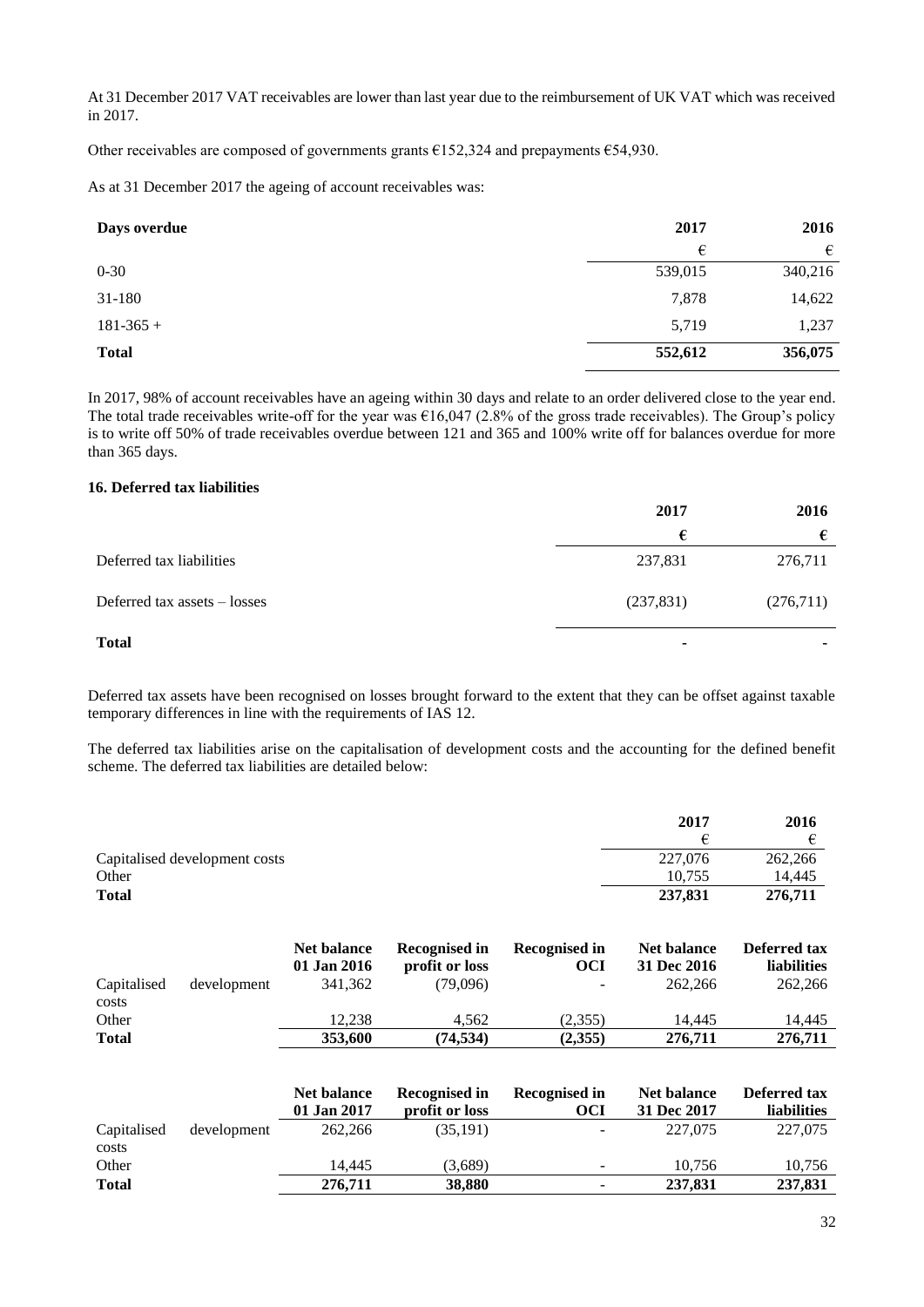#### **17. Cash and cash equivalents**

|              | Group     |            | Company                  |           |
|--------------|-----------|------------|--------------------------|-----------|
|              | 2017      | 2016       | 2017                     | 2016      |
|              |           |            |                          |           |
| Cash at bank | 6.929.012 | 10,570,000 | 4,493,006                | 8,011,689 |
| Cash in hand | 434       | 211        | $\overline{\phantom{a}}$ | $\sim$    |
| <b>Total</b> | 6,929,446 | 10,570,211 | 4,493,006                | 8,011,689 |

#### **18. Equity**

|                               | 2017         | 2016        |
|-------------------------------|--------------|-------------|
|                               |              |             |
| <b>Share Capital</b>          | 142.628      | 142,628     |
| <b>Share Premium</b>          | 19,973,996   | 19,973,996  |
| Retained earnings             | (10,250,225) | (6,552,965) |
| Non-controlling interests     | 22.930       | 22,228      |
| <b>Balance at 31 December</b> | 9,889,329    | 13,585,887  |

#### **Share Capital**

|                                                     | Number of  |                      |
|-----------------------------------------------------|------------|----------------------|
|                                                     | ordinary   | <b>Share</b>         |
|                                                     | shares     | Capital $(\epsilon)$ |
| At 1 January 2016                                   | 503,100    | 503,100              |
| Share reduction on 25 April 2016*                   |            | (439, 649)           |
| Share sub-division on 19 May 2016 <sup>**</sup>     | 19,620,900 |                      |
| Share issue on 27 May $2016$ – convertible loans*** | 7,055,493  | 23,191               |
| Share issue on 27 May $2016 - IPO***$               | 17,033,334 | 55,986               |
| At 31 December 2016                                 | 44,212,827 | 142,628              |
|                                                     |            |                      |

\*On 25 April 2016, the issued ordinary shares were redenominated from EUR to GBP into an aggregate nominal value of £398,908, comprising 503,100 ordinary shares of £0.7929 each, at the spot rate of exchange of 0.7929. The aggregate nominal value of the issued ordinary shares was then reduced to £50,310 comprising 503,100 ordinary shares of £0.10 each.

\*\*On 19 May 2016, each ordinary share of £0.10 in the issued share capital of the Company was sub-divided into 40 ordinary shares resulting in 20,124,000 shares of £0.0025 each.

\*\*\* On 27 May 2016, 24,088,827 ordinary shares with a nominal value of £0.0025 each were issued at the Company's initial public offering. Of the 24,088,827 new ordinary shares, 7,055,493 shares were issued through the exercise of convertible loan notes. The remaining 17,033,334 shares were issued to institutional and other investors.

**At 31 December 2017 44,212,827 142,628**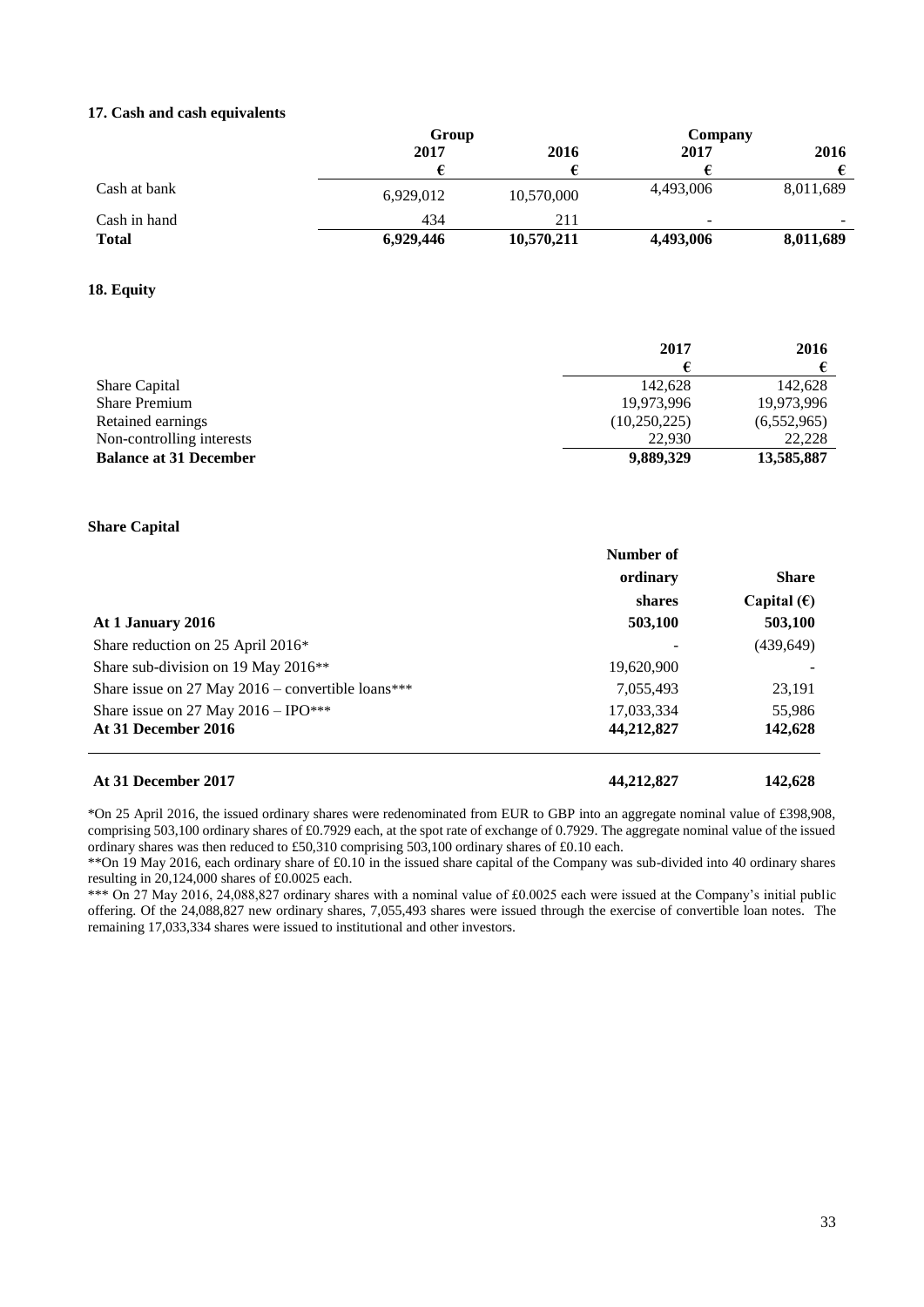## **Share Premium**

|                                                                               | <b>Share</b>              |
|-------------------------------------------------------------------------------|---------------------------|
| In euro                                                                       | premium                   |
|                                                                               | €                         |
| At 01 January 2016                                                            | 3,885,816                 |
| Cancellation of share premium account on 25 April 2016                        | (3,885,816)               |
| Shares issued on 27 May 2016<br>Expenditure relating to the raising of shares | 21,934,648<br>(1,960,652) |
| At 31 December 2016                                                           | 19,973,996                |
|                                                                               |                           |

#### **At 31 December 2017 19,973,996**

On 25 April 2016, the share premium account of the Company was cancelled and the amount of  $\epsilon$ 3,885,816 was credited to a distributable reserve.

Expenditure of  $\epsilon$ 1,960,652 relating to the raising of shares has been deducted from the share premium.

#### **Share capital**

Financial instruments issued by the Directa Plus Group are treated as equity only to the extent that they do not meet the definition of a financial liability. The Directa Plus Group's ordinary shares are classified as equity instruments.

## **Share premium**

To the extent that the company's ordinary shares are issued for a consideration greater than the nominal value of those shares (in the case of the company, £0.0025 per share), the excess is deemed Share Premium. Costs directly associated with the issuing of those shares are deducted from the share premium account, subject to local statutory guidelines.

#### **19. Loans and borrowings**

#### **Non-current**

|                | Group   |         |                          | Company                  |      |
|----------------|---------|---------|--------------------------|--------------------------|------|
|                | 2017    | 2016    | 2017                     |                          | 2016 |
|                | €       | €       | €                        | €                        |      |
| Finance leases | 115,132 | 169,043 | ٠                        |                          |      |
| Loans          | 96,659  | 285,557 | $\overline{\phantom{a}}$ | $\overline{\phantom{0}}$ |      |
| <b>Total</b>   | 211,791 | 454,600 | ۰                        | ۰                        |      |

#### **Current**

|                | Group   |         | Company |                          |      |
|----------------|---------|---------|---------|--------------------------|------|
|                | 2017    | 2016    | 2017    |                          | 2016 |
|                |         |         |         | €                        |      |
| Finance leases | 53,906  | 187,164 | ۰       | -                        |      |
| Loans          | 190,874 | 50,970  | ۰       | $\overline{\phantom{0}}$ |      |
| <b>Total</b>   | 244,780 | 238,134 | ٠       | ۰                        |      |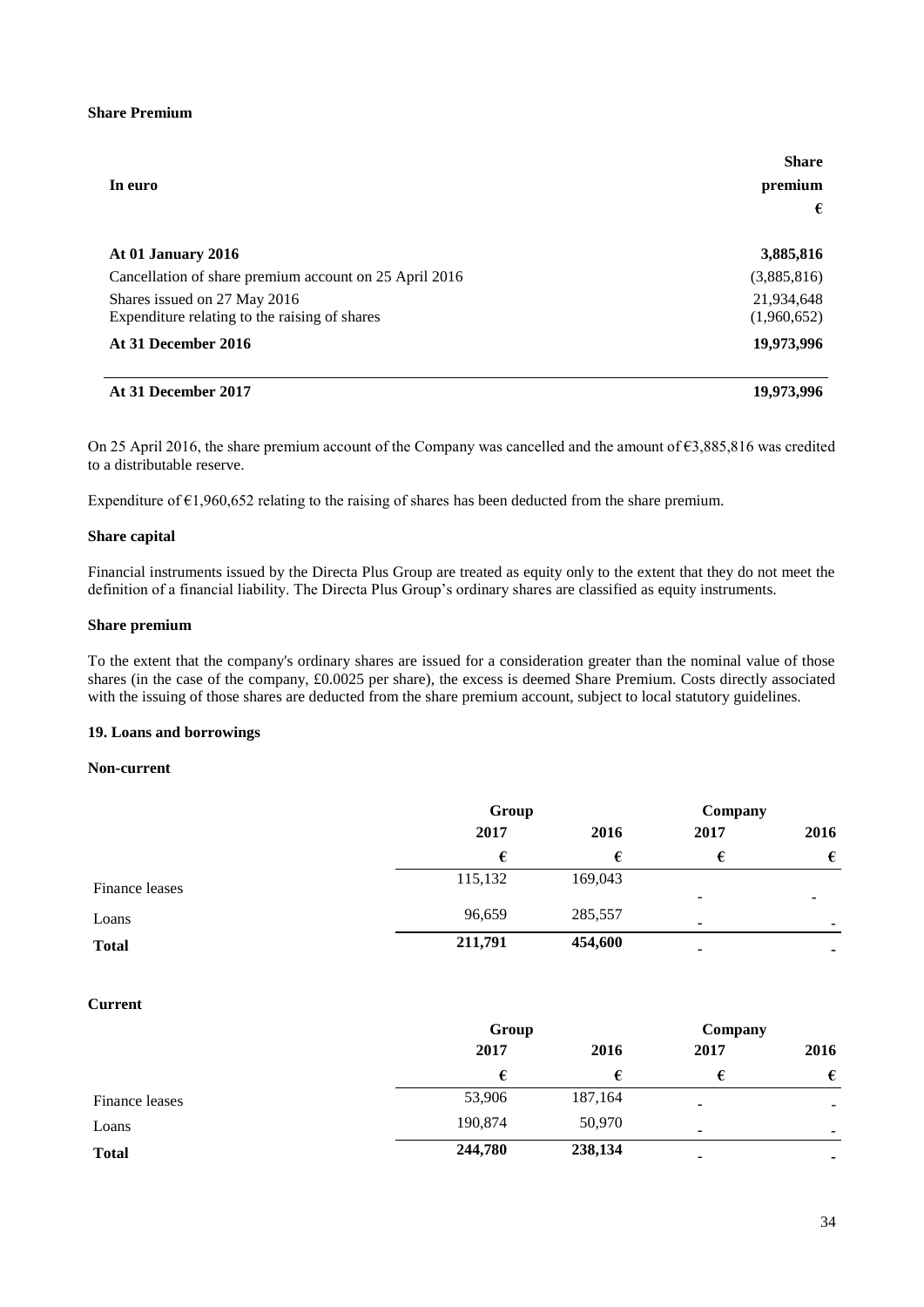|                         | 2017    | <b>Current</b> | Non current | <b>Repayment</b> | Interest rate                 |
|-------------------------|---------|----------------|-------------|------------------|-------------------------------|
| Intesa San<br>Paolo     | 148,319 | 97.520         | 50,798      |                  | 6-months EURIBOR $3M + 2.5\%$ |
| Finlombarda<br>(Atanor) | 137,238 | 91,378         | 45,860      | 3- months        | Fixed $0.5\%$                 |

All of the above loans are unsecured.

## **Net Debt Reconciliation**

|                   |                    | <b>Cash flows</b>          |                             |                         |                    |
|-------------------|--------------------|----------------------------|-----------------------------|-------------------------|--------------------|
|                   | 01 January<br>2017 | Accrued<br><b>Interest</b> | Capital<br><b>Repayment</b> | <b>Interest</b><br>Paid | 31 January<br>2017 |
|                   | €                  | €                          | €                           | €                       | €                  |
| <b>Borrowings</b> | 472,727            | 9,715                      | (185, 194)                  | (9,715)                 | 287,523            |
| Lease liabilities | 220,007            | 10,766                     | (50, 969)                   | (10,766)                | 169,038            |
| <b>Total</b>      | 692,734            | 20,481                     | (236, 163)                  | (20, 481)               | 456,571            |

### **20. Employee benefits provision**

|                   | 2017    |         |
|-------------------|---------|---------|
|                   | €       |         |
| Employee benefits | 282,031 | 227,358 |
| <b>Total</b>      | 282,031 | 227,358 |

Provisions for benefits upon termination of employment primarily related to provisions accrued by Italian companies for employee retirement, determined using actuarial techniques and regulated by Article 2120 of the Italian Civil code. The benefit is paid upon retirement as a lump sum, the amount of which corresponds to the total of the provisions accrued during the employees' service period based on payroll costs as revalued until retirement. Following the changes in the law regime, from January 1 2007 accruing benefits have been contributing to a pension fund or a treasury fund held by the Italian administration for post-retirement benefits (INPS). For companies with less than 50 employees it will be possible to continue this scheme as in previous years. Therefore, contributions of future TFR provisions to pension funds or the INPS treasury fund determines that these amounts will be treated in accordance to a defined contribution scheme, not subject to actuarial evaluation. Amounts already accrued before 1 January 2007 continue to be accounted for a defined benefit plan and to be assessed on actuarial assumptions.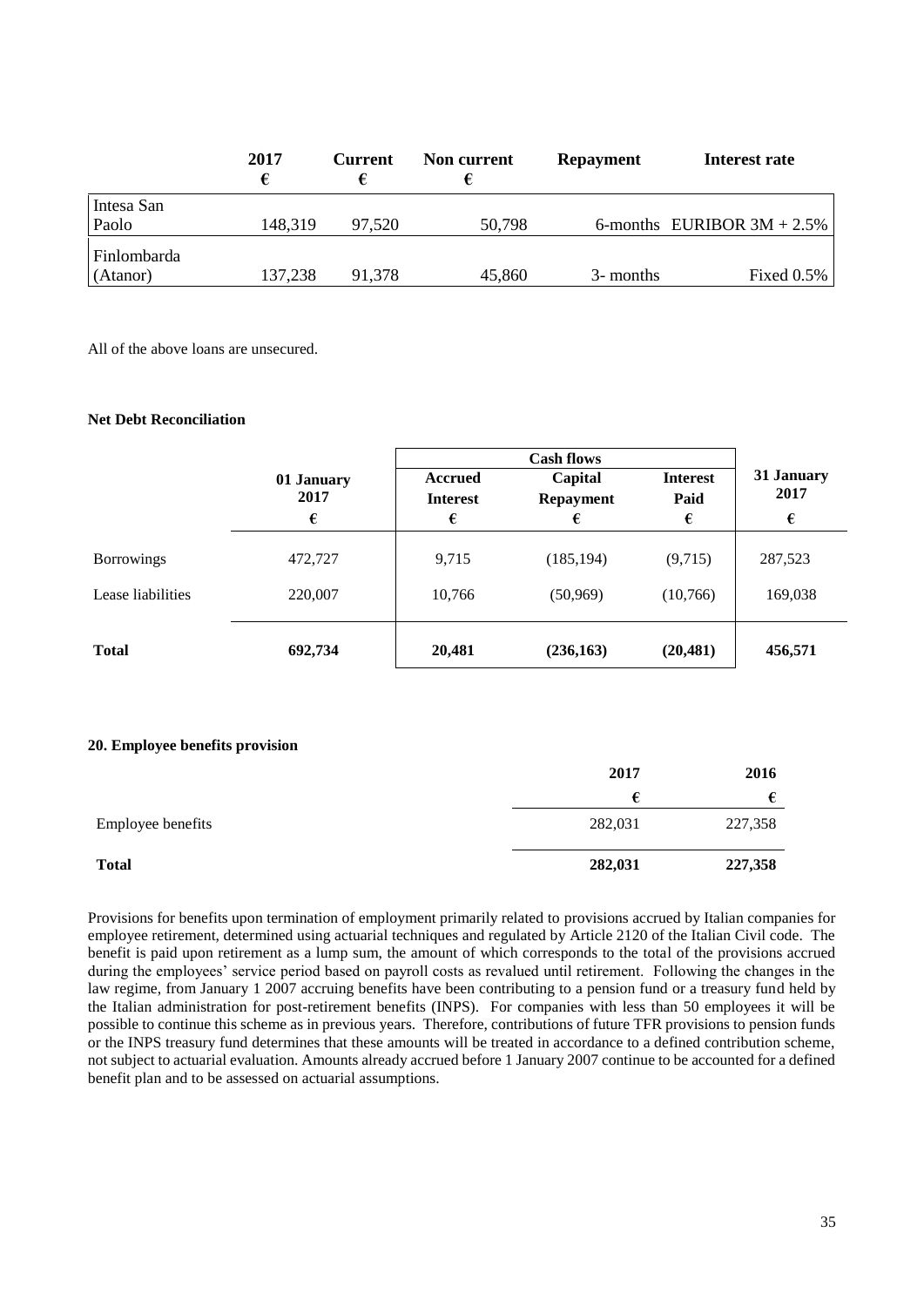The breakdown for 2016 and 2017 is as follows:

# €

| <b>Amount at 31 December 2015</b> | 170,952 |
|-----------------------------------|---------|
| Service cost                      | 52,286  |
| Interest cost                     | 4,614   |
| Actuarial gain/losses             | (150)   |
| Past service cost                 |         |
| Benefit paid                      | (344)   |
| <b>Amount at 31 December 2016</b> | 227,358 |
| Service cost                      | 44,764  |
| Interest cost                     | 5,918   |
| Actuarial gain/losses             | 4,704   |
| Past service cost                 |         |
| Benefit paid                      | (714)   |
| Amount at 31 December 2017        | 282,031 |

# **Variables analysis**

Detailed below are the key variables applied in the valuation of the defined benefit plan liabilities.

|                         | 2017   | 2016   |
|-------------------------|--------|--------|
| Annual rate interest    | 2.30%  | 2.30%  |
| Annual rate inflation   | 1.10%  | 1.10%  |
| Annual increase TFR     | 7.41%  | 7.41%  |
| Tax on revaluation      | 17.00% | 17.00% |
| Social contribution     | 0.50%  | 0.50%  |
| Increase salary male    | 1.20%  | 1.20%  |
| Increase salary female  | 1.15%  | 1.15%  |
| Rate of turnover male   | 1.70%  | 1.70%  |
| Rate of turnover female | 1.50%  | 1.50%  |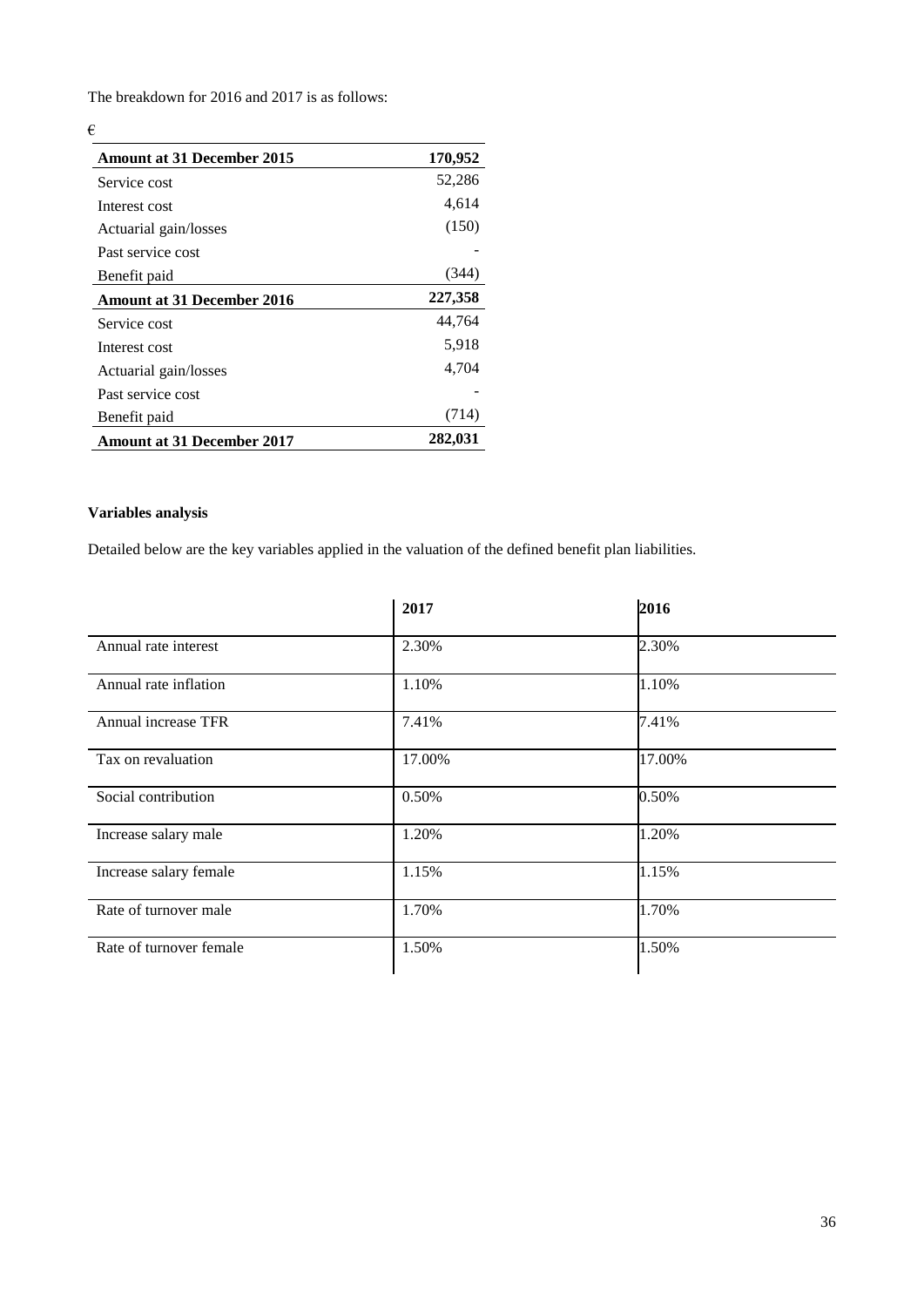### **Sensitivity analysis**

Detailed below are tables showing the impact of movements on key variables:

| <b>Actuarial hypothesis - 2017</b> |        |       | Decrease 10%<br><b>Variation</b> |       | Increase 10%<br><b>Variation</b> |
|------------------------------------|--------|-------|----------------------------------|-------|----------------------------------|
|                                    |        | Rate  | DBO $\epsilon$                   | Rate  | DBO $\epsilon$                   |
| Increase salary                    | Male   | 1.08% |                                  | 1.32% | 2,496                            |
|                                    | Female | 1.04% | (2,439)                          | 1.27% |                                  |
| Turnover                           | Male   | 1.53% | (2,088)                          | 1.87% | 2,028                            |
|                                    | Female | 1.35% |                                  | 1.65% |                                  |
| Interest rate                      |        | 2.07% | 8,561                            | 2.53% | (8,107)                          |
| Inflation rate                     |        | 0.99% | (2,386)                          | 1.21% | 2,421                            |

## **21. Trade and Other payables**

|                         |           | Group   |                          | Company |
|-------------------------|-----------|---------|--------------------------|---------|
|                         | 2017      | 2016    | 2017                     | 2016    |
|                         | €         | €       | €                        | €       |
| Trade payables          | 768,016   | 529,468 | 23,403                   | 910     |
| <b>Employment costs</b> | 397,567   | 203,278 | $\overline{\phantom{a}}$ |         |
| Other payables          | 150,030   | 117,675 | 23,033                   | 31,432  |
| <b>Total</b>            | 1,315,613 | 850,421 | 46,436                   | 32,342  |

#### **22. Financial instruments**

#### **Financial risk management**

The Group's business activities expose the Group to a number of financial risks:

#### **a) Market risk**

Market risk arises from the Group's use of interest bearing, tradable and foreign currency financial instruments. It is the risk that the fair value of future cash flow of a financial instrument will fluctuate because of changes in interest rates or foreign exchange rates. As at 31 December 2017 the Group is only exposed to variable interest rate risk on the Intesa San Paolo loan. If the interest rate had increased or decreased by 100 basis points during the year the reported loss after taxation would not have been materially different to that reported.

#### **b) Capital Risk**

The Group's objectives for managing capital are to safeguard the Group's ability to continue as going concern, so that it can continue to provide returns for shareholders and benefits for other stakeholders and to provide an adequate return to shareholders by pricing products and services commensurately with the level of risk. There were no changes in the Group's approach to capital management during the year.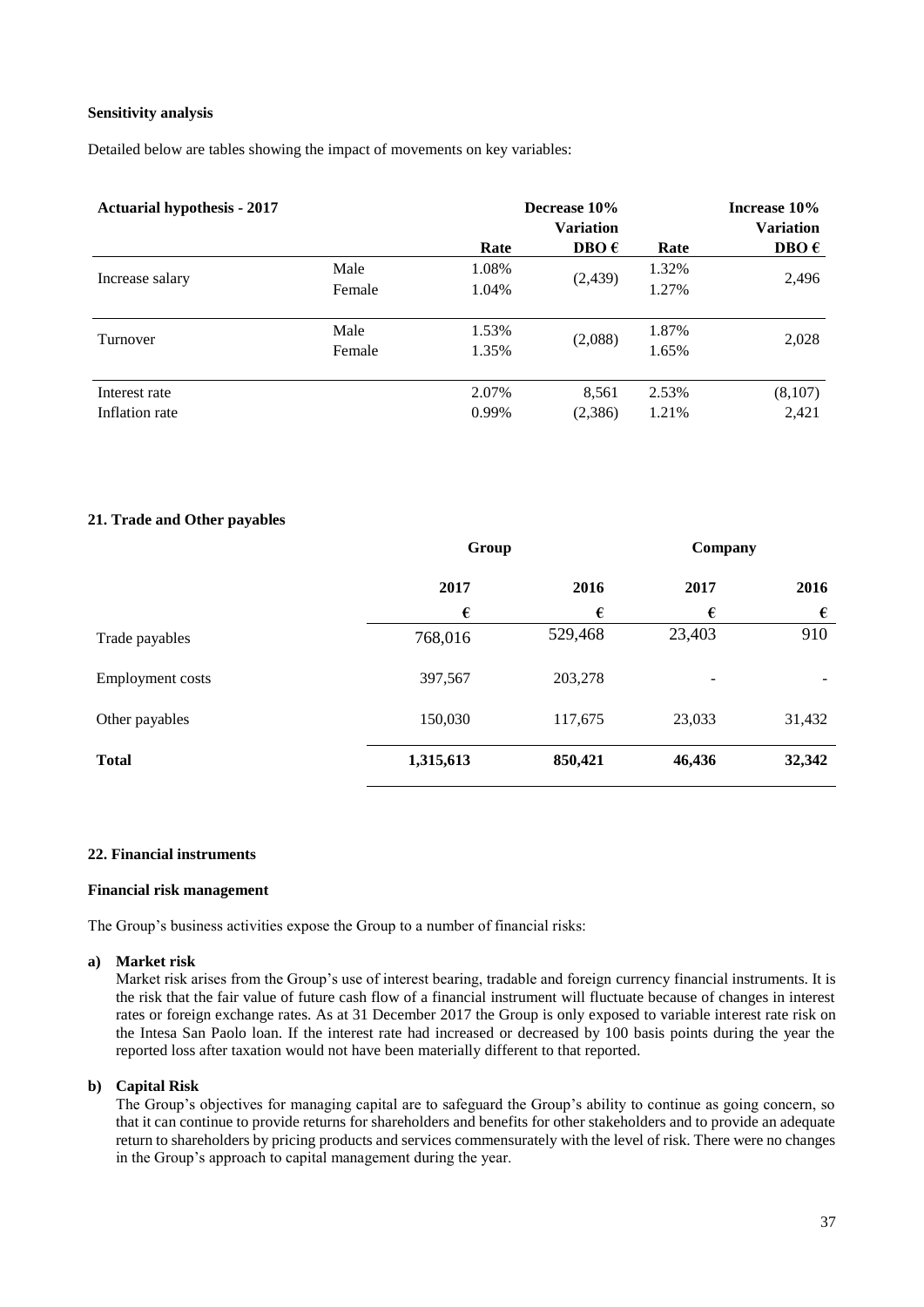## **c) Credit Risk**

Credit risk is the risk of financial loss to the Group if a customer or counterparty to a financial instrument fails to meet its contractual obligations. The Group is exposed to credit risk from credit sales. Every new customer is internally analysed for creditworthiness before the Group's standard payment and delivery terms and conditions are offered. Advance payment usually applies for the first order and where a customer has a low credit rating. The Group's standard payment terms are 30 to 60 days from date of invoice.

Credit risk also arises from cash and cash equivalents and deposits with banks and financial institutions. The Group works with leading banks and financial institutions, both in UK and in Italy, independently rated with the equivalent of investment grade and above.

The Group's policy is to write off 50% of trade receivables overdue between 121 and 365 and 100% write off for balances overdue for more than 365 days.

## **d) Exposure to credit risk**

#### **Group**

|                             | <b>Note</b> | 2017      | 2016       |
|-----------------------------|-------------|-----------|------------|
|                             |             | €         | €          |
| Trade and other receivables | 15          | 764,406   | 396,817    |
| Cash and cash equivalent    | 17          | 6,929,012 | 10,570,211 |
| <b>Total</b>                |             | 7,693,418 | 10,967,028 |

#### **e) Liquidity risk**

Liquidity risk arises from the Group's management of working capital and the finance charges and principal repayments on its debt instruments. It is the risk that the Group will encounter difficulty in meeting its financial obligations as they fall due. The Group seeks to manage liquidity risk to ensure sufficient liquidity is available to meet the requirements of the business. The Board reviews regularly the cash position to ensure there are sufficient resources for working capital requirements and to meet the Group's financial commitments.

| 2017                         | <b>Carrying amount</b><br>Up to 1 year |           | $1 - 5$ years |
|------------------------------|----------------------------------------|-----------|---------------|
|                              |                                        |           |               |
| <b>Financial liabilities</b> |                                        |           |               |
| Trade payables               | 768,016                                | 768,016   |               |
| Debts for financial leasing  | 180,060                                | 61,735    | 118,325       |
| Loans                        | 287,533                                | 190,874   | 96,659        |
| <b>Total</b>                 | 1,243,528                              | 1,020,625 | 214,984       |

| 2016                         | <b>Carrying amount</b> | Up to 1 year | $1 - 5$ years |
|------------------------------|------------------------|--------------|---------------|
|                              |                        |              |               |
| <b>Financial liabilities</b> |                        |              |               |
| Trade payables               | 529,468                | 529,468      |               |
| Debts for financial leasing  | 220,007                | 61,735       | 180,059       |
| Loans                        | 472,727                | 199,565      | 293,476       |
| <b>Total</b>                 | 1,222,202              | 767,602      | 473,535       |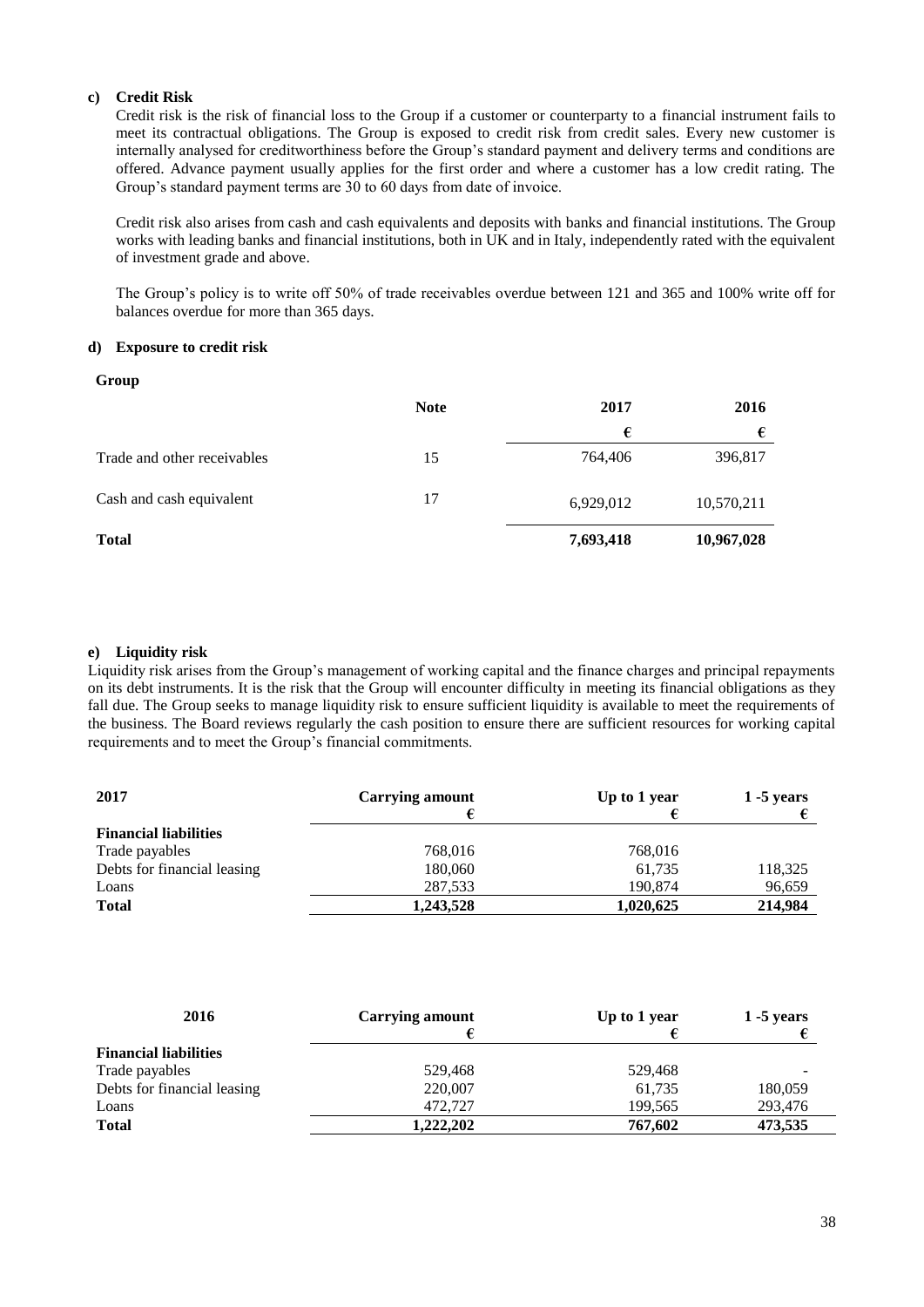## **f) Currency risk**

The Group is exposed to currency risk. Immediately after the Admission in May 2016 and before the Brexit referendum, £7.5 million of the IPO proceeds was converted to  $\epsilon$ 9.5 million (based on an average exchange rate of £1: $\epsilon$ 1.26) as the costs of the Italian subsidiary are in Euros. The remaining amount of approximately £3.5 million was used to manage expenses of the Company (such as UK advisors, LSE fees and costs related to the Board) in UK. The cash held in Sterling continues to be subject to currency risk.

|                  | EUR       |
|------------------|-----------|
| Cash held in EUR | 4,526,843 |
| Cash held in GBP | 2,402,603 |

As at 31 December 2017 if the exchange rate EUR/GBP increase by 10% the impact on P&L would be a loss equal to €0.22 million (if decrease by 10% would be a profit equal to €0.27 million).

# **23. Earnings per share**

|                                   | <b>Change</b> in | <b>Total</b> |                | Weighted   |
|-----------------------------------|------------------|--------------|----------------|------------|
|                                   | number of        | number of    |                | number of  |
|                                   | ordinary         | ordinary     |                | ordinary   |
|                                   | shares           | shares       | Days           | shares     |
| At 1 January 2015                 | ۰                | 503,100      | $\blacksquare$ | 20,124,000 |
| At 30 June 2015                   | ٠                | 503,100      | $\blacksquare$ | 20,124,000 |
| At 31 December 2015               | ٠                | 503.100      | $\blacksquare$ | 20,124,000 |
| Existing shares                   |                  | 503,100      | 140            | 7,697,705  |
| Share sub-division on 19 May 2016 | 19,620,900       | 20,124,000   | 8              | 439,869    |
| Issued on 27 May 2016             | 24,088,827       | 44,212,827   | 218            | 26,334,416 |
| At 31 December 2016               | 43,709,727       | 44,212,827   | 366            | 34,471,990 |
| At 31 December 2017               |                  | 44,212,827   | 365            | 44,212,827 |

|                                                                           | <b>Basic</b> |             | <b>Diluted</b> |             |
|---------------------------------------------------------------------------|--------------|-------------|----------------|-------------|
|                                                                           | 2017         | 2016        | 2017           | 2016        |
|                                                                           | €            | €           | €              | €           |
| Loss for the year                                                         | (3,947,431)  | (6,424,945) | (3,947,431)    | (6,424,945) |
| Weighted average number of<br>ordinary shares in issue during<br>the year | 44,212,827   | 34,471,990  | 44,212,827     | 34,471,990  |
| Fully diluted average number of<br>ordinary shares during the year        | 44,212,827   | 34,471,990  | 44,212,827     | 34,471,990  |
| Loss per share                                                            | (0,09)       | (0.19)      | (0,09)         | (0.19)      |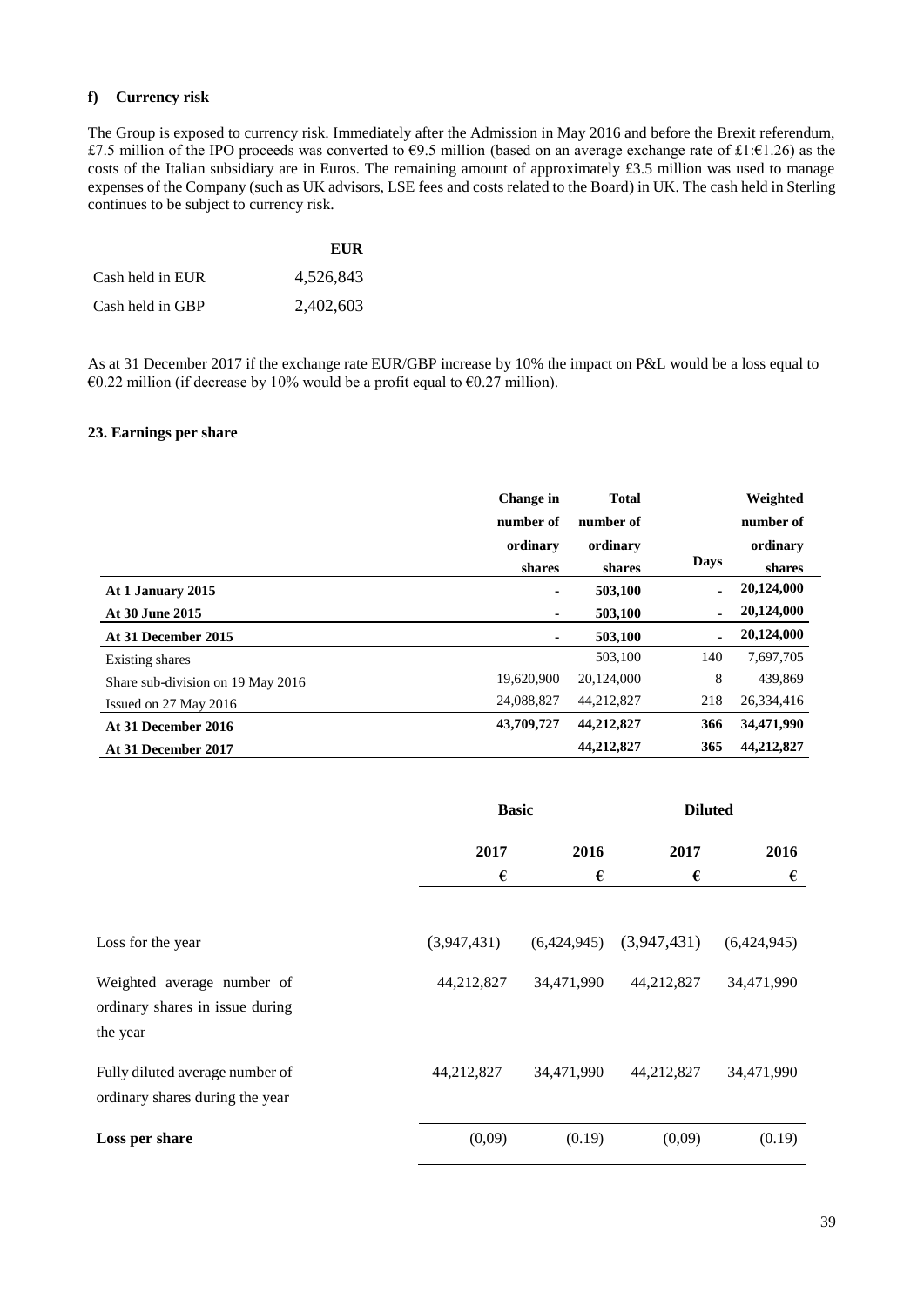#### **Adjusted EPS**

| €                                          | <b>Basic</b> |             | <b>Diluted</b> |             |
|--------------------------------------------|--------------|-------------|----------------|-------------|
|                                            | 2017         | 2016        | 2017           | 2016        |
| Losses of the year                         | (3,947,431)  | (6,424,945) | (3,947,431)    | (6,424,945) |
| Non recurring IPO costs                    |              | 427,144     |                | 427,144     |
| Fair value movement on embedded derivative |              | 1,039,473   |                | 1,039,473   |
| Write down of Receivables                  |              | 840,000     |                | 840,000     |
| <b>Inventory Adjustment</b>                |              | (150,000)   |                | (150,000)   |
| Share option cost                          |              |             |                |             |
| <b>Adjusted Losses</b>                     | (3,947,431)  | (4,268,328) | (3,647,431)    | (4,268,328) |
| Average number of ordinary share           | 44,212,827   | 34,471,990  | 44,212,827     | 34,471,990  |
| <b>Adjusted LPS</b>                        | (0.09)       | (0.12)      | (0.09)         | (0.12)      |

#### **24. Share Schemes**

The Company established the Employees' Share Scheme for employees and executive directors and the NED Share Scheme for the Chairman and non-executive directors on 19 May 2016. The Employees' Share Scheme is administered by the Remuneration Committee. The NED Share Scheme is administered by the Executive Directors.

The Directors are entitled to grant awards over up to 10 per cent of the Company's issued share capital from time to time. Awards over a total of 1,675,609 Ordinary Shares were granted on or around the date of Admission (27 May 2016). No awards have yet been exercised, leaving a total of 1,735,609 outstanding as at the year end. The main terms of the Share Schemes are set out below:

## *Eligibility*

All persons who at the date on which an award is granted under the Employees' Share Scheme are employees (or employees who are also office-holders) of a member of the Group and are eligible to participate. The Board may also grant market value share options to non-executive directors under the NED Share Scheme. The Remuneration Committee decides to whom awards are granted under the Employees' Share Scheme, the number of Ordinary Shares subject to an award, the exercise date(s) (subject to the below) and the performance conditions (if any) which must be achieved in order for the award to be exercisable.

## *Types of Award*

Awards granted under the Employees' Share Scheme can take the form of performance shares and/or market value share options. "Performance shares" are share options with an exercise price equal to the nominal value of a share, while "Market value share options" are share options with an exercise price equal to the market value of a share at the date of grant. The right to exercise the award is generally dependent upon the participant remaining an officer or employee throughout the performance period and, except in the case of market value share options granted to the Chairman or nonexecutive directors, the satisfaction of performance conditions. This is subject to the good leaver provisions described below. Awards granted under the Share Schemes will not be pensionable.

#### *Individual Limits*

The value of Ordinary Shares over which an employee or executive director may be granted awards under the Employees' Share Scheme in any financial year of the Company shall not exceed 200 per cent of his basic rate of salary at the date of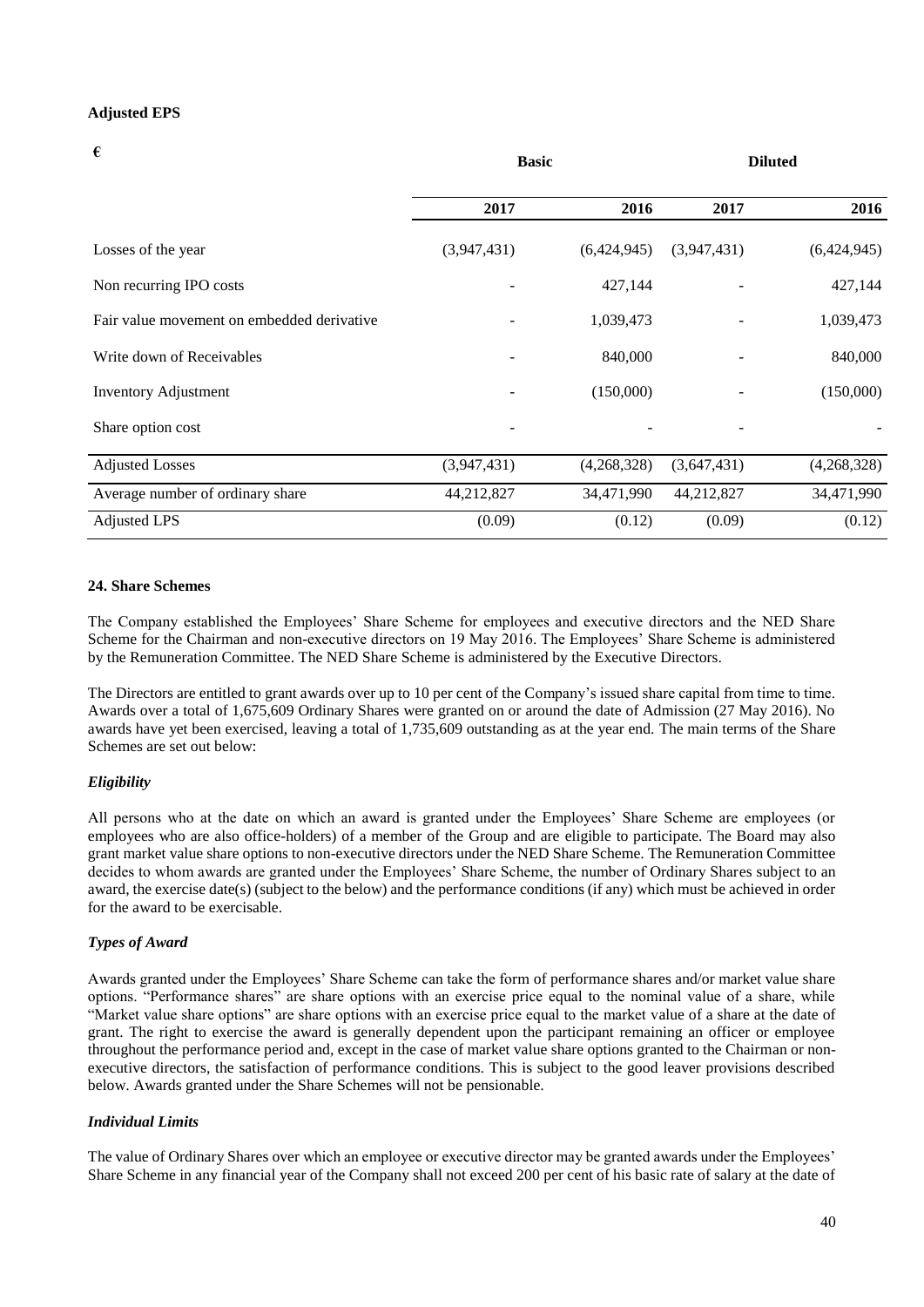grant. The value of Ordinary Shares over which a non-executive director may be granted market value share options under the NED Share Scheme in any financial year of the Company shall not exceed 150 percent of his annual rate of fees.

## *Performance Targets*

The Remuneration Committee will impose objective targets which will determine the extent to which awards will vest. Targets for awards to be granted to executive directors and senior employees on or prior to Admission are based on growth in EBITDA, share price and production capacity targets in line with the Company's forecasts prior to Admission.

The Remuneration Committee may modify or amend the performance targets if changes to the Company or its business mean that the targets are no longer relevant or appropriate. However, any new or amended conditions will not be materially any more or less challenging than the original conditions were expected to be at the time they were imposed. The vesting of market value share options granted to non-executive directors will not be subject to performance conditions.

## *Variation of share capital*

Awards granted under the Share Schemes may be adjusted to reflect variations in the Company's share capital.

## *Vesting of awards*

Awards will vest on the third anniversary of the date of grant to the extent that the performance targets have been met. Vested awards may generally be exercised between the third and tenth anniversaries from the date of grant.

The inputs to the Black-Scholes model were as follows:

|                                    | 31 Dec 2017<br>Market value | 31 Dec 2017<br><b>Performance</b> |
|------------------------------------|-----------------------------|-----------------------------------|
| <b>Black Scholes Model</b>         | shares                      | shares                            |
| Share price                        | 75p                         | 75p                               |
| Exercise price                     | 75p                         | 0.25p                             |
| Expected volatility                | 70%                         | 70%                               |
| Compounded Risk-Free Interest Rate | 4.25%                       | 4.25%                             |
| Expected life                      | 3 years                     | 3 years                           |
| Number of options issued           | 636,069                     | 1,099,540                         |

Details of the number of share options outstanding are as follows:

|                         | Outstanding at start<br>of period | Granted   | Outstanding at<br>end of period | Exercisable<br>period option<br>price | Grant date  | Exercisable<br>date |
|-------------------------|-----------------------------------|-----------|---------------------------------|---------------------------------------|-------------|---------------------|
| <b>31 December 2015</b> |                                   | ۰         | ٠                               |                                       |             |                     |
|                         |                                   | 1,099,540 | 1,099,540                       | 0.25p                                 | 27 May 2016 | 27 May 2019         |
|                         |                                   | 576,069   | 576,069                         | 75.00 <sub>p</sub>                    | 27 May 2016 | 27 May 2019         |
| 31 December 2016        |                                   | 1,675,609 | 1,675,609                       |                                       |             |                     |
|                         | 1,099,540                         |           | 1,099,540                       | 0.25p                                 |             |                     |
|                         | 576,069                           | 60,000    | 636,069                         | 75.00 <sub>p</sub>                    | 12 May 2017 | 12 May 2020         |
| 31 December 2017        | 1,675,609                         | 60,000    | 1,735,609                       |                                       |             |                     |

#### **25. Related parties**

The below figures represent remuneration of key management personnel for Directa Plus Spa, who are part of the Executive Management Team but not part of the Board of Directa Plus PLC. The remuneration is set out below in aggregate for each of the categories specified in IAS 24 'Related Party Disclosures'.